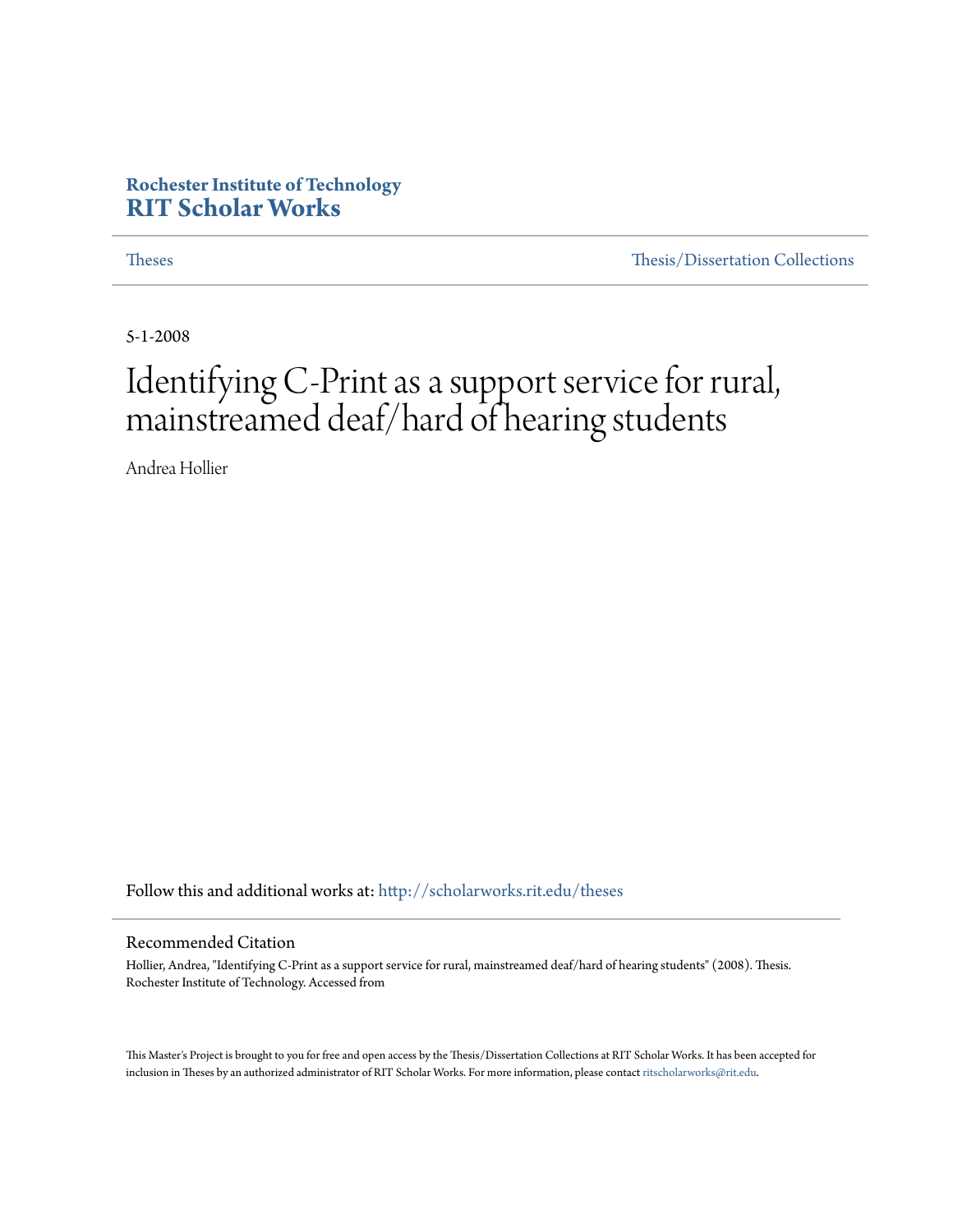# Identifying C-Print as a Support Service for Rural, Mainstreamed Deaf/Hard of Hearing Students

### Capstone Research Project

### Spring Quarter, 2008

### Andrea L. Hollier

### Mentor/Advisor: Michael S. Stinson, PhD.

### Abstract

The main focus of this qualitative research was to identify C-Print to participants who work and/or reside in a rural area. The research included 25 total participants. Eleven of the participants were deaf/hard of hearing students in grades 5-11 and attend various mainstreamed school settings. Fourteen adult participants included 7 teachers of the deaf, 2 parents, 1 adult sibling, 1 administrator and 3 educational interpreters. The participants attended a field trip to RIT/NTID to participate in a presentation/demonstration regarding C-Print. The respondents completed a preliminary questionnaire, post questionnaire and the students participants participated in one-on-one interviews about one to two weeks after the C-Print Presentation. The results of the project indicated there was a lack of awareness pertaining to C-Print before the project began. At the conclusion of the research project participants were able to indicate important aspects related to C-Print. The notes for studying and homework assistance were emphasized as an important aspect related to C-Print. The adult participants indicated the importance of the visual aspect of C-Print within the classroom. The outcome of this research allowed participants the opportunity to experience and learn about C-Print. Now they can assist respective school districts into taking into consideration the option to implement C-Print as an additional support service for deaf/hard of hearing students in the mainstreamed educational setting. Every student should have the opportunity to have the support services that are available and essential to help them as individual students to be successful in their educational experience. Assistive Technology as support services need to be addressed more assertively in the rural mainstreamed educational settings for deaf/hard of hearing students.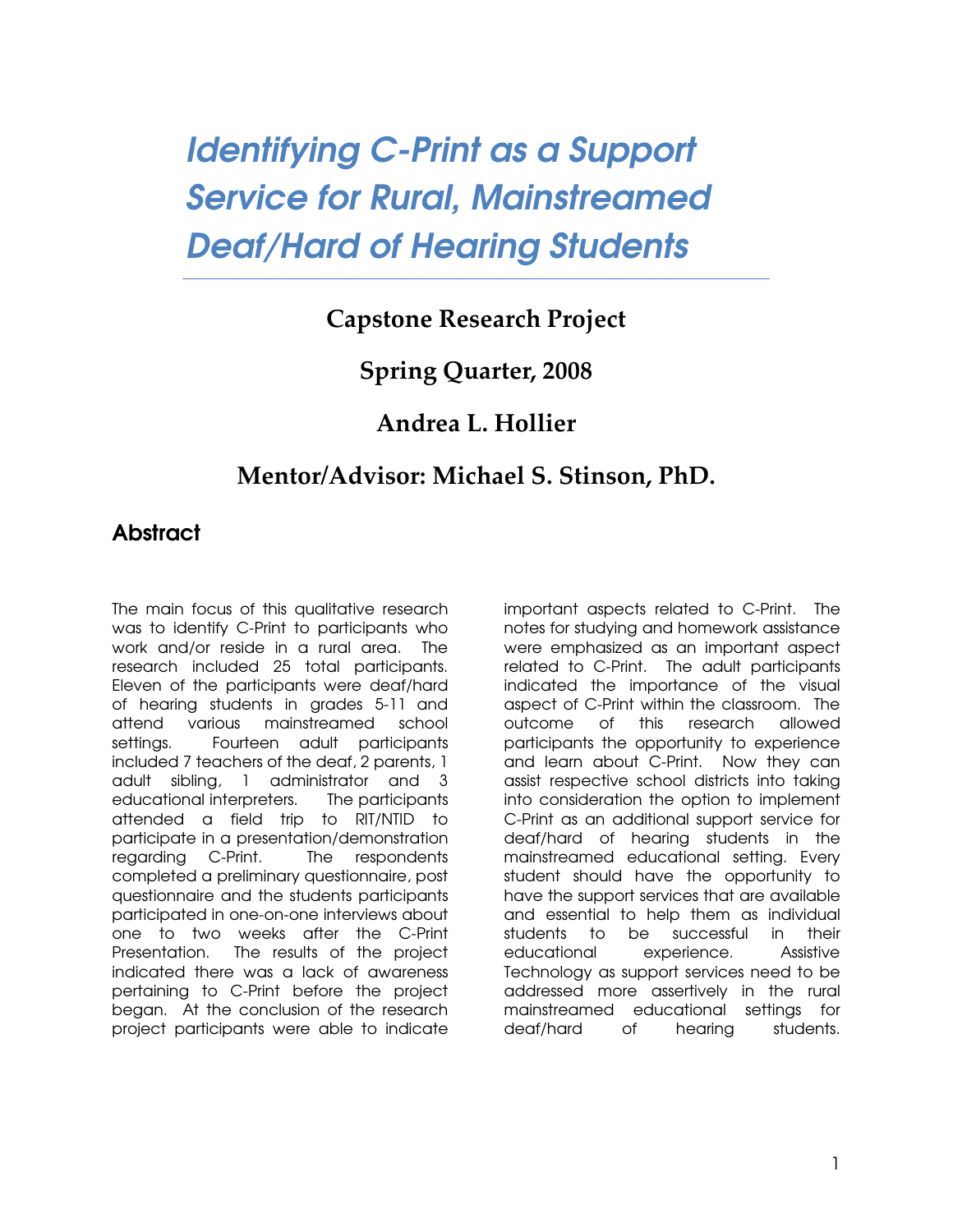#### **Introduction**

The qualitative research I conducted related to the introduction and demonstration of C-Print for deaf/hard of hearing secondary mainstreamed students (7-12<sup>th</sup> grade), their teachers' of the deaf and their parents, the Deaf Education administrator for Oswego County BOCES, in New York and the Committee on Special Education (CSE) Chairpersons of perspective school systems. Adult participants received an invitation to partake in the C-Print presentation/demonstration and student participants received an invitation with a permission form with explanation of the research process which parents and students filled out and signed for approval to participate (Appendix A and B).

This population of students primarily resided in a rural area. No school systems at this time provides a form of real-time speech-to-text, (C-Print) as a support service for secondary deaf/hard of hearing students in the mainstreamed setting in this area. My objective was to identify C-Print as an Assistive Technology device that can be used as a support service for mainstreamed deaf/hard of hearing students at the secondary level of education. IDEA 2004 law explains that IEP teams are responsible for considering and making decisions about implementing Assistive Technology devices and services in order for a student to make educational progress (Castellani, et al., 2005; WATI Assessment Package, 2004). In order for an IEP team to have sufficient information and knowledge to make appropriate decisions for C-Print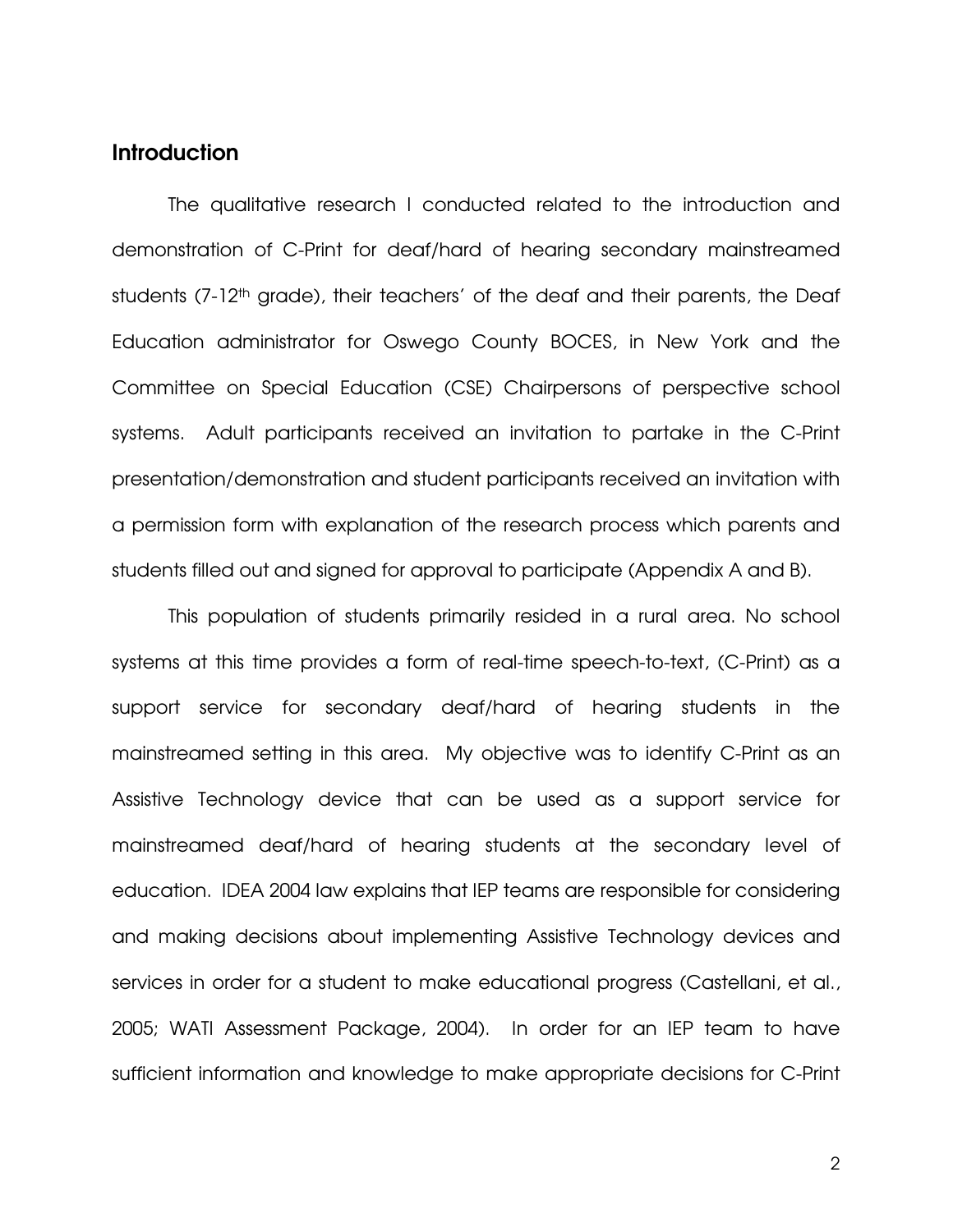to be considered as a support service at least one member of that team must have an understanding of how C-Print is used as Assistive Technology and how to complete protocols for consideration and implementation into a child's IEP.

 This research focused on C-Print which is a real-time speech-to-text transcription system used as a support service with deaf/hard of hearing students in mainstreamed classes (Elliot et al., 2001). C-Print was developed by researchers at the National Technical institute for the Deaf (NTID) to improve the classroom experience for students at both the secondary and postsecondary educational settings (Giles, 1998). References correspond to research that has been conducted using secondary and postsecondary deaf/hard of hearing students. In general, the research that has been conducted related to C-Print involved students and teachers who are currently using the support service of C-Print in a variety of ways and focuses on their perceptions of the support service.

This research paper is organized as follows; an introduction explaining C-Print and other support services, review of literature pertaining to C-Print, the purpose of the research, how the research was conducted, results and a discussion section including some highlights found regarding the research and some limitations and strengths that emerged during the research method.

C-Print is a relatively new support service that has been established for use by deaf/hard of hearing students in the mainstreamed educational setting. C-Print has become more widely implemented and used in the postsecondary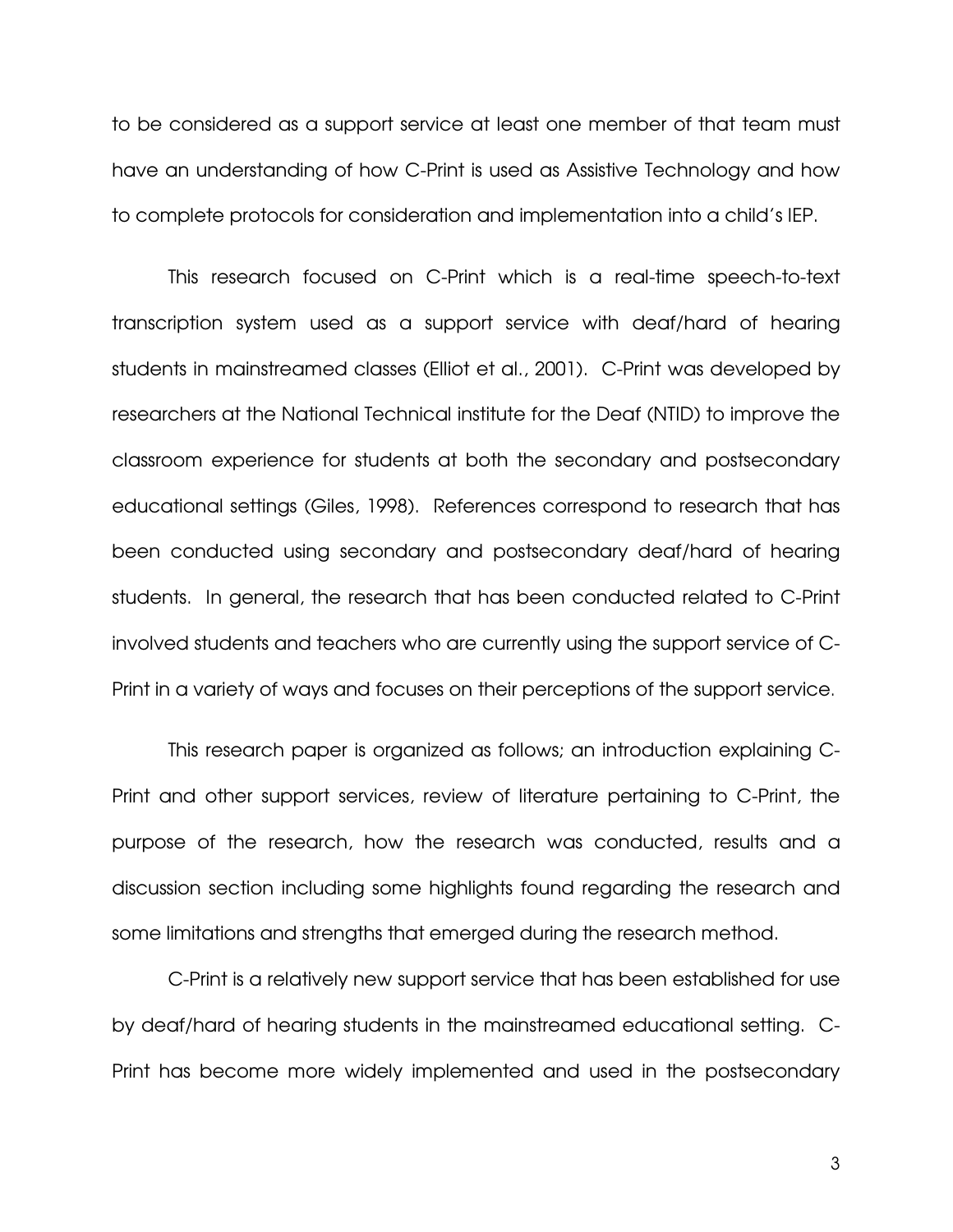educational setting than in secondary educational setting. The secondary educational setting has been slower to integrate C-Print into their continuum of support services as an additional tool available for deaf/hard of hearing students in the mainstreamed setting.

C-Print is being used nationally as a support service option for mainstreamed deaf/hard of hearing students, but it appears there is a lack of information being issued in rural areas where educational personnel may lack familiarity with and knowledge regarding C-Print as a support service. Some barriers that can cause this shortfall in the rural areas of education are geographic barriers, lack of professional development activities, and lack of available technology and the training and assistance with such technology (Henderson, Kyger, Guarino-Murphey, 1998; Williams, Martin, Hess, 2002). It is necessary for educators, supervisors, Committee on Special Education (CSE) chairpersons, students, and parents to become familiar with all of the support services that are available for deaf/hard of hearing students in order to put these students on the same playing field as their hearing peers. Once knowledgeable about C-Print personnel in mainstreamed educational settings can begin to have an interest in C-Print, do more research analysis to obtain additional information to determine if C-Print is a viable option, and implement this option for some or all of their students who are deaf/hard of hearing.

Considerable changes have been made regarding how and where deaf/hard of hearing students are being educated. Before 1975, most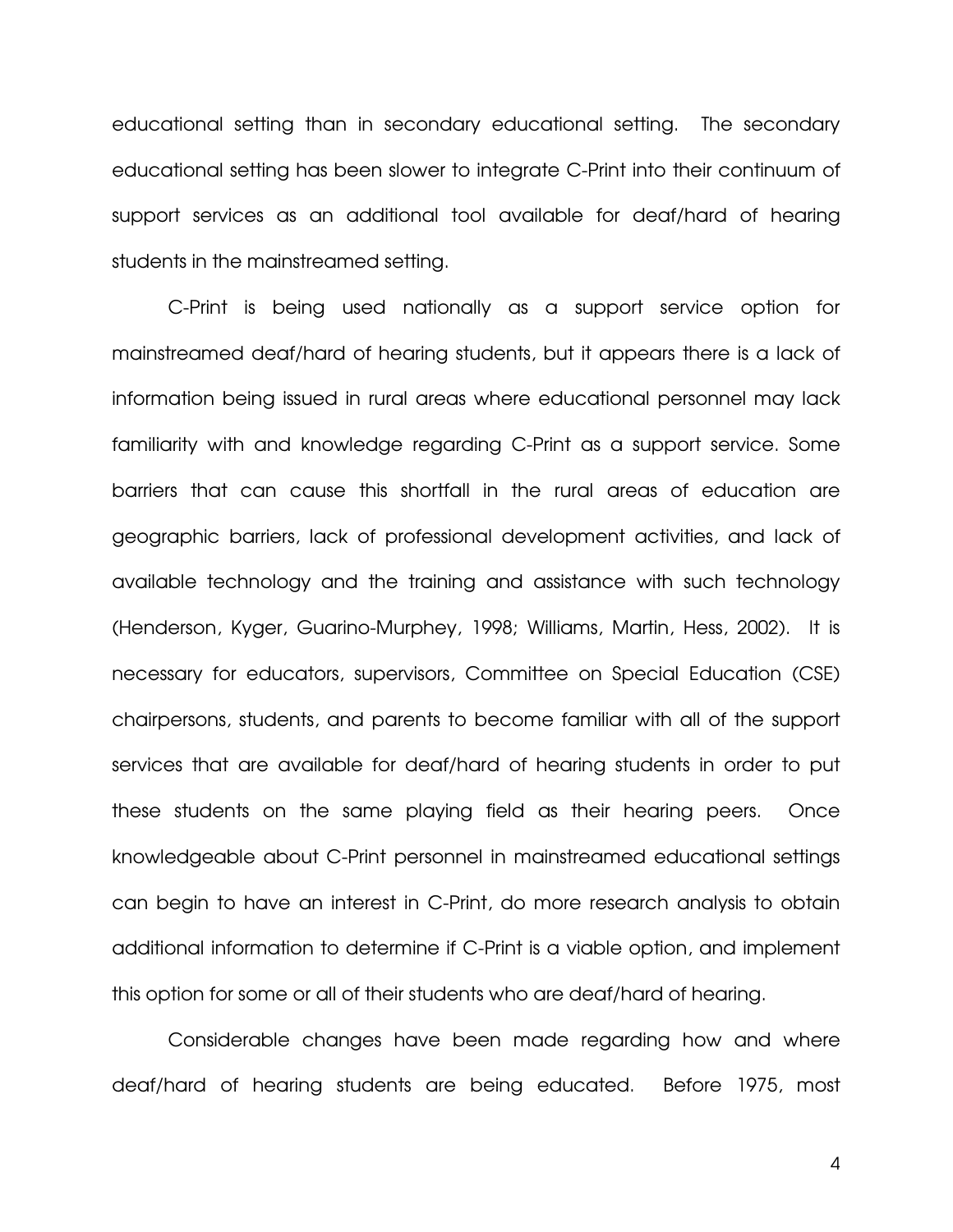deaf/hard of hearing students attended a residential or a day school program. Since then, a shift has occurred toward more deaf/hard of hearing students attending mainstreamed programs where students and school districts need to rely on support services to enhance communication and access in the classroom setting (Elliot, Foster, and Stinson, 2003; Marschark, Leigh, Sapere, Burnham, Convertino, Stinson, Knoors, Vervloed, & Noble, 2006). Three types of support services that will be identified, discussed, and evaluated in this paper are C-Print, interpreter, and note taker.

### Support Services

#### C-Print

As previously mentioned, C-Print is a real-time speech-to-text transcription system used as a support service for mainstreamed deaf/hard of hearing students. C-print uses standard laptop computers. The software includes a phonetics-based abbreviation system that is produced through a standard keyboard or through technology that identifies ones speech and provides text from voice recognition (Stinson et al., In Press; Marschark et al., 2006; C-Print Pamphlet RIT/NTID, 2004). A captionist is trained (about 6 weeks) to use the phonetics-based abbreviation software. The captionist types or voices the information into his/her laptop. The information is then displayed on the student's laptop or a TV monitor approximately 3 seconds after the words are spoken, and is displayed on the students' screen for about 1 minute (Elliot, Stinson, McKee, Everhart, & Francis, 2001; Elliot, Foster, & Stinson, 2003; Marschark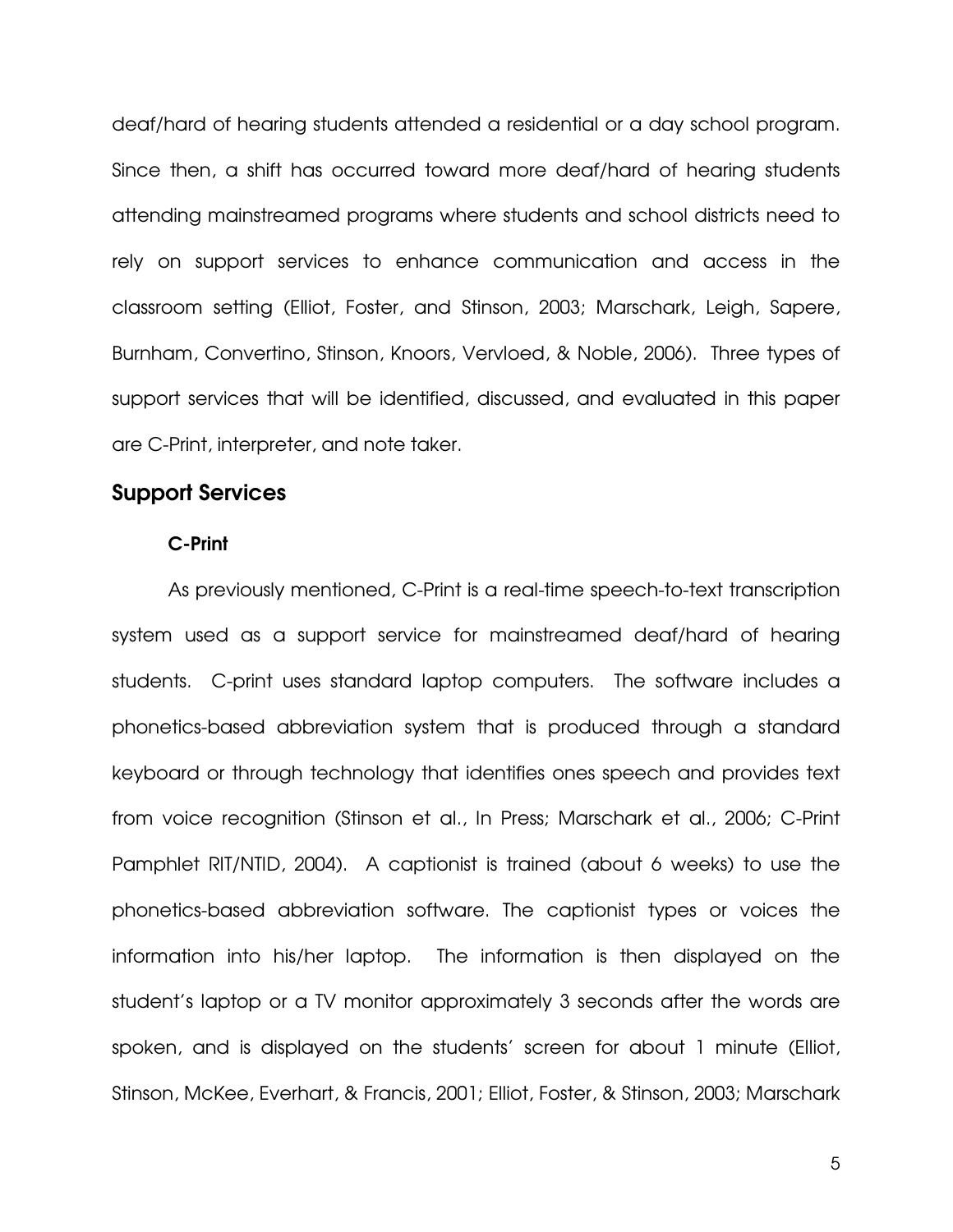et al., 2006; Stinson, Elliot, Kelly, & Liu, In Press). C-Print provides students and teachers with the "meaning" of the lecture or discussion, not a verbatim transcription. At the end of a lecture or class discussion the transcription is edited and given to the students as a hard copy (print) or an electronic copy for notes and study guides to be used after class.

#### Educational Interpreting

Sign language interpreting is a support service that is essential for many deaf/hard of hearing students (Marshark et al., 2006). A sign language interpreter is used to provide communication access for the student in a form that he/she can understand (Stinson et al., In press). The communication modes that are most frequently used range along a continuum from ASL to a form of Signed English. The interpreter conveys the message through manual signs, fingerspelling, facial expression, gestures, etc. (Stinson et al., In press).

#### Note Taker

Hearing students are capable of listening to the teacher and taking notes simultaneously. It is nearly impossible for deaf/hard of hearing students within the mainstreamed setting to concentrate on the teacher and/or interpreter and try to write their own notes. Note takers are usually volunteers within the class (peers) or are paid by the school (professional). The notes are handwritten during the class and given to the students at the end of class.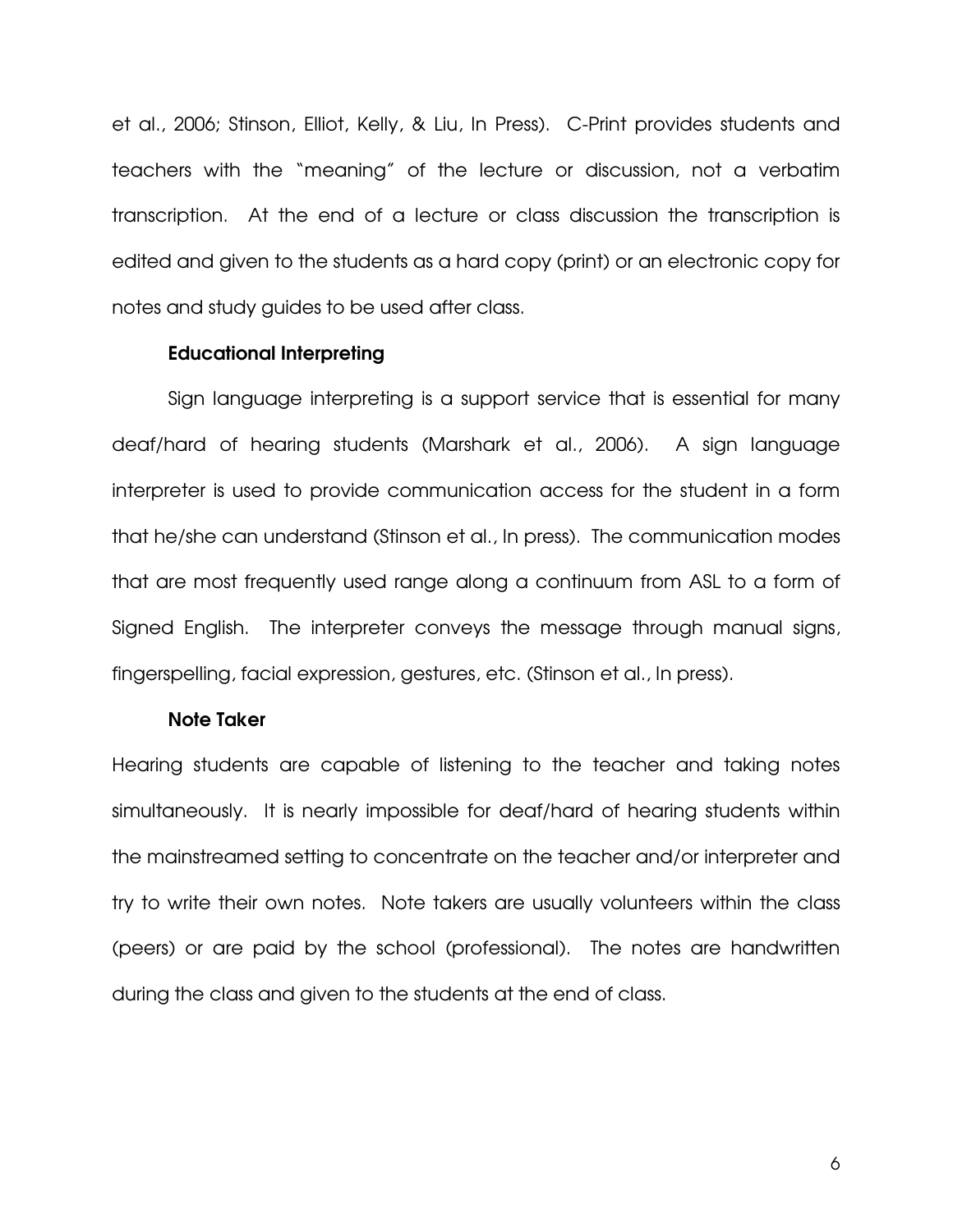#### Research Review

This literature review focuses on identifying, describing and evaluating three types of support services, (C-Print, interpreter, and notetaker) available for mainstreamed deaf/hard of hearing students. C-Print has not been researched in depth; however the research that has been completed encompasses student's perceptions of C-Print, teachers' acceptance of C-Print, and student study habits and retention related to support services. The benefits of the three main support services (speech-to-text, interpreting, and note taking) have been compared. Student preferences for all three systems have also been explored. The main focus here will be to complete a brief research review and show results of this research.

#### Teacher Acceptance

 Elliot, Foster, and Stinson (2003), completed a qualitative study to determine teachers' acceptance of a speech-to-text transcription system to be utilized in their high school and college classroom for mainstreamed deaf/hard of hearing students. The researchers interviewed 14 regular education teachers (various curriculum areas), 10 teachers of the deaf, and 12 college professors from Irvine, CA, San Diego, CA and Rochester, NY. Interviews with the teachers were analyzed using the criteria from Rogers (1995) model of diffusion of innovations (Elliot et al., 2003). The study determined that the technology was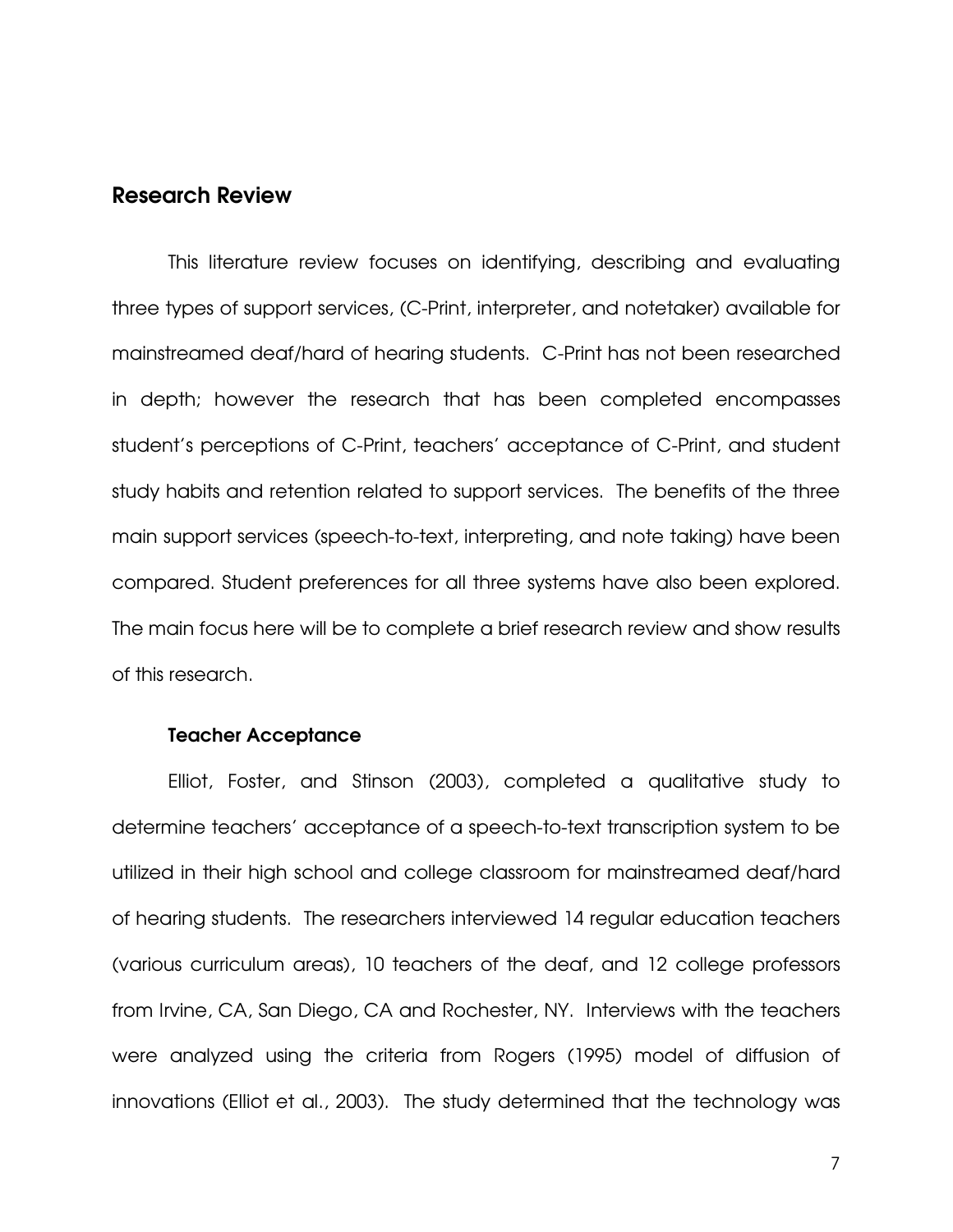beneficial because it showed an advantage over other note taking services relative to how notes were set up as well as the content within the notes. However, acceptance among teachers was not always positive. Poor acceptance was seen to be related to how the service was presented to the teachers and how well the teachers perceived the system to be suited to the students' learning process in the classroom (Elliot et al., 2003). One professor explained his dissatisfaction with the service indicating he considered it distractive because the students never looked at him but rather were always looking at the computer screen. Other findings indicated that when C-Print enhanced learning, students became more confident through increased participation in class C-Print notes reinforced what was taught in class and served as a good way to review. Notes helped the students become more organized and to determine what was important information (Elliot et al., 2003).

#### Perceptions of C-Print, Sign Language Interpreter, and NoteTakers

Elliot, Stinson, McKee, Everhart, and Francis (2001), conducted a study regarding support services related to deaf and hard of hearing college students. In this study the researchers had students complete a questionnaire and then interviewed them. Data was collected regarding student use and understanding of C-Print, notes provided by the system (elaborate later), and appropriateness of C-Print as a support service without using other support services (interpreter and note taker). Responses made by the students included: they felt that C-Print real-time transcription during class was a helpful support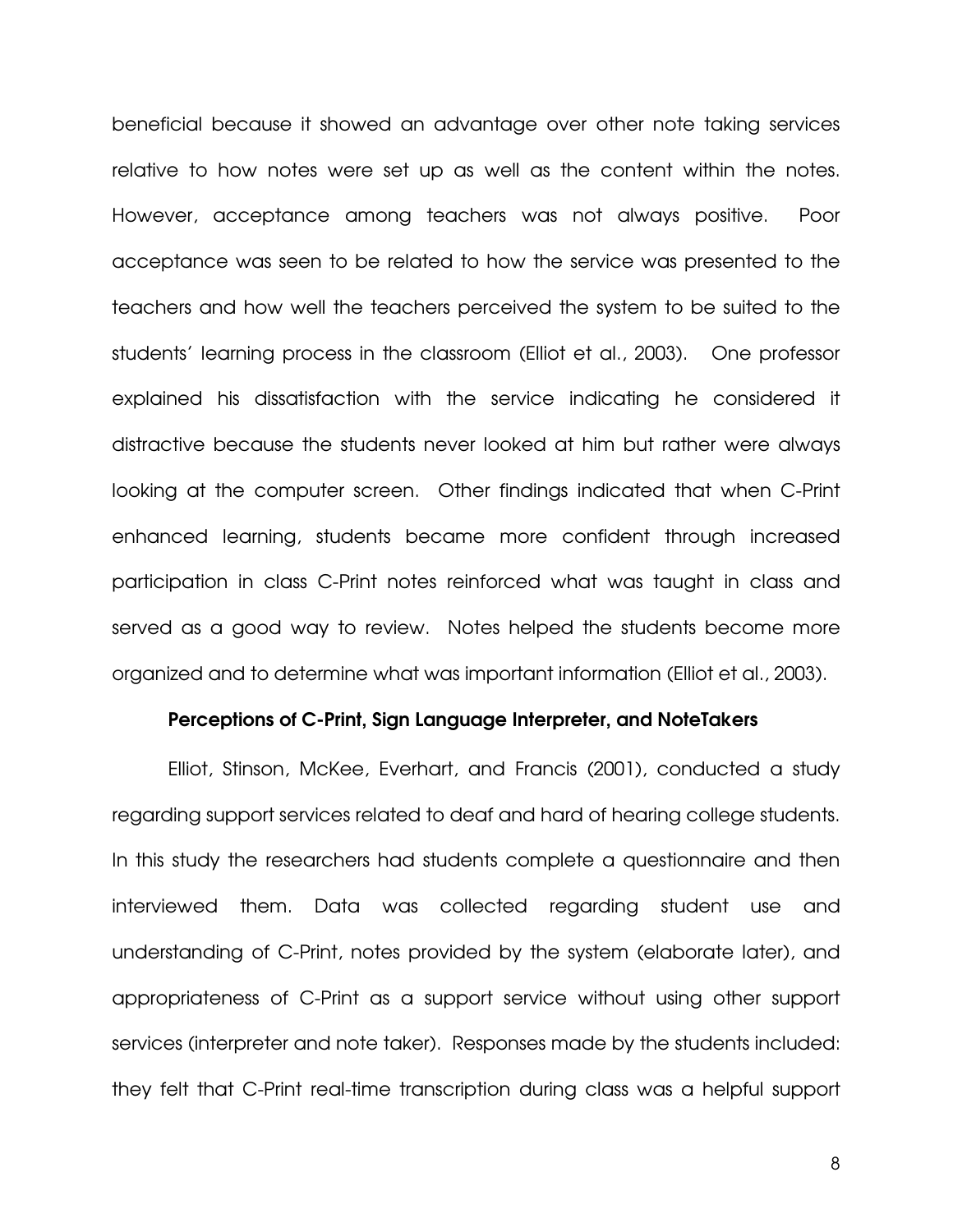system, C-Print use made it easier to understand the teacher and the lecture, and C-Print provided more detailed information with more vocabulary than was provided by an interpreter. One limitation that seemed to stand out with the students was that C-Print doesn't capture visual information like graphs, pictures, formulas, etc. The students also noted that C-Print provided better notes than a note taker. It was felt that note takers may exclude important information, or their handwriting may be messy and disorganized (Marschark et al., 2006; Elliot, Foster and Stinson, 2002). Another limitation that was identified by the students related to C-Print compared to using an interpreter. Students felt that C-Print couldn't communicate expressions like an interpreter. An interpreter allows students the opportunity to capture classroom activity (laughing, coughing, and movement within the room). Taking this concern into consideration, the researchers asked the students for their opinions regarding the use of C-Print without other support services (Elliot et al., 2001). A majority of the students felt they would be comfortable using C-Print without an interpreter and approximately half the students felt comfortable without the support of a note taker and/or interpreter.

 Marschark et al (2006), concentrated on four experiments comparing sign language interpreting and real-time speech-to-text for access to information within the classroom setting for deaf students. The first experiment was the only one that indicated a reliable advantage for C-Print. No other experiments demonstrated an advantage of one system over another as a support service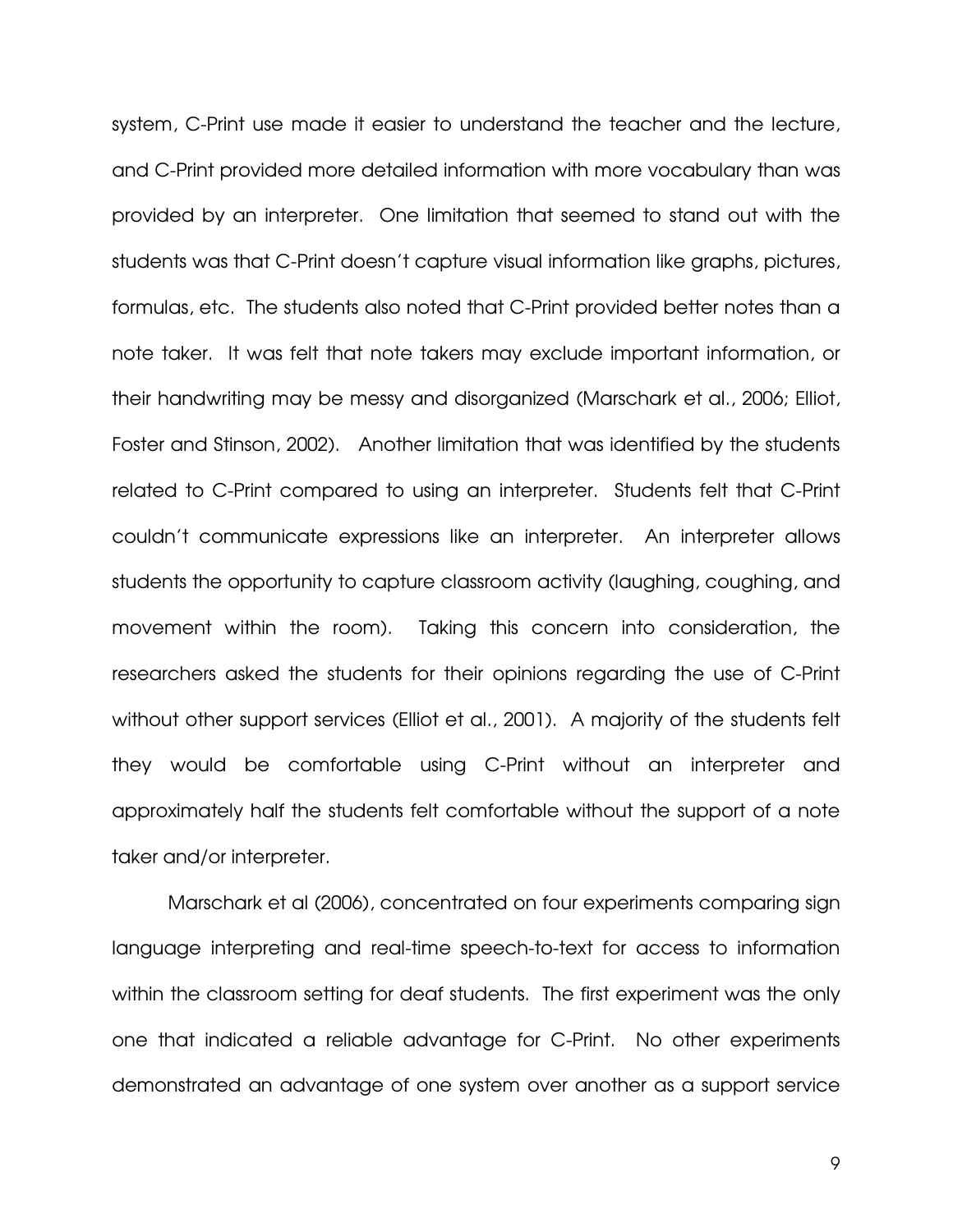for deaf students in secondary or post secondary settings. Using both services together provided no benefit to the students. It becomes apparent that there is a need for further information regarding support services for deaf and hard of hearing students in the mainstreamed setting in order to provide them the access to supports they need to be successful in the classroom and beyond.

#### Notes related to Study Habits

 In 2002, Elliot, Foster, and Stinson completed a study regarding C-Print notes and how deaf and hard of hearing students in the secondary and postsecondary educational setting utilized these notes as study guides. This research discovered that secondary students primarily used the C-Print notes in a passive manner. Re-reading notes enabled high school students to fill in gaps from class lectures. This practice parallels how notes from a note taker are used. Postsecondary students took a more active approach by highlighting, reorganizing, identifying key points and writing their own thoughts in the margins to enhance learning of the material covered in class (Elliot et al., 2002; Marschark et al., 2006). An important aspect related to the usage of the notes in this research was how the students were taught to use the notes as strategies to enhance their education. It was alarming to me that the majority of students were not taught how to use the notes as an effective tool for studying or how to incorporate them within the classroom setting to reinforce the classroom lecture. The educational system regards secondary and postsecondary students as independent learners (Elliot et al., 2002) responsible for their own learning.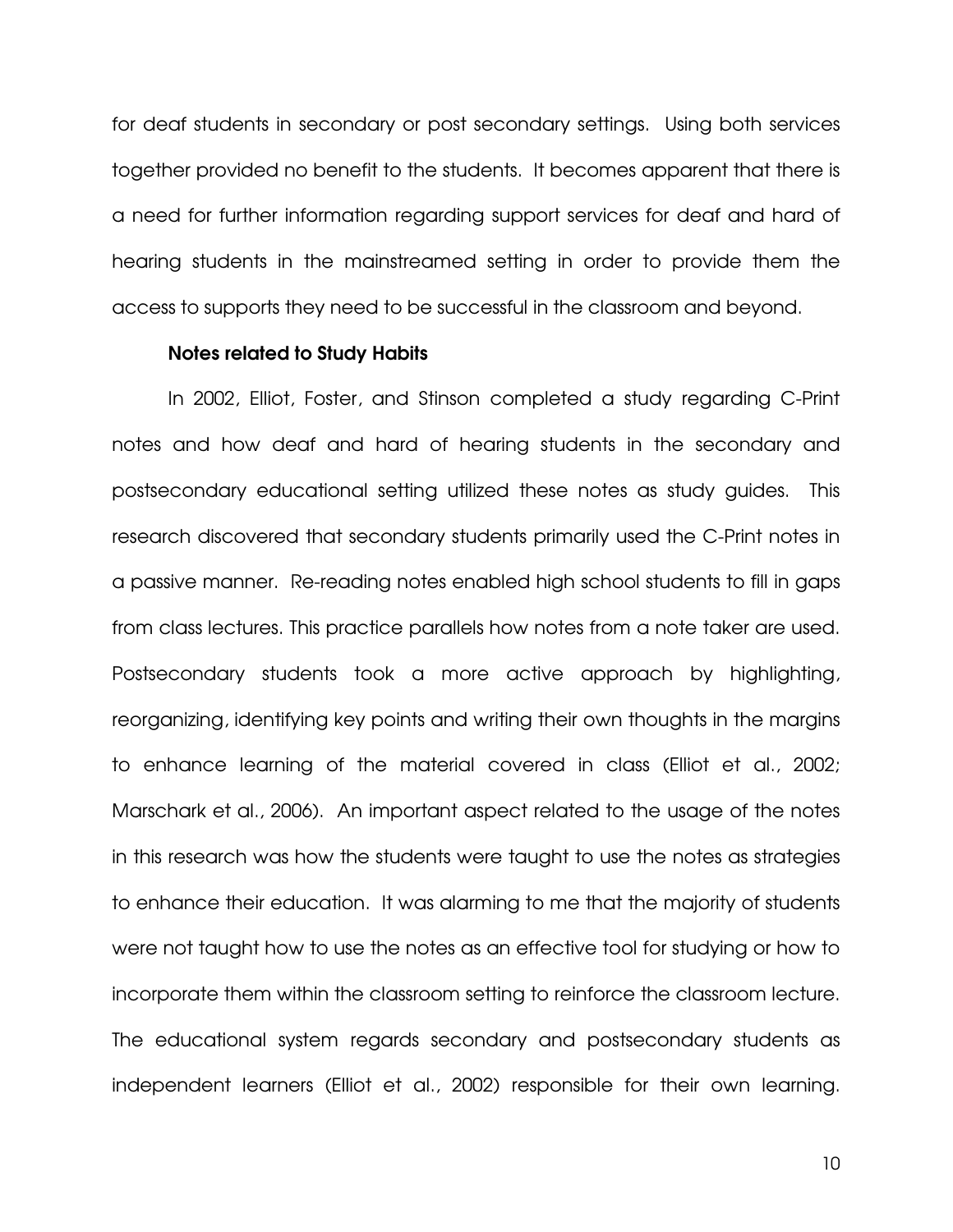However, it would seem that if a service were being provided to students it would benefit them to be taught strategies enabling them to use that service to its fullest capacity.

#### Retention

The most recent research that has been conducted by Stinson, Elliot, Kelly and Liu (In Press) regarding deaf and hard of hearing students relates to how secondary and post secondary students retain information from support services (speech-to-text and interpreting). This study involved students who participated in two separate lectures. One lecture was supported with an interpreter and the second lecture was supported with C-Print. After the two lectures researchers divided the students into three random groups. The first group was not allotted any review time prior to completing two tests (sentence-completion and multiple-choice) after the lecture. The second group was given 20 minutes to review with either hand written notes (interpreter) or a hard copy (C-Print) of the lecture they participated in and then completed the two tests following the review. The third group was given the same review time after the lecture and also the hand written notes or a hard copy of the lecture. Additionally, they also reviewed the material one week later for 20 minutes and then completed the two tests. The results determined that deaf/hard of hearing students at the high school level retained more information from the speech to text support service. Also, the students who received the second review sessions showed more significant retention of the information from the lecture than the other two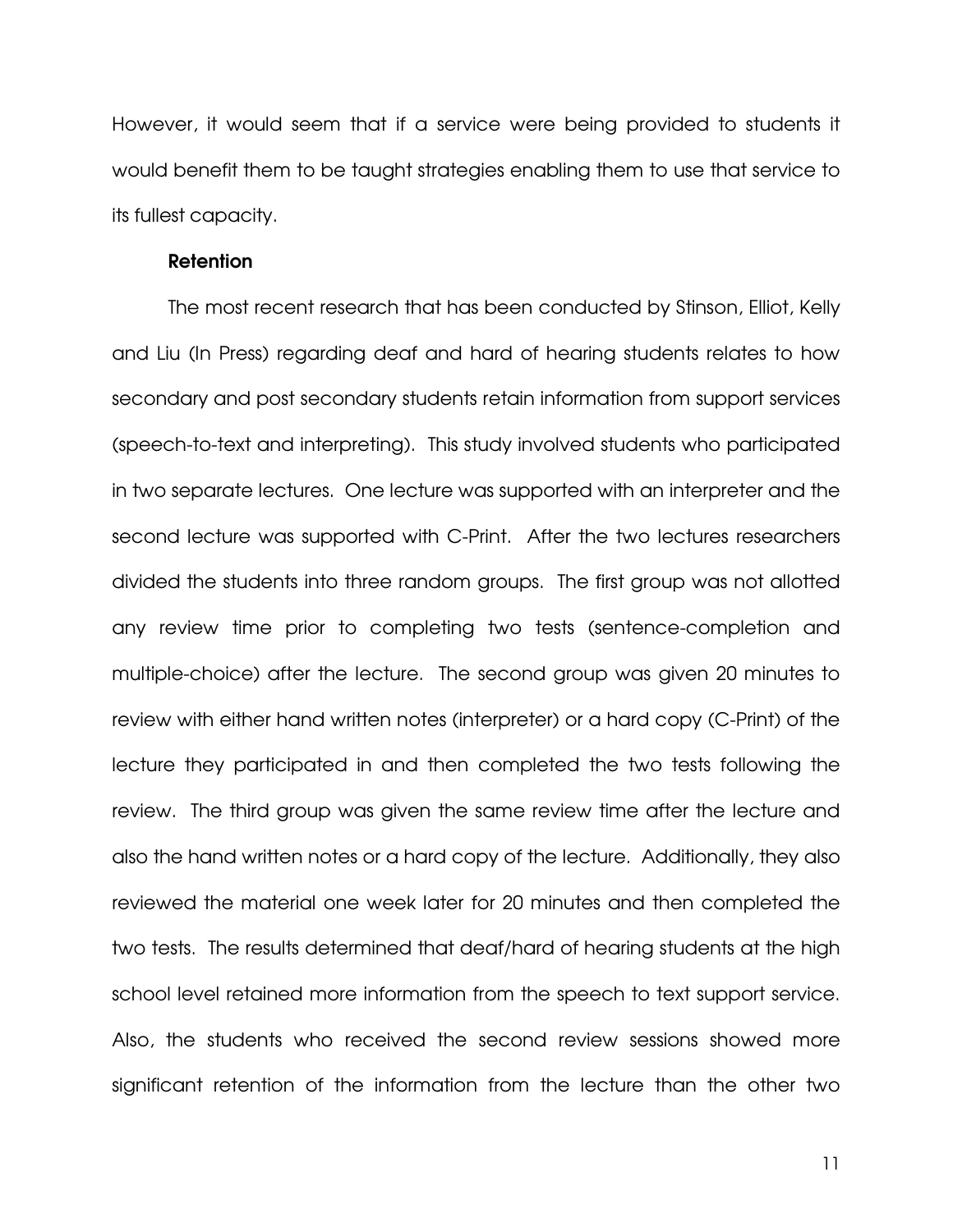groups. The college students didn't demonstrate the same results as the high school students. Their results didn't show a significant difference in support service or review group. The researchers perceive this difference between high school and college students to be due to maturity and experience in using different formats to receive information (Stinson et al, In Press).

### Literature Review Discussion

This literature review concentrated on identifying, describing and evaluating three types of support services that are currently available for mainstreamed deaf/hard of hearing students. It has been established that each support service has its pros and cons related to how it is used and what the specific needs of the students are.

Outcomes related to all of the research conducted regarding support services do not imply that one service is better than the other. The research comparatively demonstrates that each service can benefit the students as much as another and each service should be researched, studied and implemented based on the need and preference of the student, whichever support service is provided to a student will be successful for that student as long as teachers and the student are trained properly with regard to what the service is and how the service can be effectively used within a classroom. Giving teachers this opportunity to become familiar with the support service may increase acceptance and encourage a positive impact within the classroom.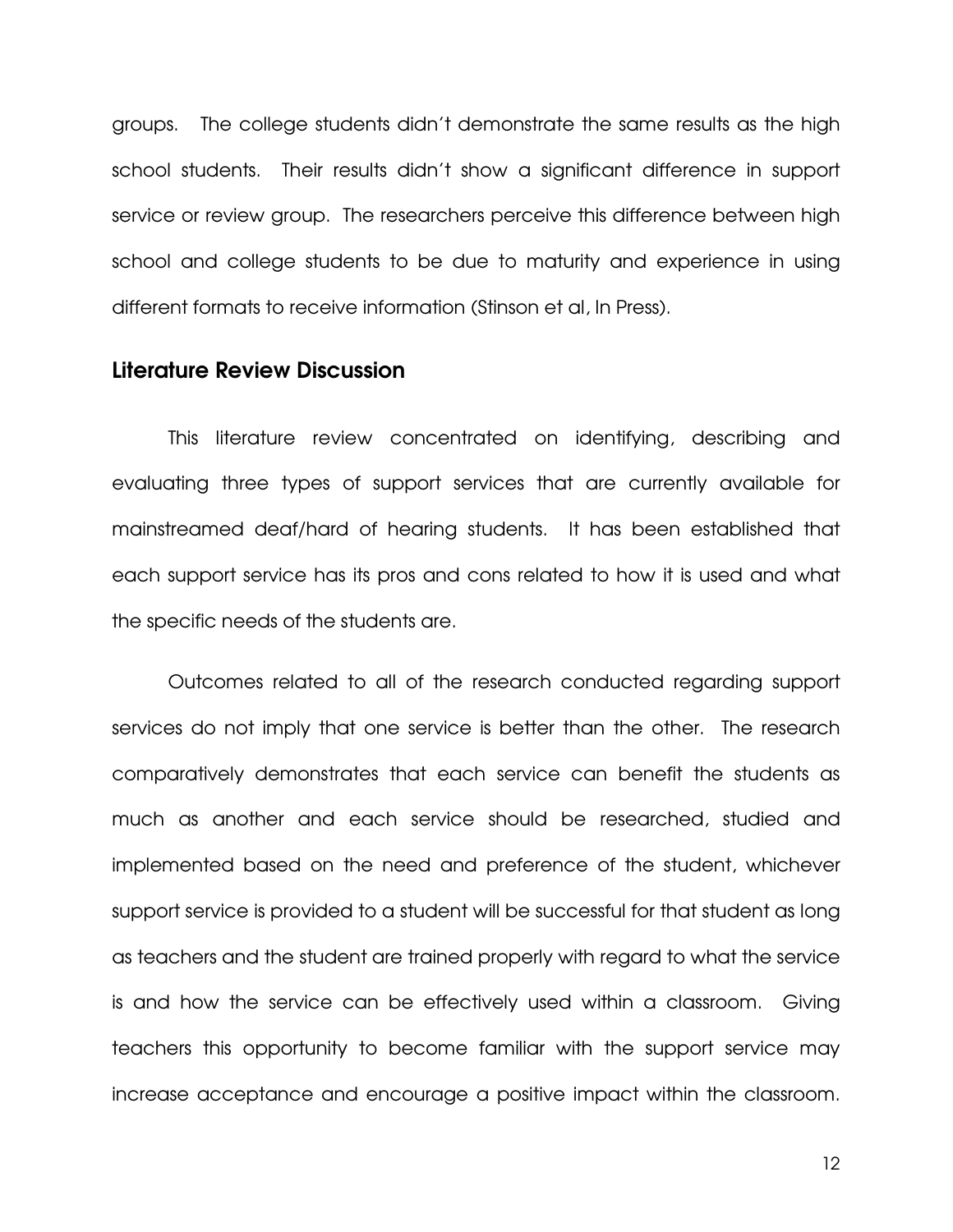The students need to be educated as to how to utilize the support service to the best of their abilities. Each service provides qualities that students may need to use separately or in combination in some cases services utilized will depend on the type of class in which the student is currently enrolled (lecture, lab, debate, etc).

C-Print allows students to view a lecture in a written form during class and provides each student with a hard copy of notes at the end of a class. These notes can be beneficial to the student for use when studying. An interpreter is a support service that is essential for many deaf/hard of hearing students to utilize and provides the student with communication access within the classroom setting. A note taker provides students with hand written notes at the end of class.

Each of these support services has benefits and limitations. C-Print provided students with enhanced learning. Students participated more in class, and notes reinforced class lecture and were used outside of class to review, organize, and fill in gaps missed during class. These outcomes indicate that C-Print exhibits more benefits for deaf/hard of hearing students in the mainstreamed setting who are skilled in reading and writing English and in receiving spoken English (Elliot et al, 2001). The first limitation that was highlighted by students relating to C-Print was that it couldn't provide visual information. The second limitation addressed C-Print inability to communicate expressions as an interpreter can. A final limitation was that a majority of the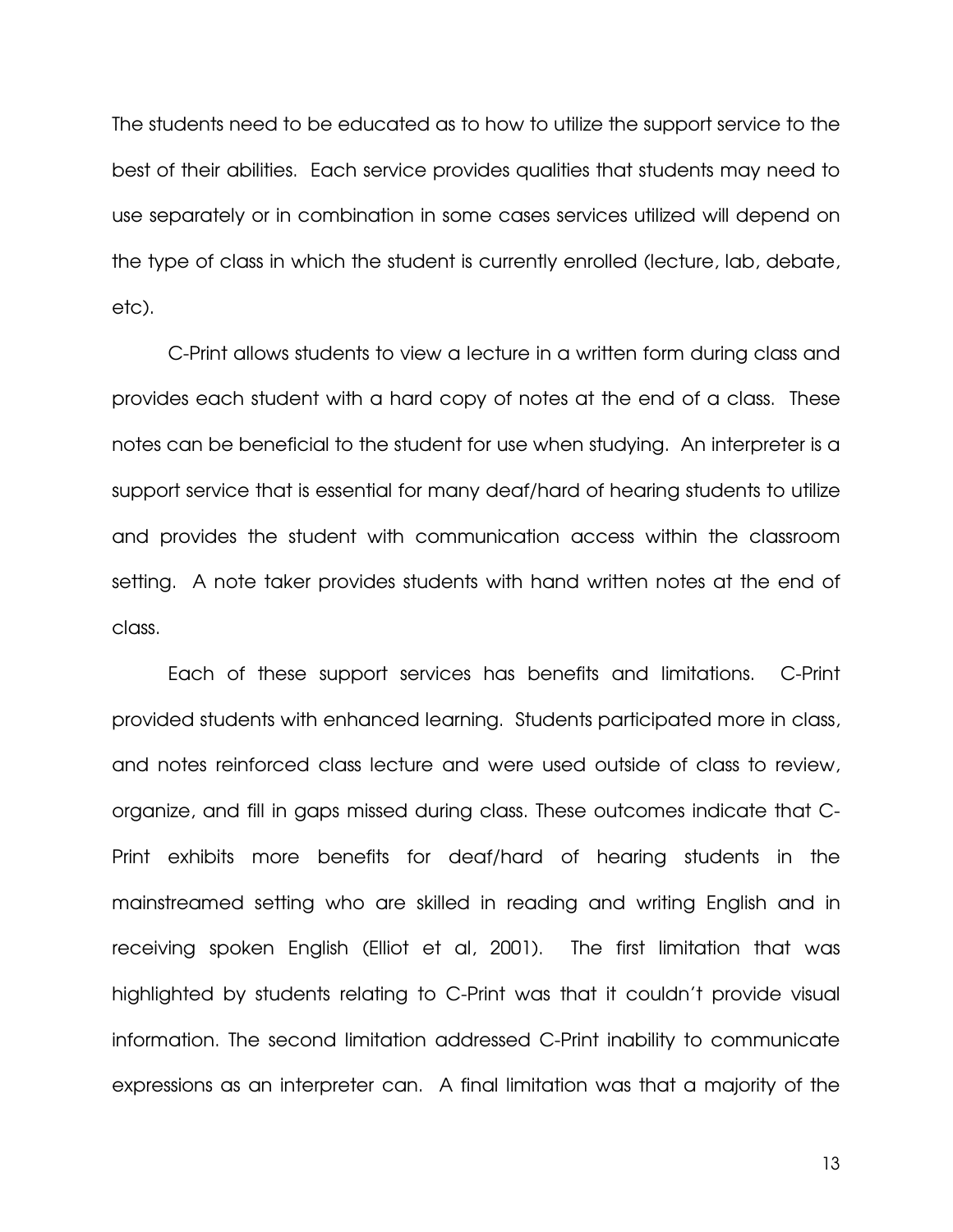students haven't been taught how to use the notes effectively for studying purposes.

An interpreter provides the student with a language or communication access that is necessary and beneficial for him/her in a mainstreamed setting. An interpreter can capture classroom activity and conversations that occur throughout the classroom. The first limitation regarding interpreters is they may miss important information and may not provide the student with all vocabulary. The second limitation is students were identified as retaining less information when provided an interpreter as compared to using C-Print.

 A note taker provides students with handwritten notes, but throughout all the reading this service seems to have more limitations than benefits. First of all the notes are handwritten and can be disorganized and written sloppily. Note takers may miss important information because they cannot possibly write fast enough to keep up with the teacher. A note taker is usually a volunteer from within the classroom and may not regard certain information as important.

 The findings from this review revealed several avenues for future research. Elliot et al. (2003) explained that future research related to teacher acceptance could be conducted with the same research format using programs that already have speech-to-text systems established and are used on a regular basis; the results may be different as to how the teachers accept the service. Future research could also include providing an in-service for half of the prospective teachers with no introduction for the other half to determine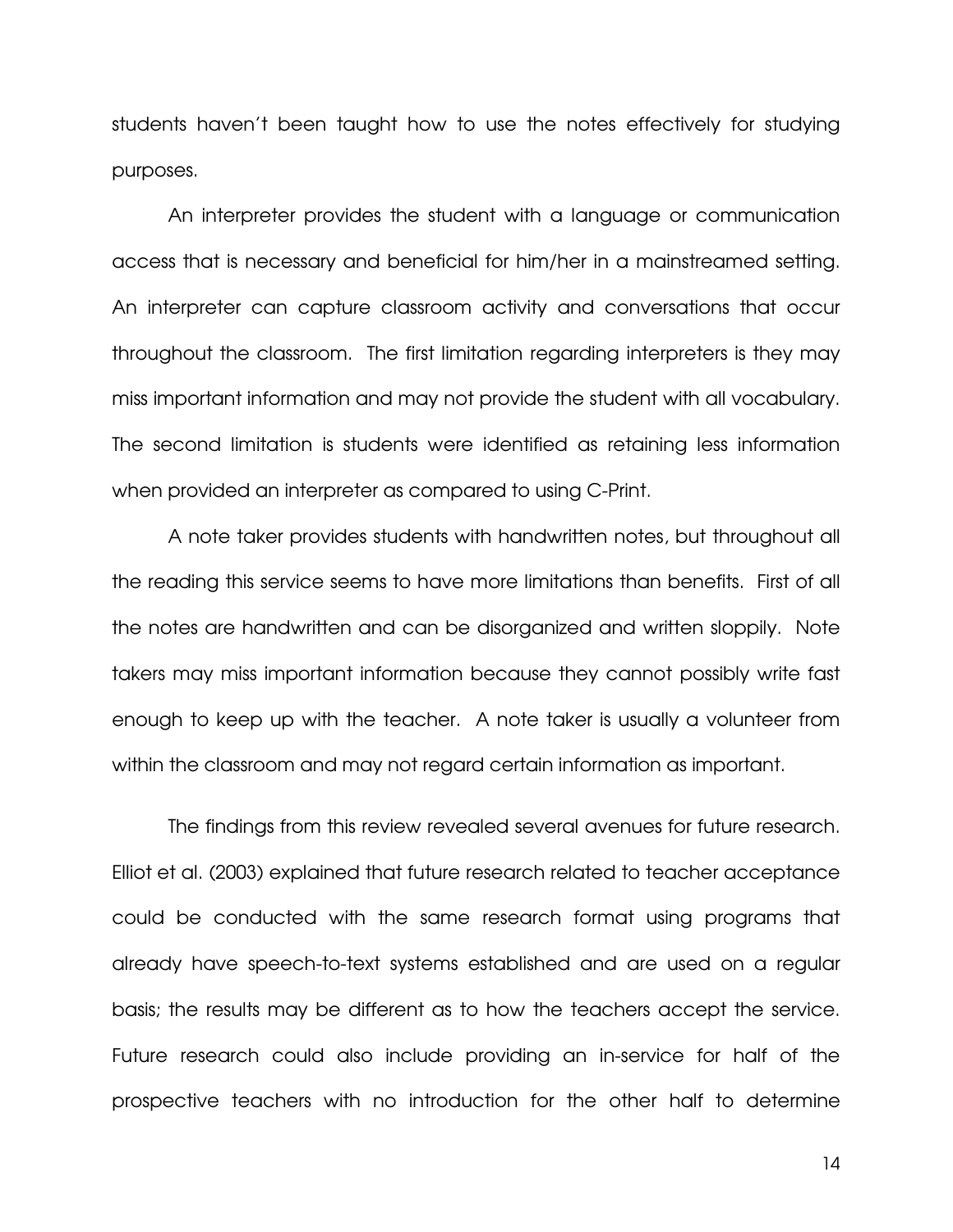differences in acceptance of the service. It seems that the ways in which teachers are approached and instructed in system use impacts their degree of acceptance and their perceptions related to extent of benefit for students.

 Stinson, Elliot, Kelly, and Liu (in press), explained future research could be conducted related to the three support services and the relative benefit toward providing notes or text without the support of interpreting. This type of future research could assist in determining if a student benefits more from receiving one service or being provided two services concurrently to one another.

### Purpose of This Study

The primary objective of this research project was to identify, introduce and have participants discover C-Print as a support service for deaf/hard of hearing students who reside in a rural area and attend a mainstreamed school setting. This project gave the participants the opportunity to learn about; the campus at RIT/NTID, all the activities students on campus can be involved with, life on campus and about a fairly new support service (C-Print) that is available to deaf/hard of hearing students in the mainstreamed setting.

 By having the participants complete this research project it allowed me to collect data and evaluate that data in regards to the respondent's experience, their opinions and the their interest related to C-Print. The experience of learning about C-Print may assist in school districts taking into consideration the option to implement C-Print as another additional support service for deaf/hard of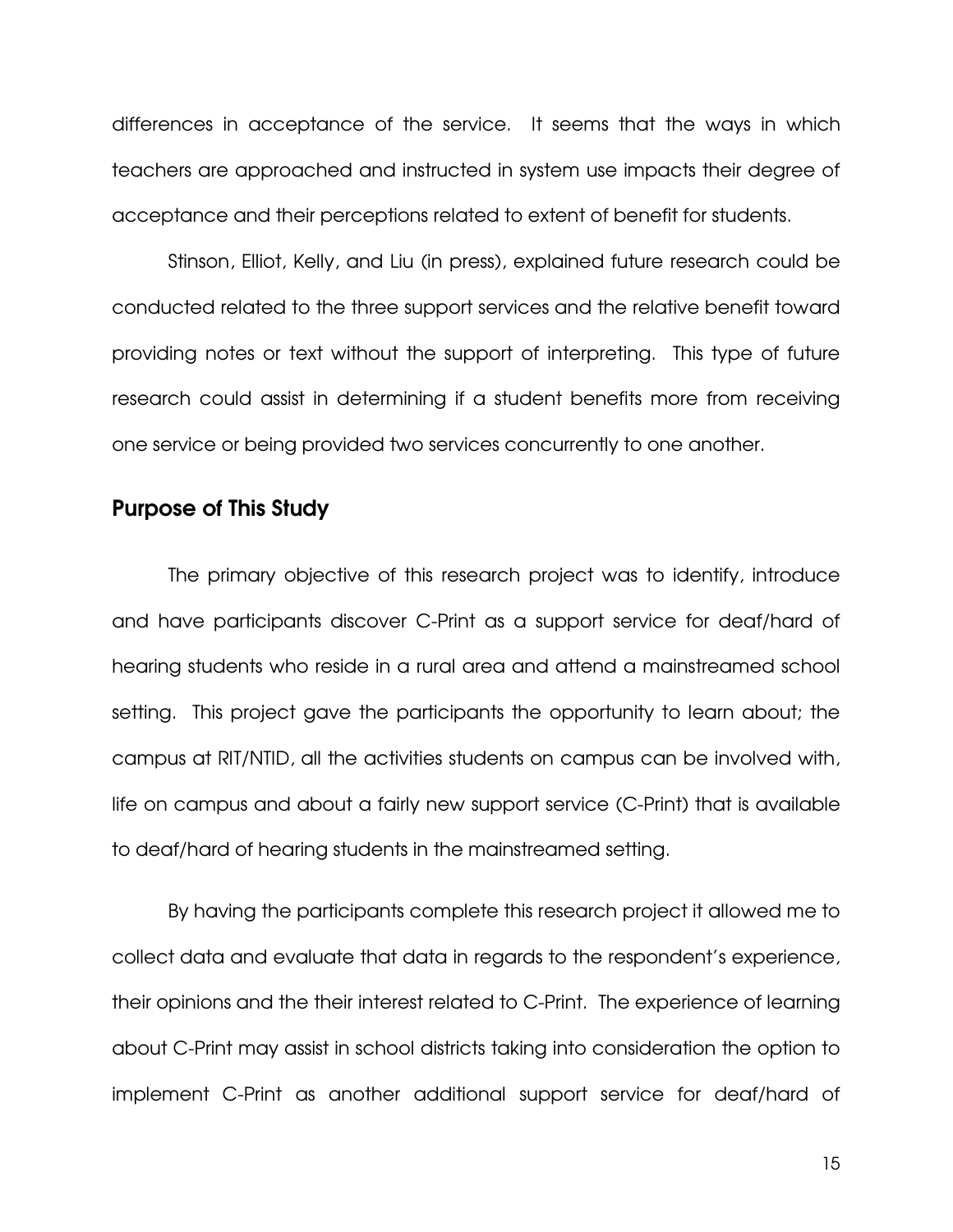hearing students in the mainstreamed setting. All school districts should be aware of all assistive technology that is available to students. Every student should have the opportunity to have the support services that are available and essential to help them as individual students be successful in their educational experience. The participant's opinions are valuable to determine if C-Print is a helpful device to assist deaf/hard of hearing students and in what areas of their educational setting would it possibly assist them the most.

#### Research Method

#### Sample Selection

A letter explaining the nature of the research project was emailed to seven teachers of the deaf, in the Central New York area. The email contained a short explanation of the research project, participants the researcher was gearing the project towards and a permission form for parents and students to sign for approval to participate (Appendix A). The teachers of the deaf explained the project to their students and had them take home the permission form to allow the parents to read it over and discuss the project with their child to decide if they wanted to participate in the research.

An invitation regarding the research project was emailed to an Oswego County BOCES administrator explaining the project and that administrator sent the invitation to all the respecting district CSE Chairpersons in the area.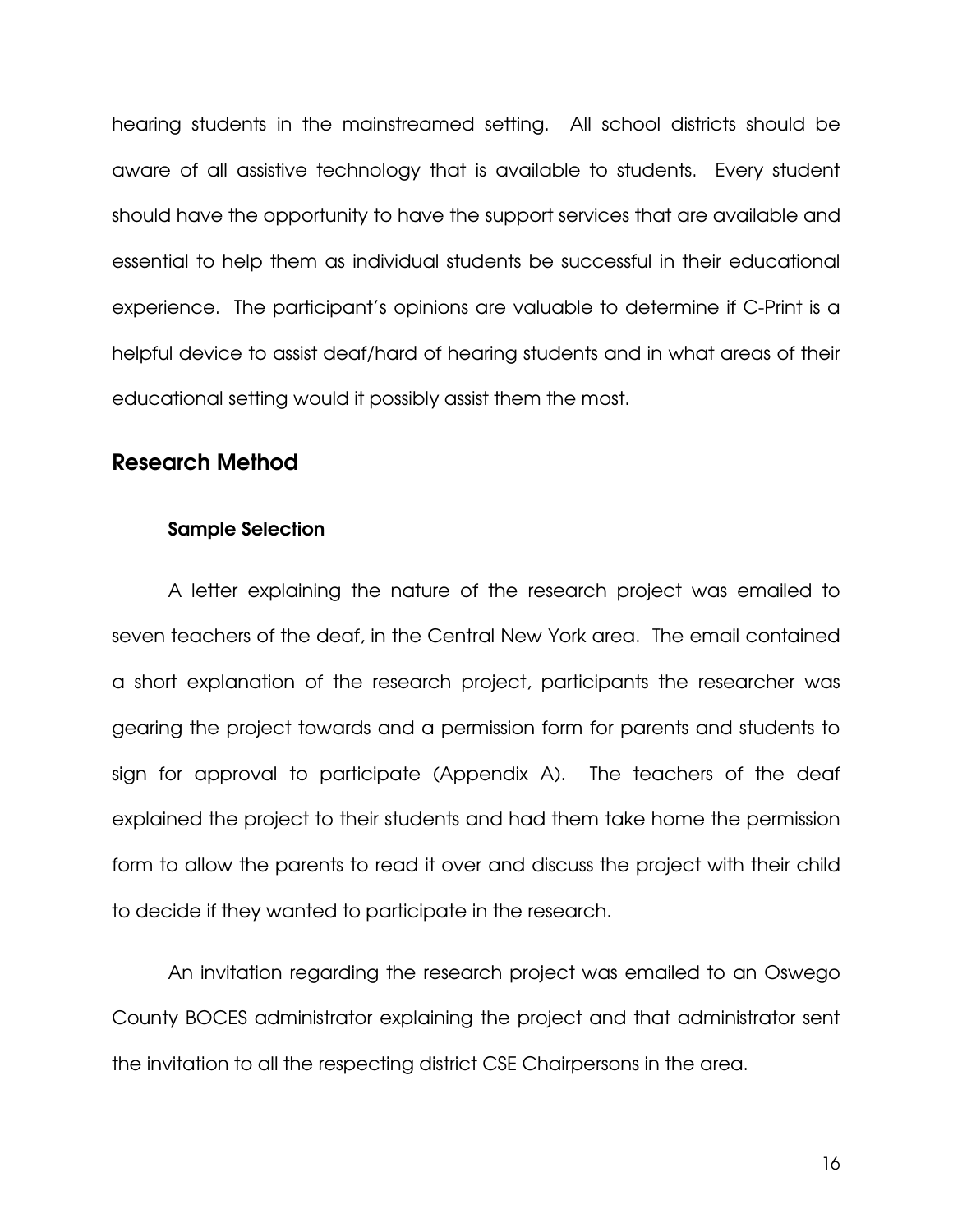#### **Participants**

 A total of 14 deaf/hard of hearing students handed in a permission form to attend and participate in the enrichment day. A total of 11 deaf/hard of hearing students completed all aspects of the research project. The three students that did not attend or complete the research were either absent on that day or had transportation issues. All the students that attended were in 5th-11<sup>th</sup> grade (Table 1 on the following page) and are enrolled in seven different school districts in a variety of mainstreamed settings.

 The deaf/hard of hearing students that participated in the research project varied in range/type of hearing loss from a mild to profound loss, two of the students have a unilateral sensorineural hearing loss and six of the students have a bilateral sensorineural hearing loss. Two of the students have a bilateral conductive hearing loss and there was no audilogical information regarding one of the participants. One of the participants has a cochlear implant and all the student participants use an FM system within the classroom setting. Only one of the students uses another form of Assistive Technology (Computer-word processor/spell check). Three of the eleven student participants have an educational interpreter. One student receives notes for some of their classes. All of the students receive teacher of the deaf and audiology services at varying times per week/month (1x, 2x, 5x, etc.) and types of service (push-in, pull-out, direct, consult, etc.)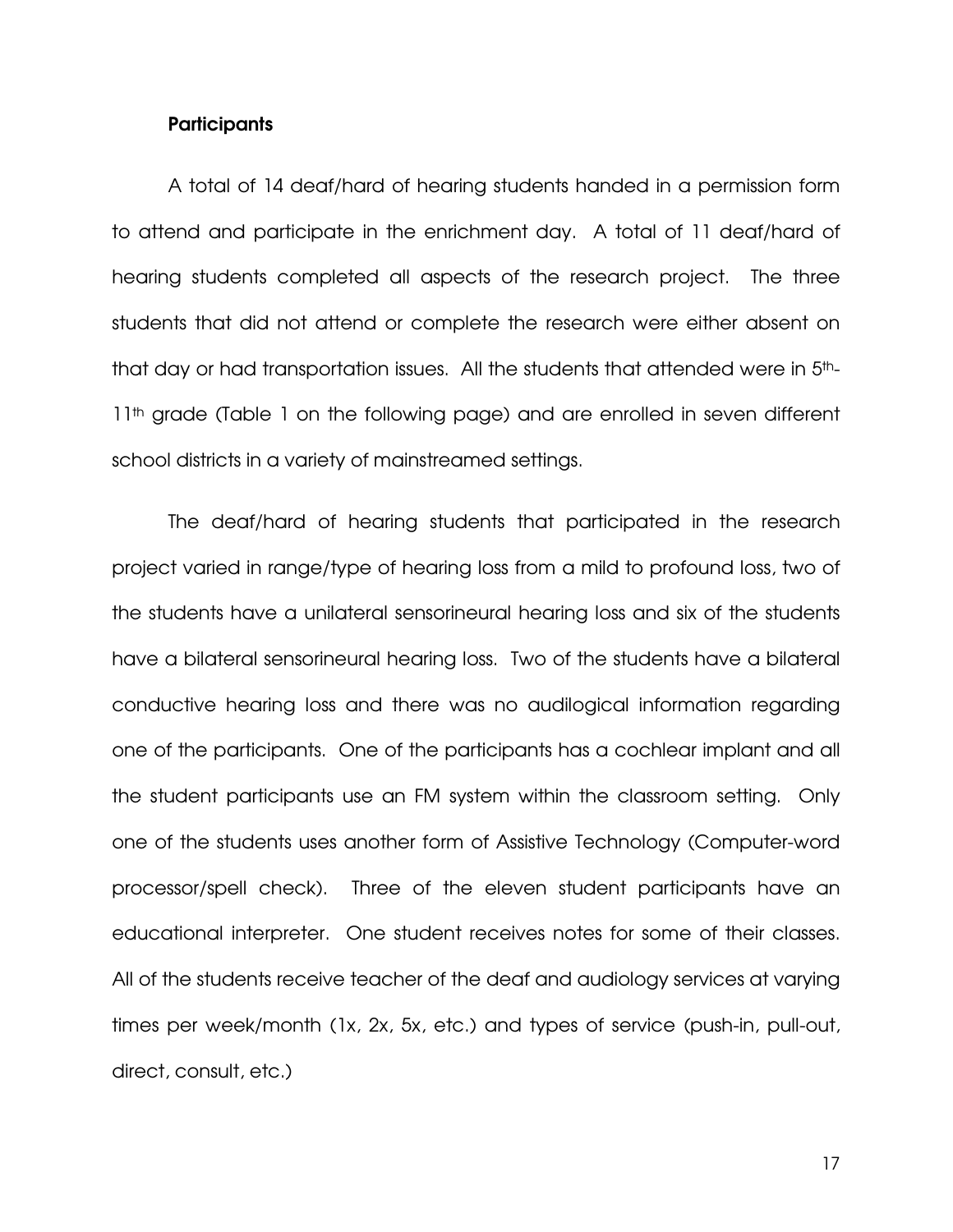A total of 14 adults attended the C-Print presentation/demonstration and participated in the research project. The 14 adults consisted of seven teachers of the deaf, one administrator, two parents, one adult sibling, and three educational interpreters. None of the CSE Chairperson's who were invited attended the trip to RIT/NTID. Several of the CSE Chairperson's did bring up the event to their perspective teacher's of the deaf and asked for them to report what they learned from the day.

Table 1 Grade level and Gender of Student **Participants** 

| Grade<br>Level | <b>Male</b> | Female         |
|----------------|-------------|----------------|
| $5th - 6th$    | 3           |                |
| $7th - 8th$    | N           | $\overline{2}$ |
| $9th-11th$     | 2           |                |

#### Enrichment Day

The participants were given an opportunity to experience a field trip to RIT/NTID, from Oswego County, NY. The enrichment day included several activities regarding campus life and to learn about C-Print, ask questions and explore it through hands on activities. All of the participants traveled to RIT/NTID by bus and car. The participants experienced a full day of enrichment which started by receiving a tour of NTID and the main campus of RIT. The tour was given by a deaf/hard of hearing student attending RIT/NTID. The tour was followed by a video presentation about life on campus. The video was followed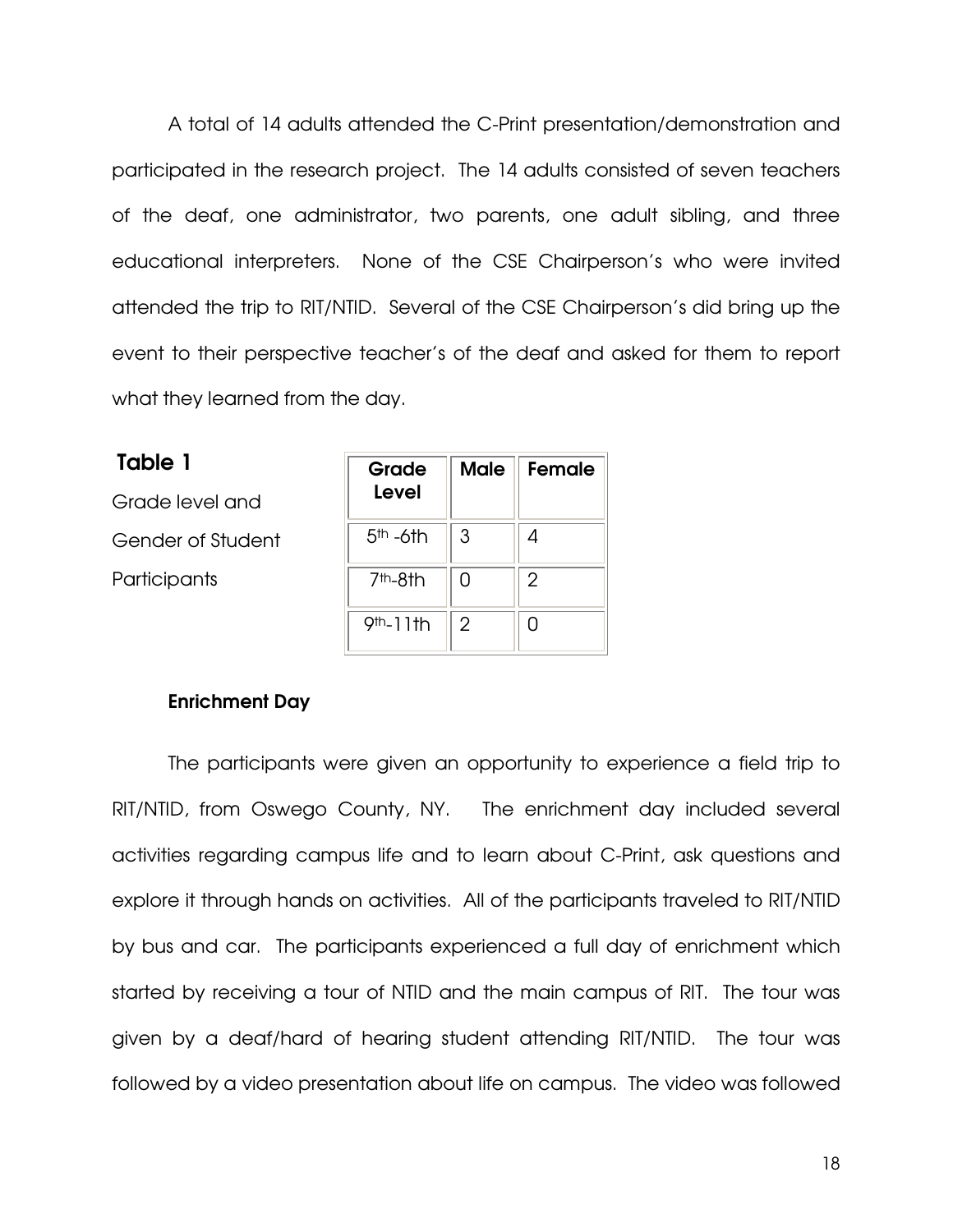by a discussion about admissions to RIT/NTID and allowed time for questions and answers. The participants experienced and enjoyed a lunch at The Commons.

#### **Procedure**

The participants concluded the day with the C-Print presentation/demonstration. The C-Print presentation/demonstration was presented by Dr. Michael Stinson and Pamela Francis while Anne Alapudukis assisted in setting up the equipment and helping the students utilize C-Print during the hands on demonstration. The C-Print presentation/demonstration gave a brief overview of the program and how it worked and then the presenter introduced all the options one has while using C-Print (reading the lecture, highlighting important information, notes, how the system works and how the captionist relays the information, abbreviations used for typing, typing in your own message to remember important information or to ask a question, drawing, etc.).

 The C-Print presentation/demonstration was evaluated by collecting data from all the participants. The objective to collect data was accomplished by all the participants completing two questionnaires. All the participants completed an identical preliminary questionnaire (Appendix C) which included background information and the participant's awareness of C-Print and other assistive technology services that are available to deaf/hard of hearing students. The participants responded to several questions on a 5 point scale (5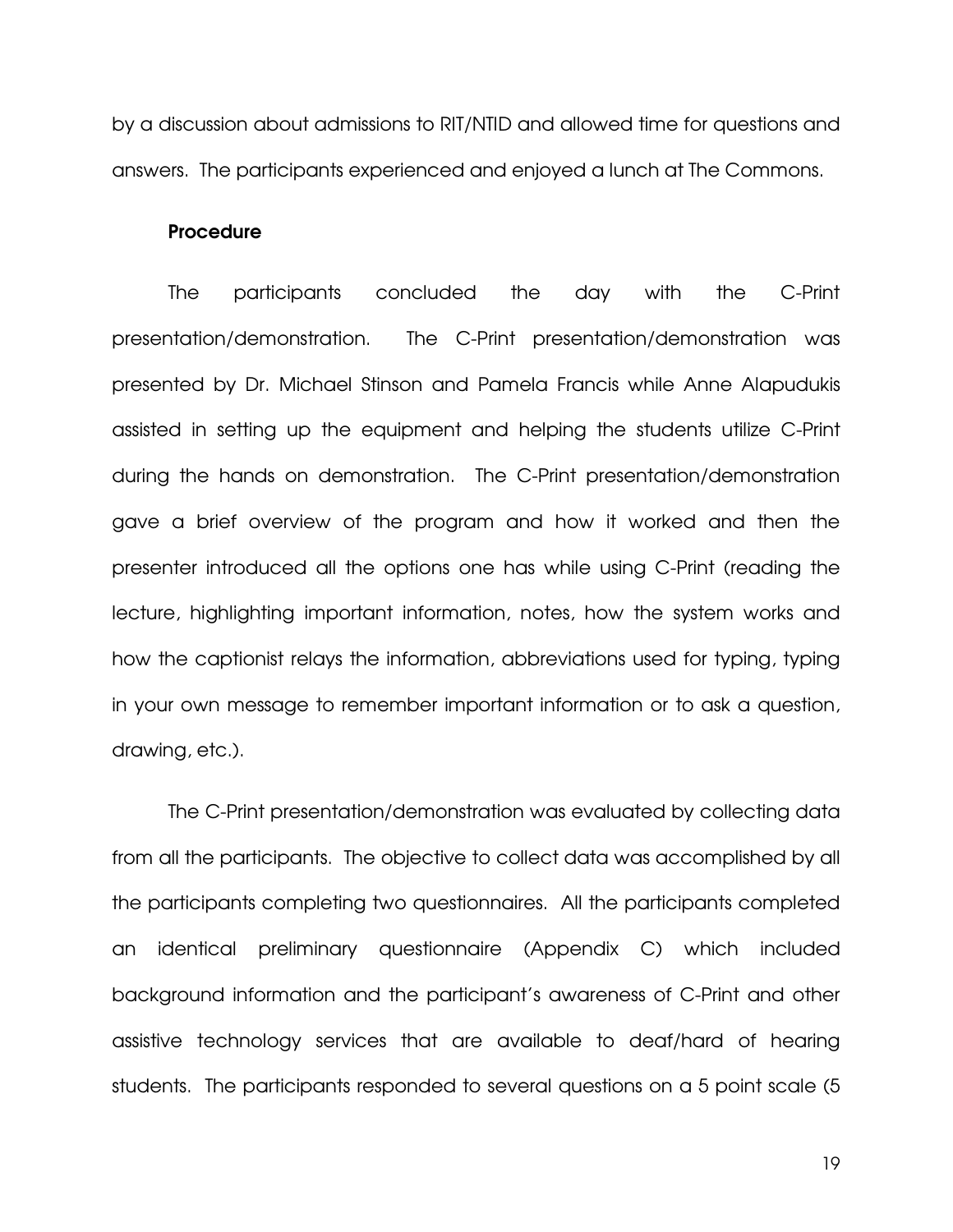being Very Knowledgeable to 1 being Very Unknowledgeable). At the conclusion of the presentation/demonstration all the participants completed a final questionnaire (Appendix D & E). The students and adults completed separate questionnaires. The questions and the participants responses related to the information they discovered, learned and understood about C-print. Their opinions were given of C-print as a support service for deaf/hard of hearing students in the mainstreamed stetting and which parts of C-Print they felt would be most beneficial from what they learned. The participants had to respond to several questions on a 5 point scale (5 being Strongly Agree to 1 being Strongly Disagree) and answer a few open ended questions and rate the importance of the notes given after class.

The student participants completed a one-on-one interview (Appendix F) at a later date pertaining to what they learned about C-Print and their experience of the day. The interviews were completed five to ten days following the C-Print presentation/demonstration at each of the student's perspective schools. The interviews were completed in reserved rooms that had been established so the student's would have privacy, comfort and to promote sincere thought through answers. The interviews were videotaped and notes were taken throughout the interview to remember important information the student's presented during the interview.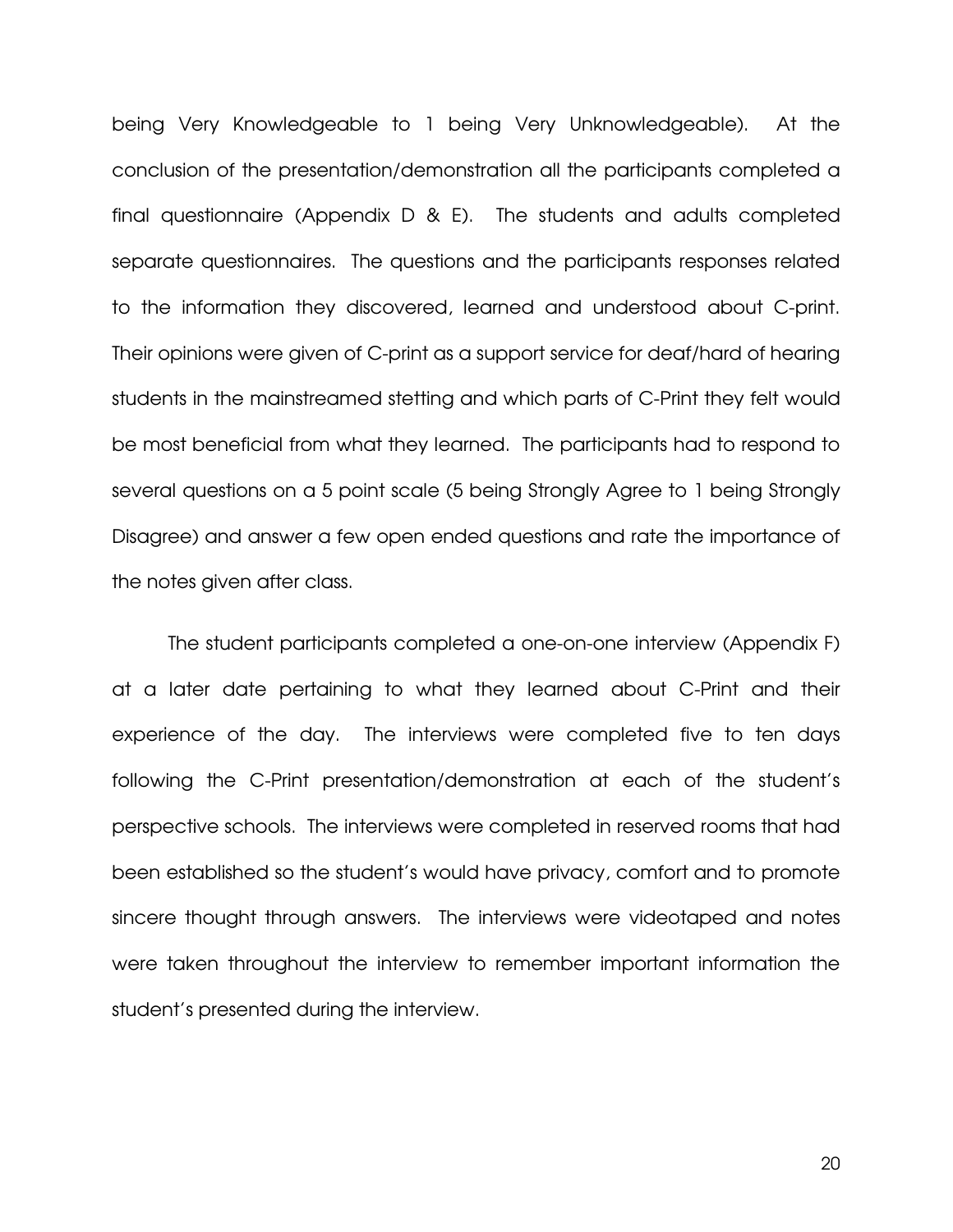The researcher's intention was to identify C-Print to these participants with the hope that there would be an interest and they would consider researching C-Print in more depth. Then begin the implementation process to include C-Print as a support service that would benefit one or more deaf/hard of hearing students within this rural educational setting.

### **Results**

 Table 2 below indicates the results related to the participants awareness of Assistive Technology before the C-Print presentation/demonstration. Followed by an open ended response regarding what Assistive Technology the participants are currently using or have used in the past, as well as, knows someone who uses or has used the technology.

### Table 2

### Awareness of Assistive Technology

These are averages of each group with the *standard deviation below in italics*.

| <b>Assistive Technology</b>                  |                 | 14            |
|----------------------------------------------|-----------------|---------------|
|                                              | <b>Students</b> | <b>Adults</b> |
| TTY relay system                             | 2.27            | 3.29          |
|                                              | 1.60            | 1.20          |
| Closed Captioning on TV                      | 3.55            | 4             |
|                                              | 1.08            | 0.80          |
| Real-Time Captioning in<br>your classroom or | 2.09            | 1.86          |
| another place                                | 1.50            | 0.91          |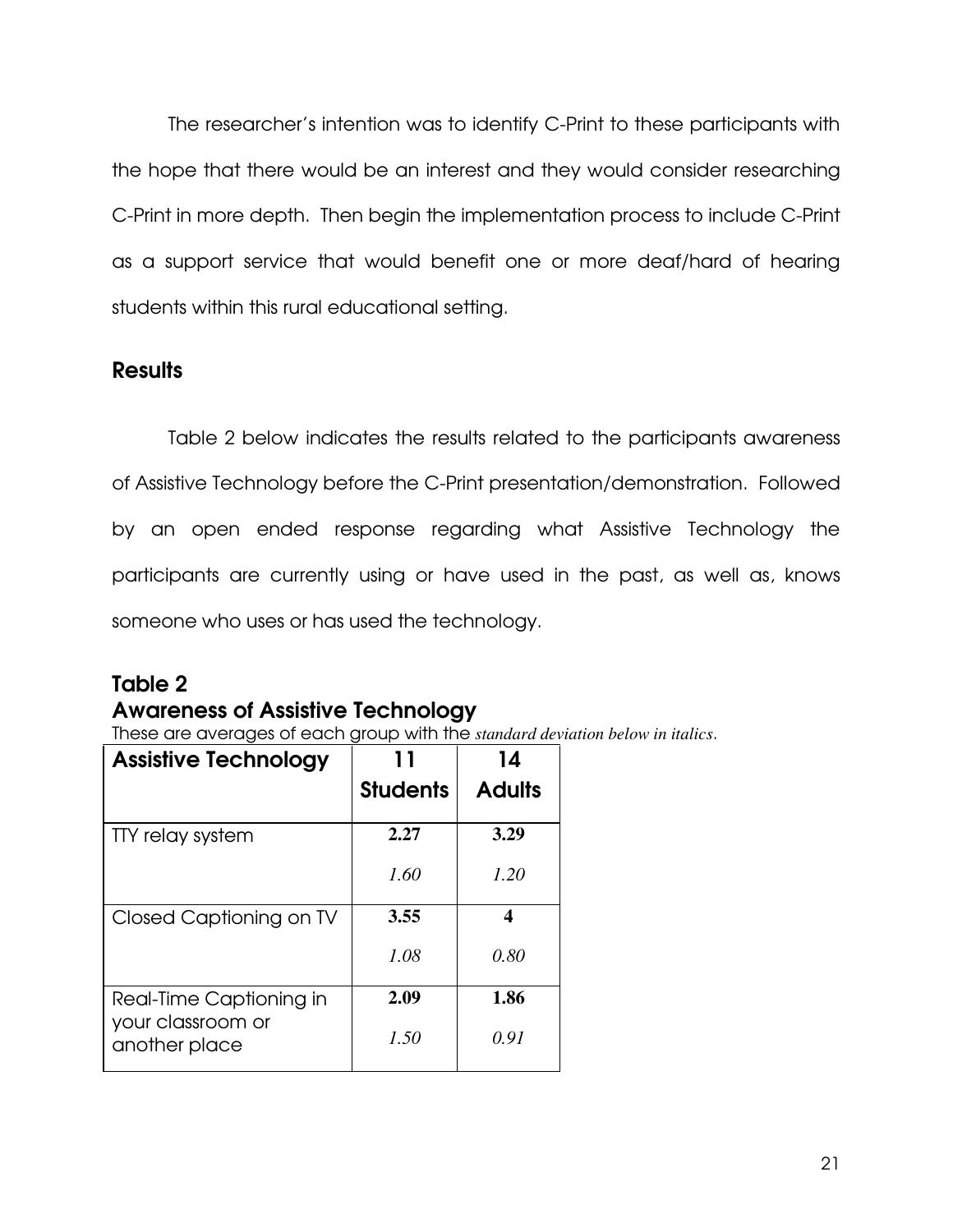| Signaling device (e.g.<br>Flashing light or vibrating<br>pager)  | 3.27<br>1.71 | 3.21<br>1.13 |
|------------------------------------------------------------------|--------------|--------------|
| Personal amplification<br>system/hearing<br>aid/Cochlear Implant | 4.45<br>0.99 | 4.14<br>0.91 |
| <b>FM System</b>                                                 | 4.90         | 4.43         |
|                                                                  | 0.29         | 0.76         |

Chart indicates participant's levels of awareness for several of the statements regarding a 5 point scale (5 being Very Knowledgeable to 1 being Very Unknowledgeable).

The results above show that both groups of participants lacked in the knowledge/awareness of real-time captioning (C-Print) compared to other types of assistive technology. The participant's awareness of a few other devices was low, which could be addressed at a later time in future research. The results conclude that C-Print and other forms of Assistive Technology need to be addressed more aggressively in rural area educational settings.

The open ended question results indicated that hearing aids and FM systems are or have been used the most among all the Assistive Technology that was mentioned by respondents. Signaling and/or vibrating devices were also widely used among the participants (vibrating clock, watch, pager, bed vibrator, phone and doorbell light, flashing fire alarms, etc.). Four of the participants indicated they have used closed captioning. Five of the adult participants indicated they have used a TTY a telephone relay system but none of the students listed using a TTY. None of the participants indicated using and/or knowing someone who uses C-Print.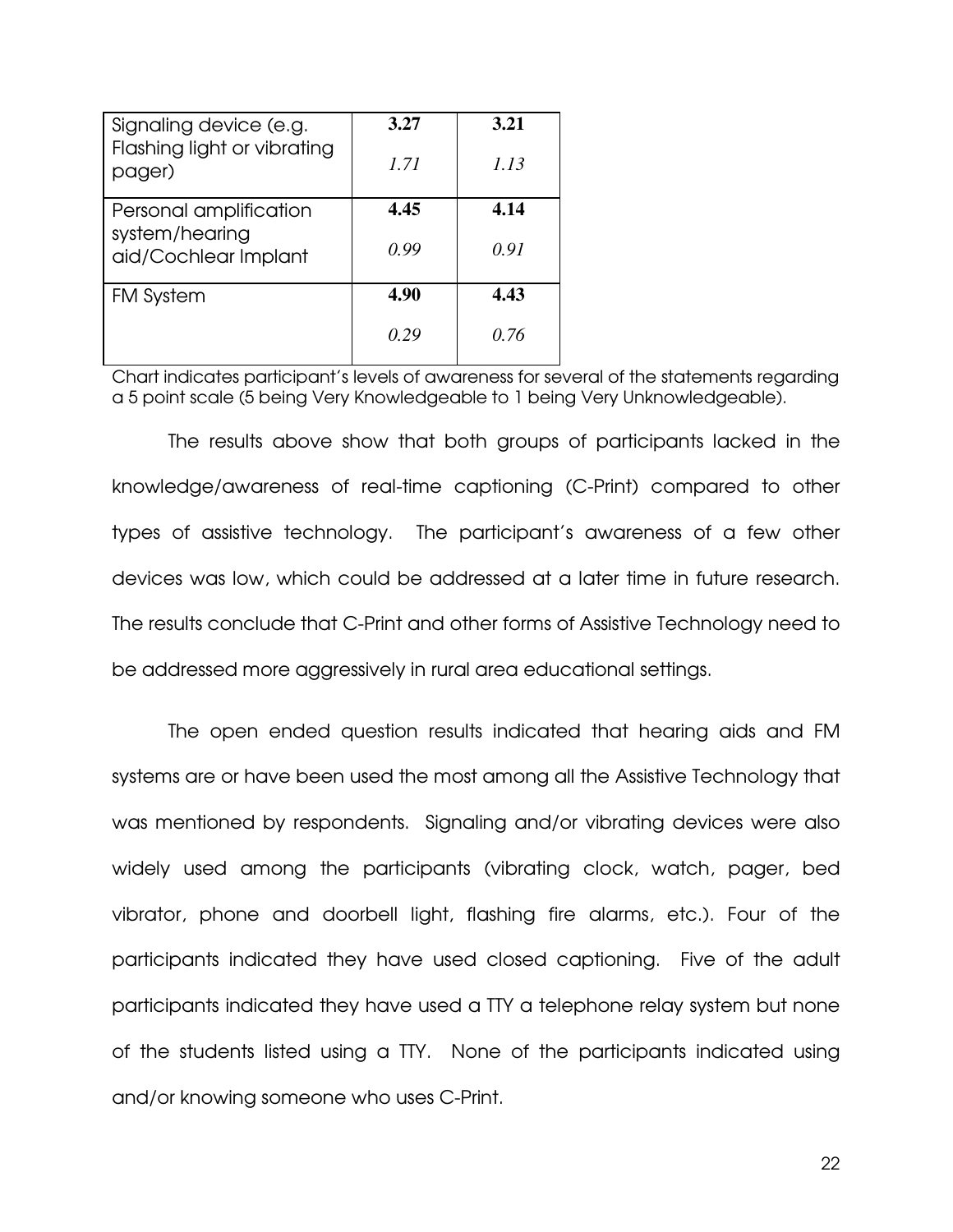The student and adult responses towards their basic understanding of C-Print at the end of the presentation/demonstration were (students) 3.72 with a *standard deviation of 1.54* (adults) 4.50 with a *standard deviation of 0.60*. Now that identification has been indicated it was intriguing to discover the adult's responses to the benefit of C-Print as a support service for mainstreamed deaf/hard of hearing students. Table 3 shows these results below.

### Table 3 Benefits Regarding C-Print

These are averages of each group with the *standard deviation below in italics*.

| C-Print                                 | <b>Adult</b><br>responses |
|-----------------------------------------|---------------------------|
| Beneficial to use in a mainstreamed     | 4.57                      |
| classroom setting                       | 0.51                      |
| Should be examined in more depth as     | 4.79                      |
| a Support Service                       | 0.34                      |
| Beneficial to complete a trial run with | *4.64                     |
| an interested student                   | $*0.62$                   |
| Information useful to make future       | $*4.29$                   |
| decision                                | *0.86                     |

\*These results were only from 13 adult participants rather than all 14. Two of the participants did not complete one of the two areas

Participants responded to questions on a 5 point scale (5 being Strongly Agree to 1 being Strongly Disagree)

The most intriguing information that was gathered from the final questionnaire data related to the notes provided to the students from C-Print.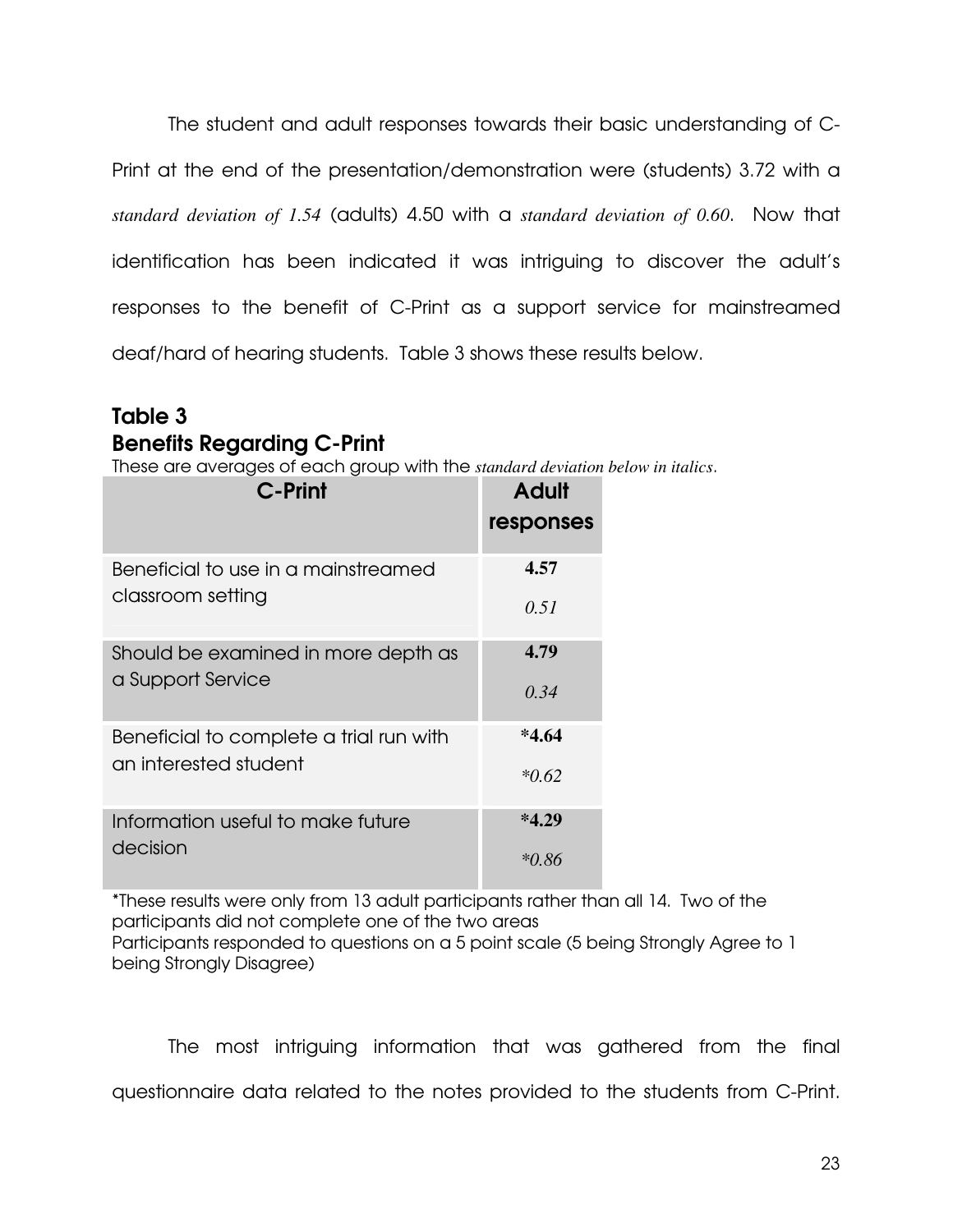The students indicated strongly (8 out of the 11) that the notes would be more helpful to them for later use than the actual captioning that occurred during class. The students were then given a list of different ways the notes could be used and they were to rank them from 1 being most important to 6 being least important. The results below were devised by averaging all the responses of the students from each category and they are in the order of how the students ranked the importance of the notes.

- 1. To complete homework assignments
- 2. To study for quizzes and tests
- 3. To write a report or term paper
- 4. To highlight important information
- 5. To use in class during discussion or small group projects
- 6. To work with a teacher or a teacher of the deaf

The adult participants indicated that the notes would benefit the students (4.93, *sd=0.12*). All the adults indicated that the notes would be helpful to the students regarding homework, to study for a quiz or test, and to work with a teacher or teacher of the deaf.

The students completed the interviews within five to ten school days of the C-Print presentation/demonstration. When the students completed the interviews two of the questions were related to the notes. At the end of the Cprint presentation/demonstration the student respondents indicated the notes would be very useful by ranking them one and two (ranked above) for use regarding C-Print. During the interview the students also indicated the notes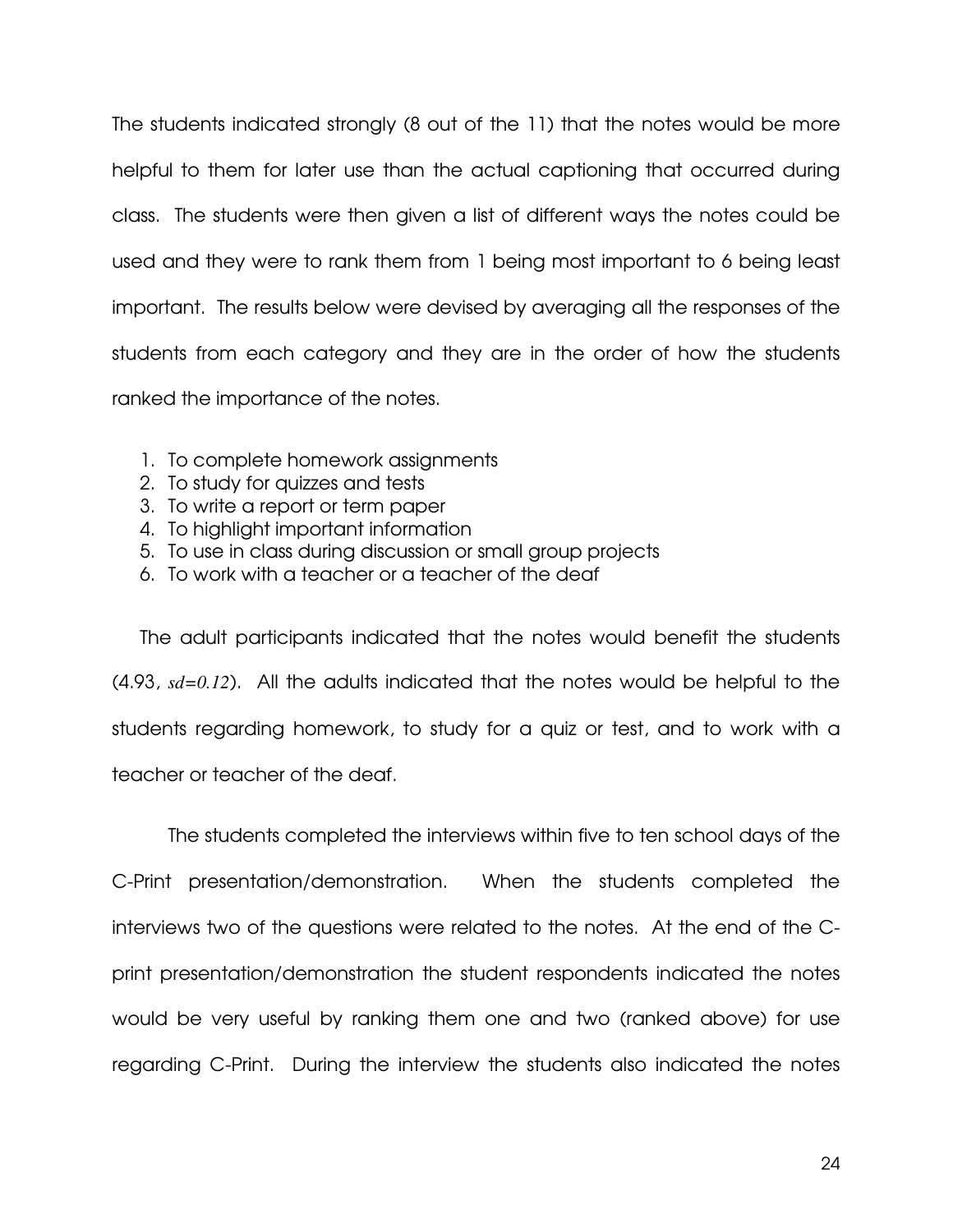would be useful for studying for quizzes and tests, to complete homework and answer questions. This information corresponds to the previous information the student participants provided. Some of the student's responses were as follows;

*"Studying I would use them…mostly for studying…for certain tests" "They may help you get ready for a test or a quiz" "I would basically mostly for the homework because homework I have a hard time doing my homework." "I would use it for homework and quizzes um….to help me remember"* 

 It was interesting to discover what classes the students considered C-Print to be most beneficial if they were able to utilize it and why they chose that subject. A few of the student respondents expressed that C-Print would be most helpful in English Language Arts (ELA), Math, Social Studies and some students indicated all their core subjects. It is worthy to note that three student respondents' explanations for use pertained to the previous topic of note use for studying and homework help.

*"ELA…*Why*?...Well because there a lot of things you have to study…are a lot notes that You have to take and that is why I like C-Print it would help me with notes"* 

*"Hmmm….I would have to say all of them…*Why*?...sometimes I don't know what the homework is…"* 

It is also worthy to note that several of the student respondents indicated that the subject they chose to be most beneficial was due to the fact that they had difficulty hearing in the classroom due to noise, teachers location in the classroom and class size.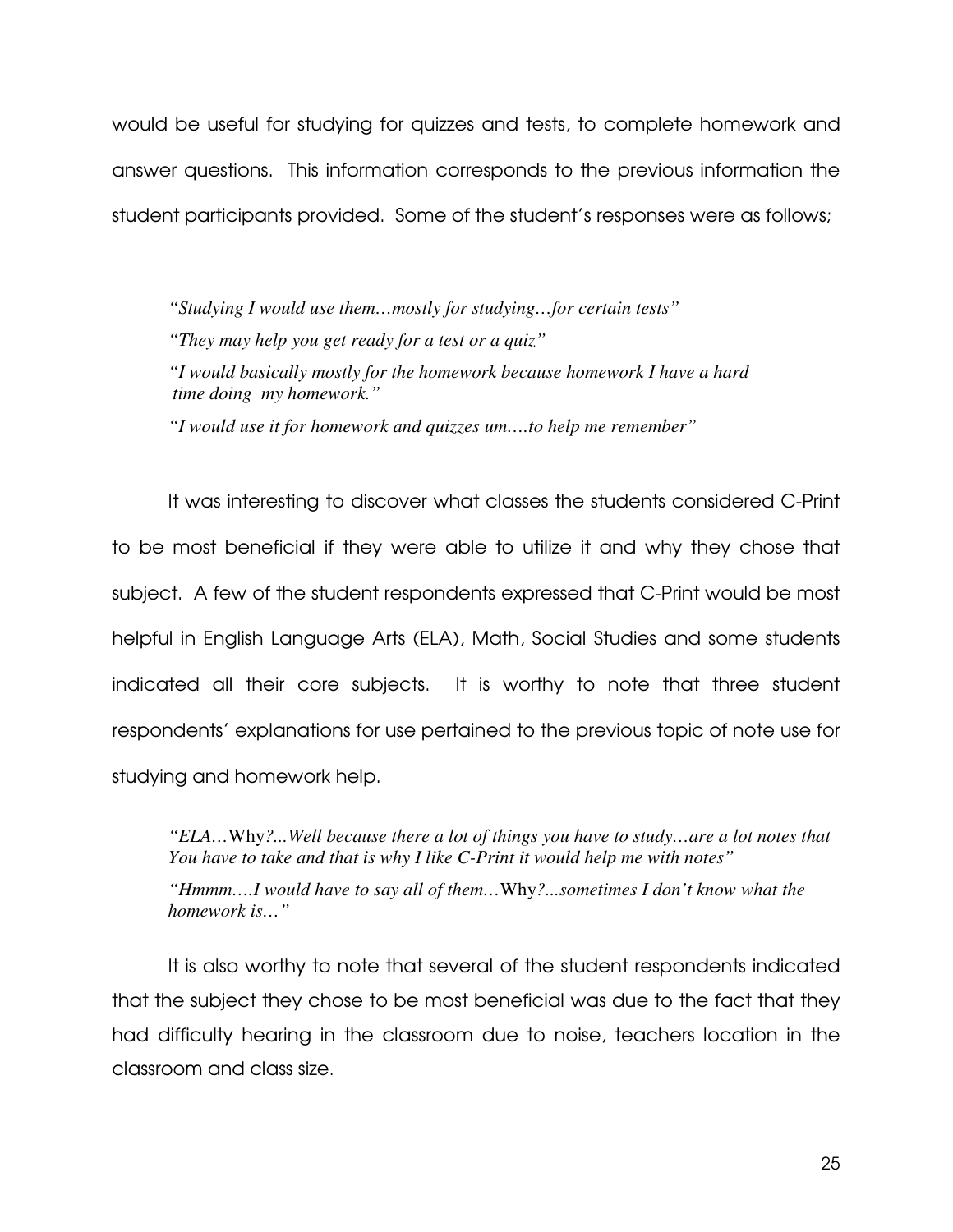*"Social Studies…more students…teacher walks away and can't really hear him"* 

*"Maybe all of them because sometimes I can't hear with the hearing aid and it gets distracted and you have to ask after they get done talking and all that"* 

*"I'm going to say math….*Why?*..I can't really understand the teacher….people shout….a lot of people shout"* 

 One aspect of the research that was discovered due to the participant's responses regarding the advantages of C-Print related to C-Print being beneficial as a visual tool in regards to reading and not missing important information. Another advantage that seemed to be significant to the respondents related to the notes that are provided in order to help them review, highlight, and obtain accurate information. Below are some responses pertaining to both adult and student respondents;

#### Adult Responses: (Visual Tool)

*"Visual support"* 

*"A visual language, time saver with notes and highlighting, printing a hard-copy to review"* 

*"Follow the teachers lecture…."* 

*"Real time notes, English model of the spoken word…"* 

Student Responses: (Visual Tool)

*"They would be able to read the words and understand it more clearly if they miss anything and not only that but they can save them and use them for later…."* 

 *"The screen so you can see what they said if you didn't hear a word or something."* 

Adult Responses: (Notes)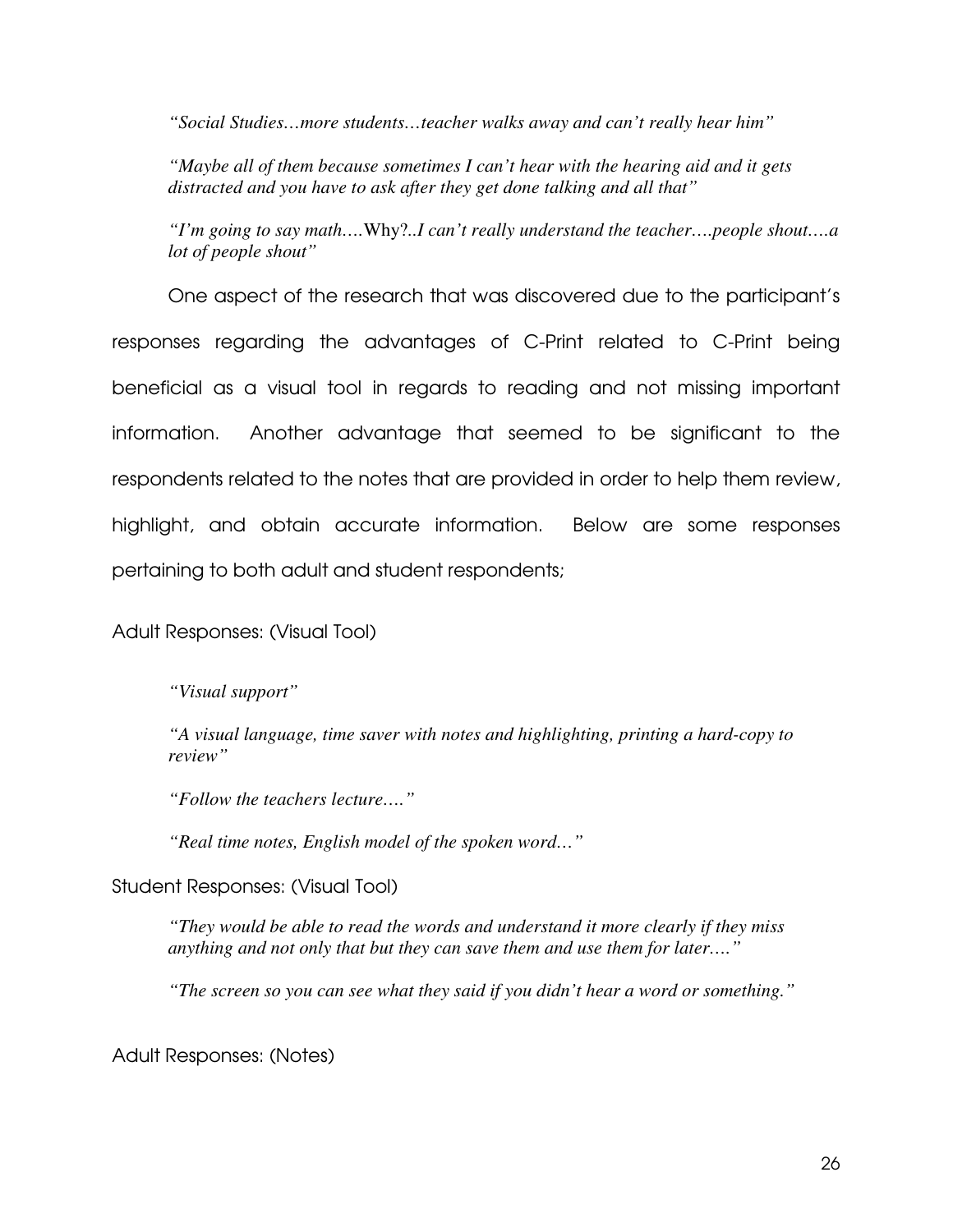*"The benefit of carrying over the information…outside of class"* 

 *"The students getting accurate information in their notes. The student can also go back to ask questions from the teacher of information they didn't understand."* 

*"Real time notes, English model of the spoken word…ability to highlight important information…"* 

Student Responses: (Notes)

*"The notes…*And why do you think that?*…So you know what the teacher is talking about for homework"* 

*"Well basically I think that C-Print would be second hand in giving info…*What do you mean?...*From teacher onto paper so you won't miss any information"* 

 The adult and student participants both gave interesting information regarding the disadvantages of C-Print, but none of the responses pertained to the C-Print program itself. The adult responses focused mostly on what disadvantages the students would endure if C-Print would be implemented or how the districts would handle the implementation of C-Print. Several of the adult participants were concerned with the districts dropping services, finding and keeping a captionist and money issues.

Adult Responses:

 *"Possibility of districts dropping services to add this one"* 

 *"The captionist—finding and keeping an appropriate person—subbing"* 

 *"Downsizing of interpreters transitioning over to technology"* 

*"With districts concerned about money the C-Print is impressive enough that they feel they would not need both services and eliminate the interpreting services. Finding a qualified captionist"*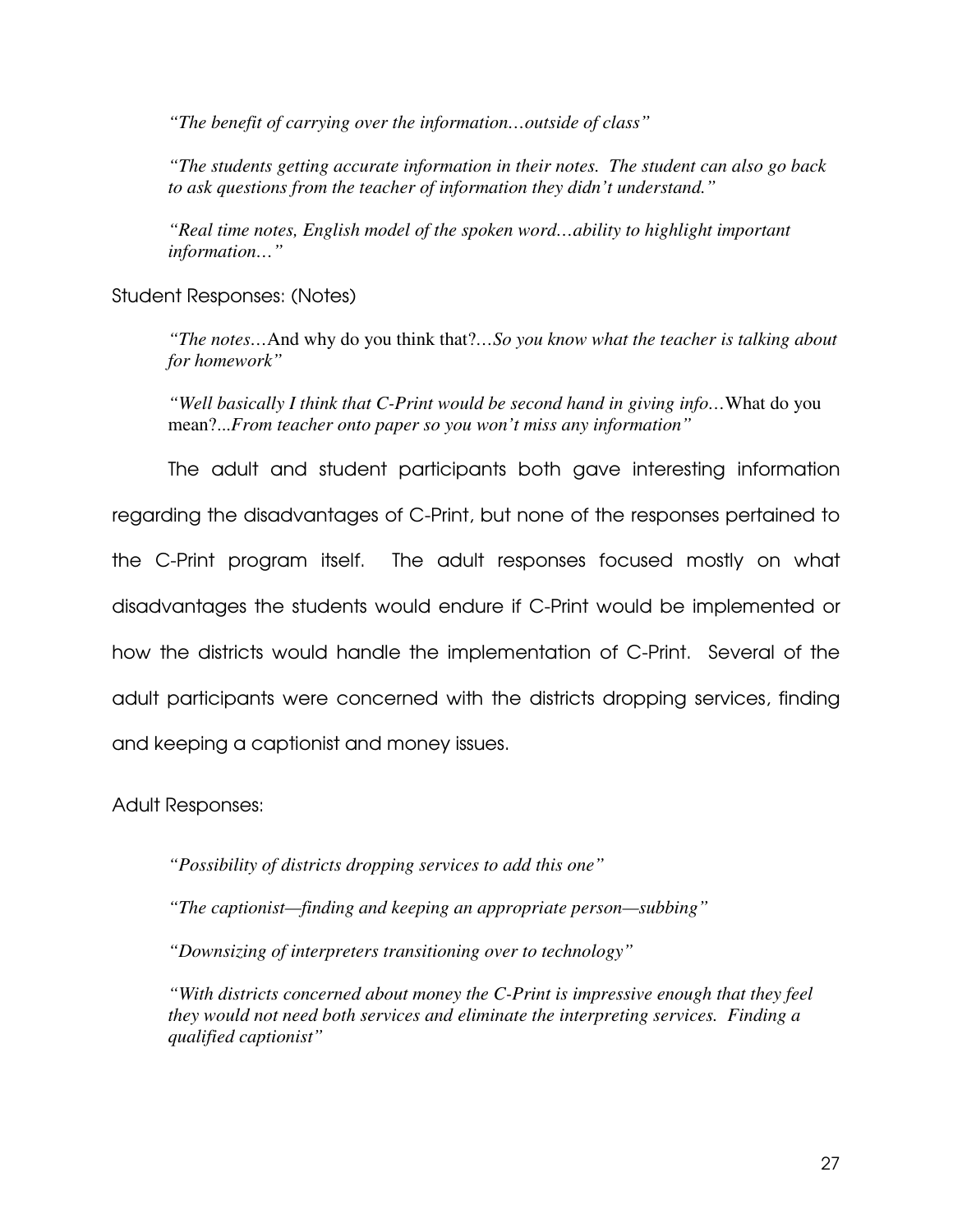The student participants that implied there was a disadvantage focused on the C-Print presentation/demonstration and how it was difficult to follow at times because the information that was being addressed related to the adult participants. The manner of which the presentation was conducted confused some of the student participants. As mentioned earlier only three out of the eleven students have an interpreter and it was difficult for several of the students to follow the presentation since spoken English and sign language were being used together. However, one of the student respondents mentioned since it was difficult for them to follow the people giving the presentation they used the C-Print to read the information that was given.

Student Responses:

 *"More talking to the teachers, a little boring"* 

 *"The woman was harder to understand the Dr. was easier to understand"* 

*"Signing and speaking at the same time was confusing…when I read the C-Print understood information more"* 

The student responses made regarding advantages and disadvantages of C-Print compared to the adult responses were very interesting. The advantages that both groups were somewhat similar just in a different level of language, but the disadvantages were altogether different. It was interesting to mention because several of the students had the same response when asked about disadvantages of C-Print. Several of the students mentioned how the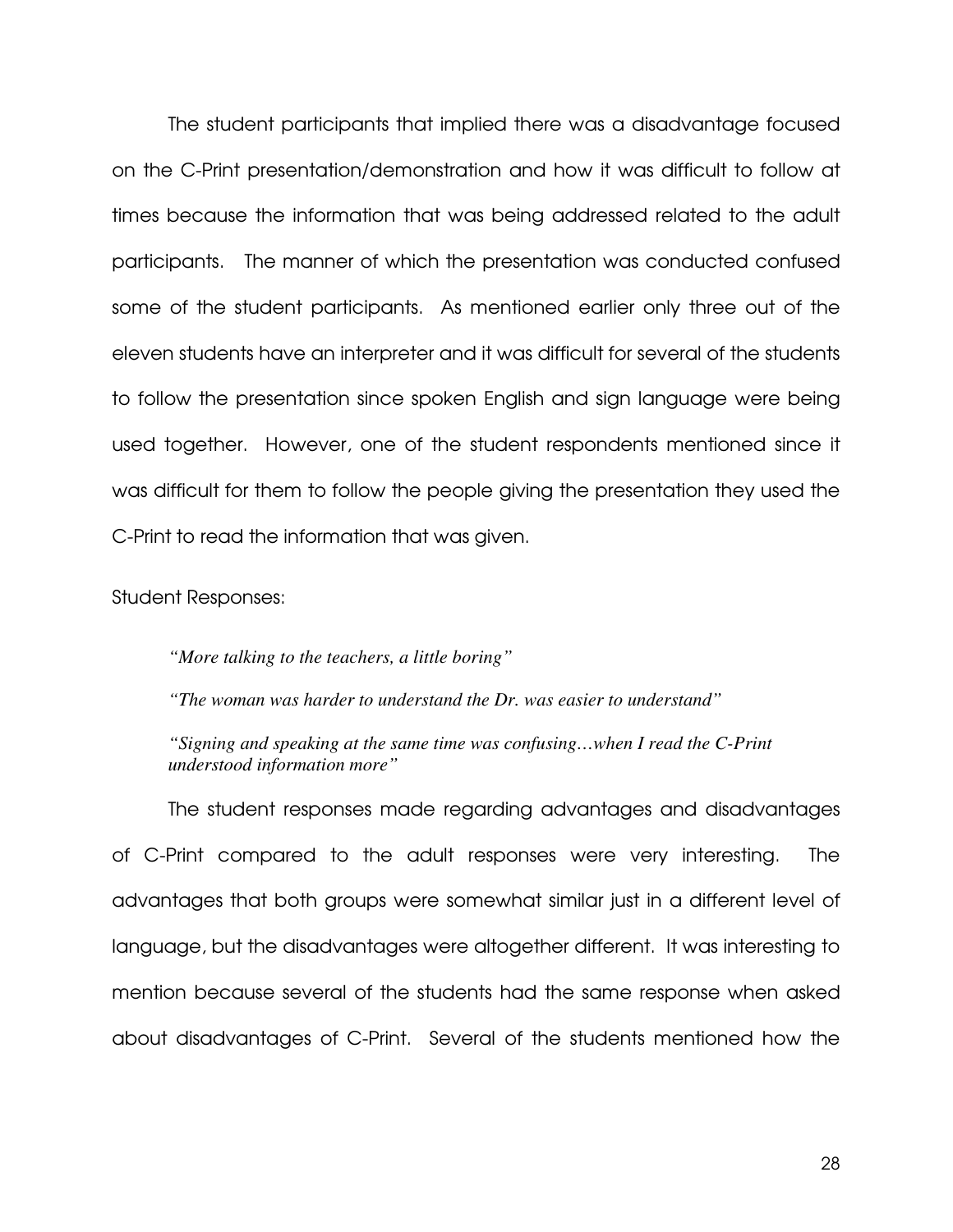presentation changed from being informational to all the participants to the information going directly to the adults.

Below are a few general comments made by student and adult participants, regarding what they learned about C-Print. It seems necessary to mention these comments because it clarifies how the respondents viewed C-Print as a support service once they became aware of C-Print and understood its capabilities to be used within the mainstreamed educational setting.

#### *Students:*

*"I think it would be helpful to add into a classroom, but I think it would take time to get used to and it would probably be more helpful if they started off in the early grades"* 

*"Not much…C-Print is basically a useful tool for anyone who needs help getting information or…gathering information"* 

*"I think it's helpful and it will help a lot of kids with notetaking and stuff like that"* 

#### *Adults:*

*"I think that it is a useful tool for the classroom and for outside the classroom for students who are deaf or have some sort of receptive language difficulties."* 

*"Gave a much clear picture of usage and where it would benefit the students who don't have interpreter and don't get all the information auditorily."* 

*I feel it would be a great tool for anyone because it is so versatile."* 

*"Very impressive, technology has come so far!"* 

### **Discussion**

The results indicated that the participants discovered C-Print and were able to express their thoughts and opinions regarding what they learned by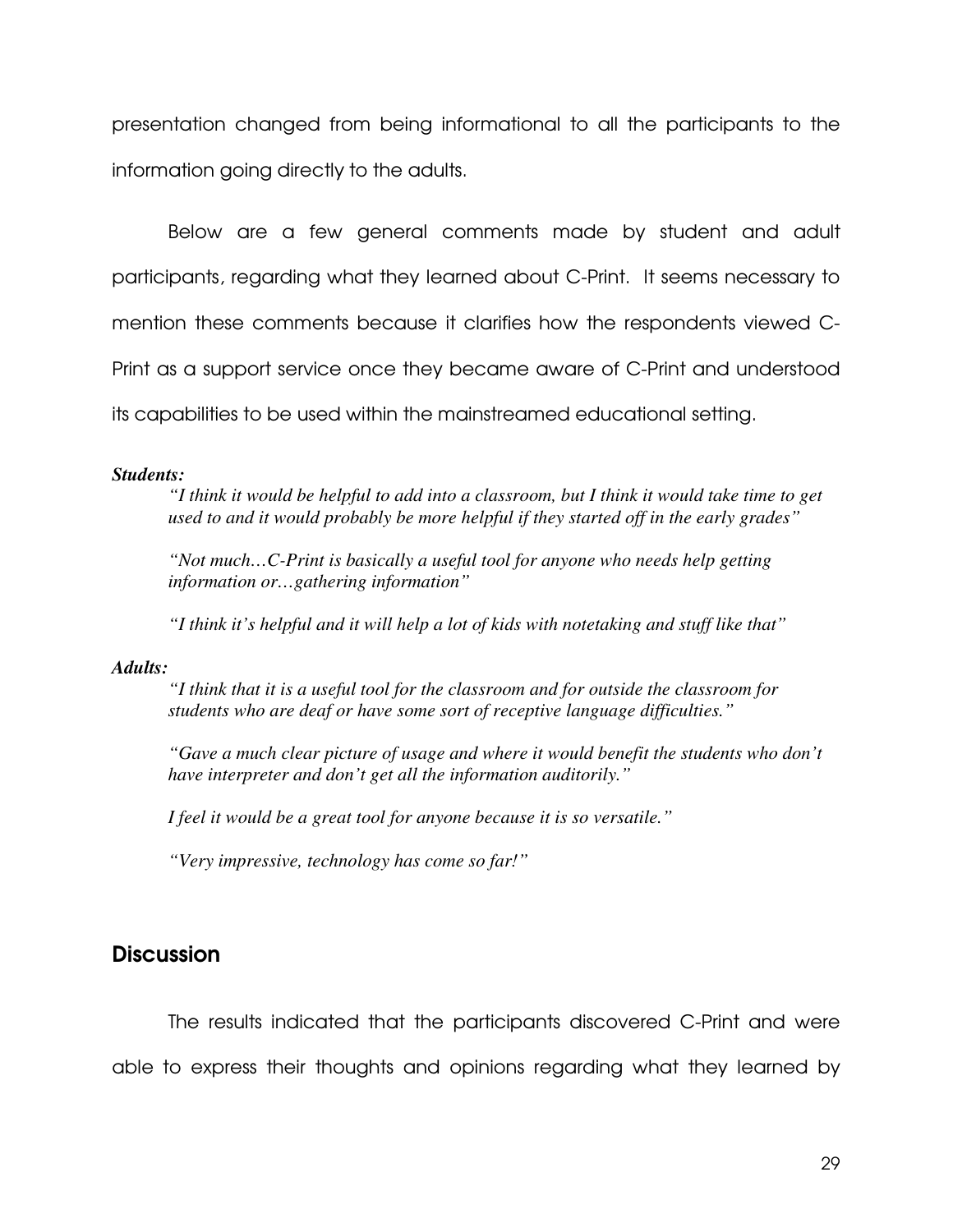giving detailed information regarding their perspective of C-Print. The investigation into C-Print allowed the participants to express advantages and disadvantages that they perceived in relation to C-Print.

 A large number of the participants indicated the notes from C-Print would benefit the students inside and outside the classroom. Elliot, Foster, and Stinson (2002) explained that in a mainstreamed educational setting it is assumed that notes will be taken by the individual student during a lecture. Deaf/hard of hearing students rely on lipreading and interpreters to relay the spoken word during a lecture making it almost impossible for the student to write their own notes (Elliot, et al, 2002). This particular information is important to know regarding the implementation process pertaining to support services for deaf/hard of hearing students. C-Print is an additional support service that should be taken into consideration when deciding implementation options for deaf/hard of hearing students in the mainstreamed setting.

 There are many barriers to implementing appropriate Assistive Technology for deaf/hard of hearing students in the mainstreamed setting even though there are legal responsibilities of the school district (Elliot, Foster, and Stinson, 2003). Several different aspects are related to this issue like cost, lack of knowledge pertaining to Assistive Technology and allotting time for training (Elliot, et al, 2003). Another barrier that could be included is location of the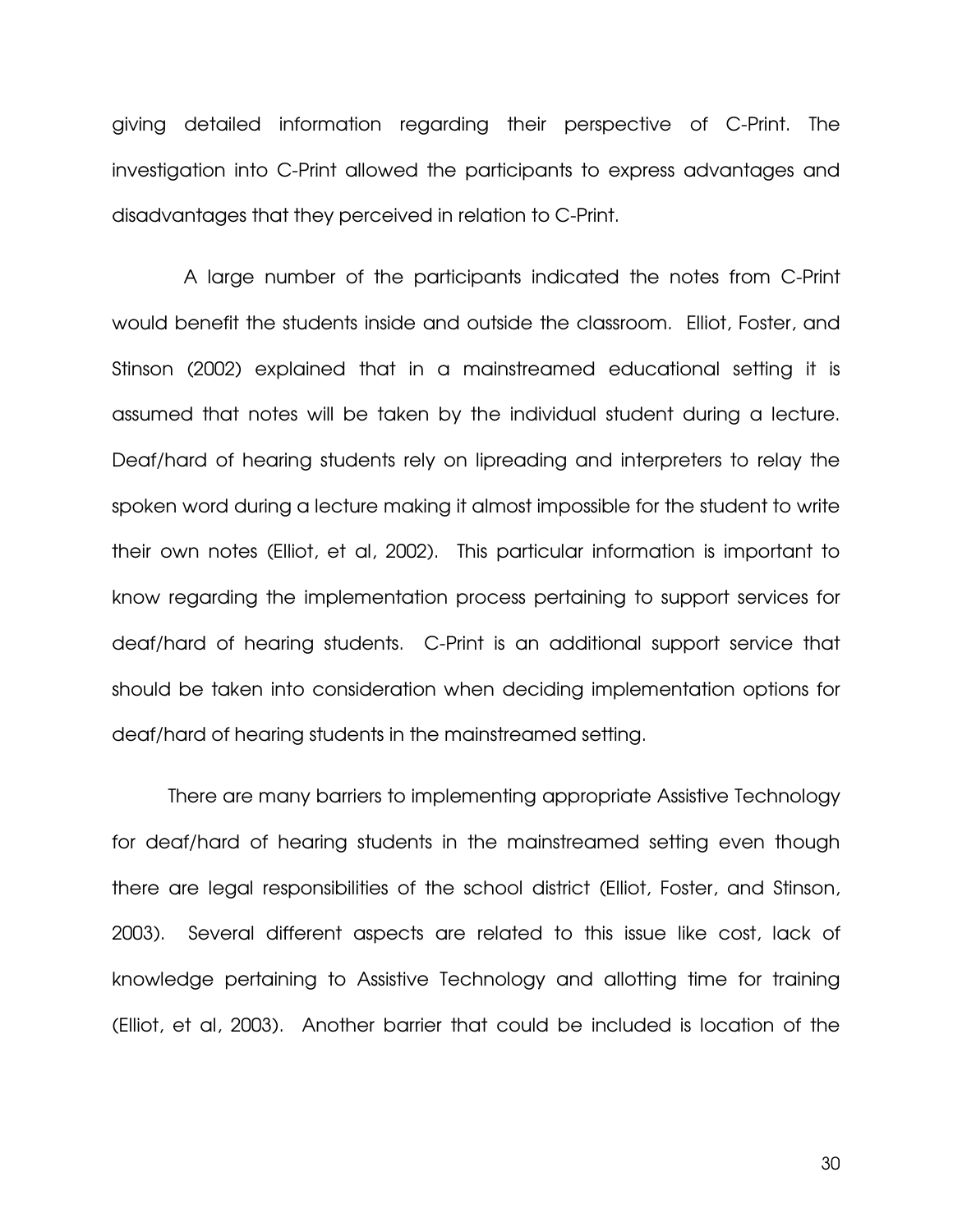school district. Rural school districts seem to lag behind when it comes to Assistive Technology awareness compared to larger urban school districts.

 The student participants indicated they would use the notes to study and complete homework. The participants indicated that the notes provided from C-Print would be helpful because they would attain accurate information in order to help them study and complete homework. In order for the students to be successful with the notes provided from C-Print it would be important to provide the students with strategies on how to use the notes effectively.

 One other interesting matter when student and adults were asked what they felt the biggest advantage C-Print would give a student in the classroom only a few responded by explaining that you would be able to "*see what was said*" during the lecture. I find that fascinating because most participants indicated information regarding advantages to the benefits C-Print provides in other ways like notes, highlighting, homework, etc. rather than the actual information they gain by reading the written real-time text during class. It would be interesting to complete future research into what benefits the students would receive during class while being able to read the lecture. Would the students participate more in class? Which classes might the students participate more in? Would the students ask and answer more questions in class while viewing and reading the real-time text during class?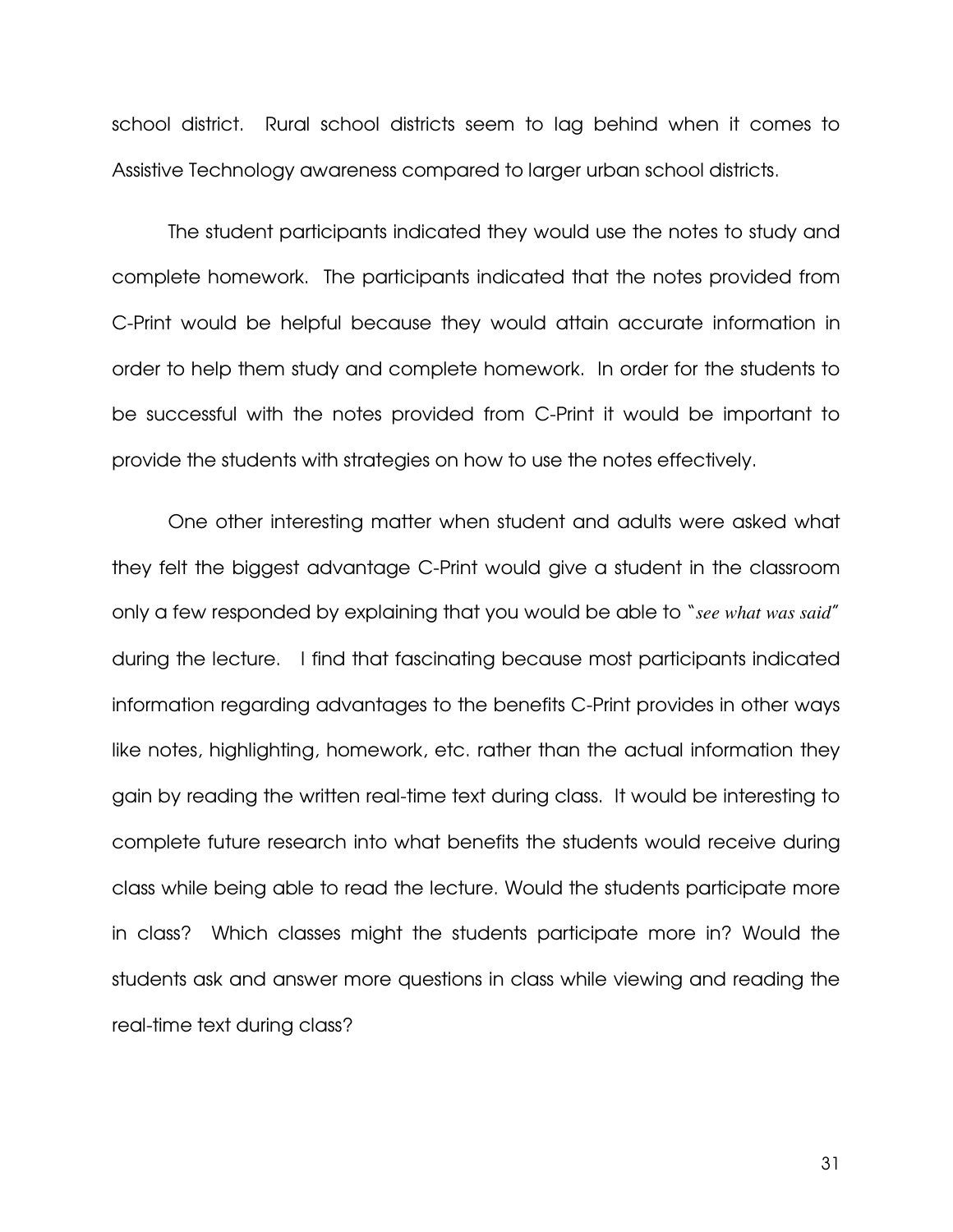### Strengths and Limitations

One limitation that seemed to occur during the C-Print presentation/demonstration related to the grouping of participants. It seemed to be a difficult task to keep the student participants attention and interest when the discussion turned directly to the adults or when the terminology was directed at the adult participant's level. If this research was completed again it would be more beneficial to provide separate locations for adult and student participants during the presentation/demonstration. This would allow each group to achieve higher gains of important information because the information would be presented at their capacity for understanding.

Once the presentation focused on the adults the terminology changed and that may have varied some of the data I collected from the student participants. Several of the student participants indicated this change of focus towards the adults as a disadvantage in regards to C-Print, but it really only pertained to the actual C-Print presentation not the C-Print itself. The way the question was comprehended by the students may have played a factor in their responses.

 A strength that I discovered was that the student participants were able to retain the information they learned during the C-Print presentation/demonstration and express that through the one-on-one interviews. A few of the questions that were addressed in the post questionnaire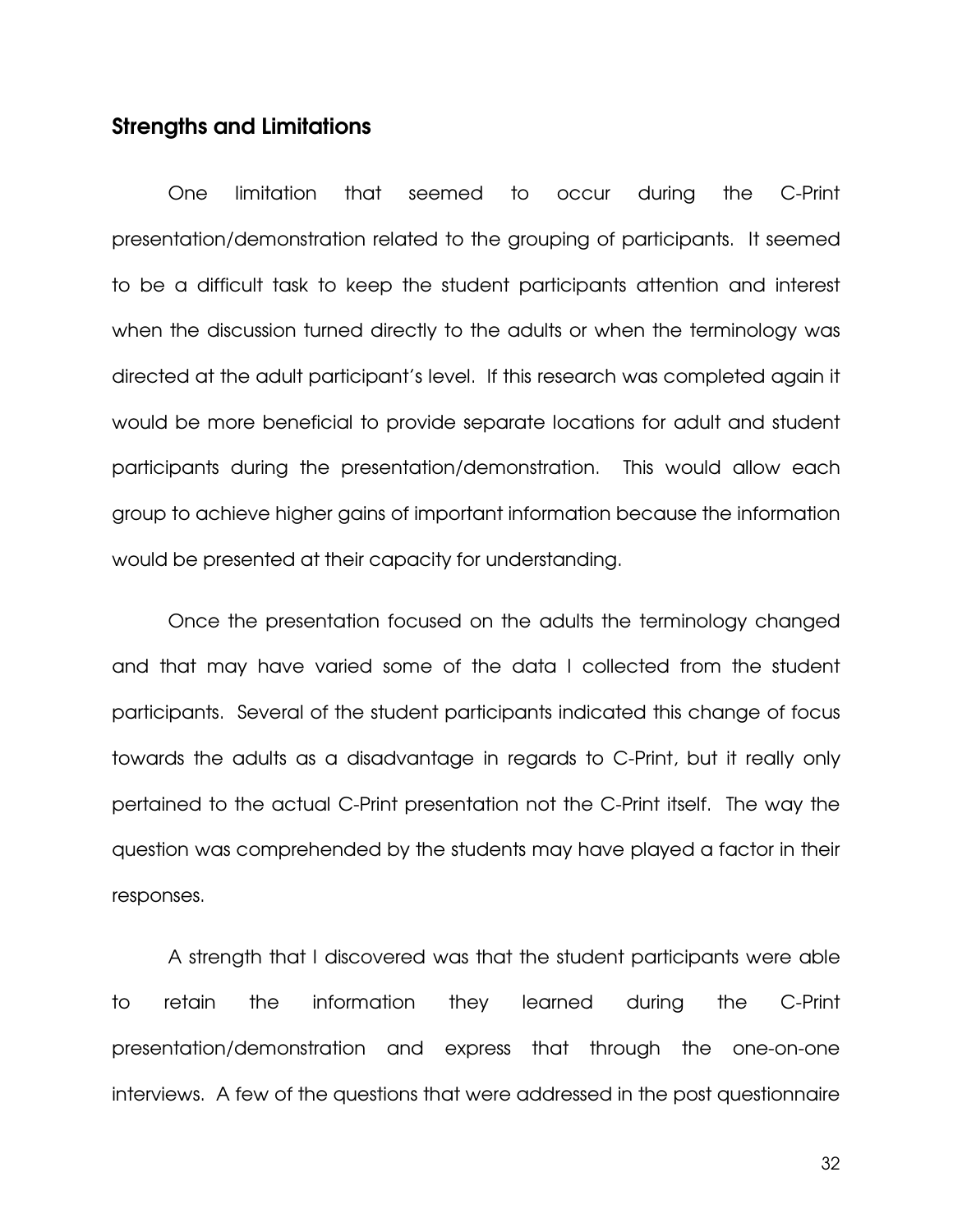were also referred to in the interviews and the students gave the same types of responses. This information is good to know because it does indicate that the student participants were able to comprehend the information and explain it in their own words.

#### **Conclusion**

 It is necessary and important that all service providers on an IEP team are aware of all the options for supporting students' success in and out of the classroom. Future research could be completed by determining how to develop ideas on ways to educate and implement support services like C-Print and other Assistive Technology into the school systems.

 One student participant from the research project was fascinated with C-Print and wanted to learn more about it. This particular student's teacher of the deaf, interpreter and parent were participants in the research as well. The teacher of the deaf and the student researched the topic of C-Print in more detail after the presentation/demonstration. Once they had gathered sufficient information regarding C-Print they developed a PowerPoint presentation. The student presented this presentation to two local organizations in the community the student resides in and both organizations granted her money to assist her in purchasing the necessary C-Print equipment and to train her interpreter to become a captionist. The student will start utilizing C-print in the upcoming school year this fall. This student will have the essential services to help continue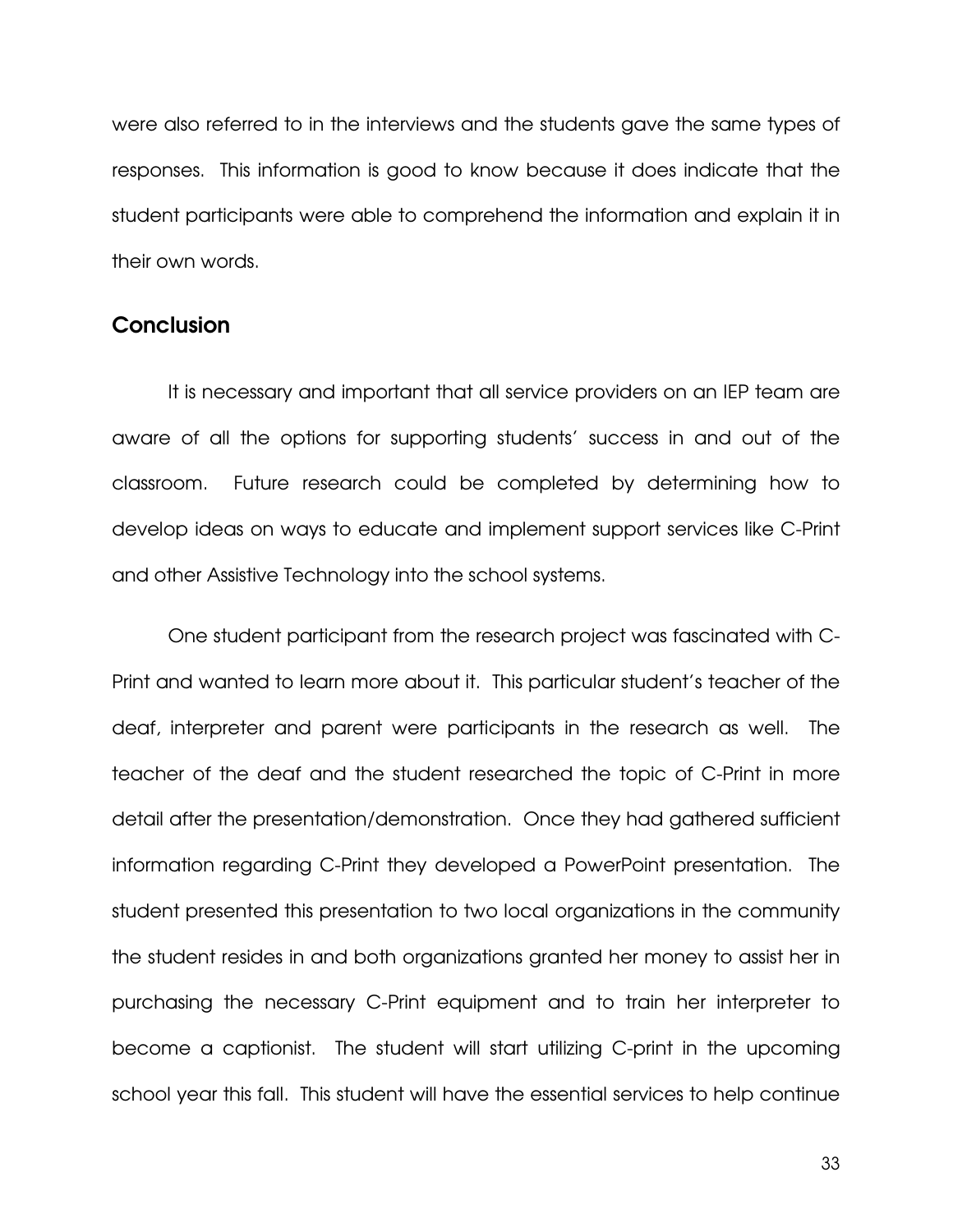a successful educational career by having an interpreter and the Assistive Technology of C-Print to be facilitated in all classes depending on the type of class; lecture, lab and discussion or debate.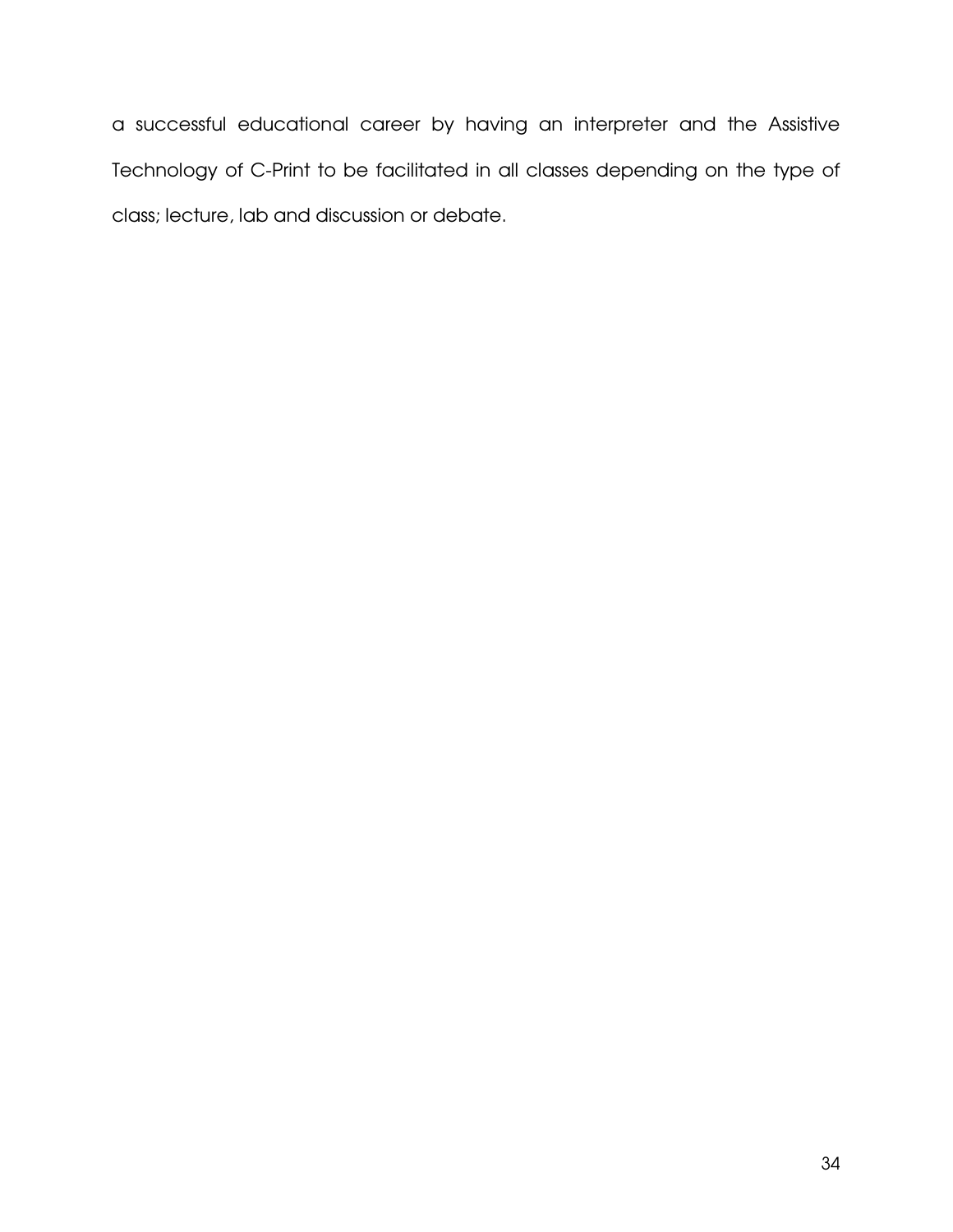#### References:

- Castellani, J., Ph.D., Dwyer, J., M.S.Ed., McPherson, S., Ed.D., Reed, P., Ph.D., Rein, J., M.S., OTP., & Zabala, J., Ed.D., ATP. (2005). Considering the need for assistive technology within the individualized education program (C. L. Warger, Ed.) (Monograph, Grant No. 400429). Columbia, MD: John Hopkins University, Center for Technology in Education (CTE) and Technology and Media Division (TAM) of the Council for Exceptional Children.
- C-Print: Considering speech-to-text as a communication access and support service option? (2004). (Brochure). Rochester, NY: Rochester Institute of Technology National Technical Institute for the Deaf.
- Elliot, L., Foster, S., & Stinson, M. (2002, Fall). Student study habits using notes from a speech-to-text support service. Exceptional children, 69(1), 25-40.
- Elliot, L. B., Foster, S., & Stinson, M. (2003, Summer). A qualitative study of teachers' acceptance of a speech-to-text transcription system in high school and college classrooms. Journal of special education technology, 18(3), 45-59.
- Elliot, L. B., Stinson, M. S., McKee, B. G., Everhart, V. S., & Francis, P. J. (2001, Fall). College students' perceptions of the c-print speech-to-text transcription system. Journal of deaf studies and deaf education, 6(4), 285-298.
- Giles, P. (1998). C-Print: A notetaking system; NETAC teacher tipsheet [Brochure]. Washington, D. C.: U. S. Department of Education, Office of Special Education and Rehabilitative Services.
- Henderson, C., Kyger, M., & Guarino-Murphey, D. (1998, March). Teams, networks, and assistive technology: Training special educators in rural areas (RC No. 021 451). Charleston, SC: Conference Proceedings of the American Council on Rural Special Education. (ERIC Document Reproduction Service No. 417 897)
- Marshark, M., Leigh, G., Sapere, P., Burnham, D., Convertino, C., Stinson, M., et al. (2006, Fall). Benefits of sign language interpreting and text alternatives for deaf students' classroom learning. Journal of deaf studies and deaf education, 11(4), 421-437.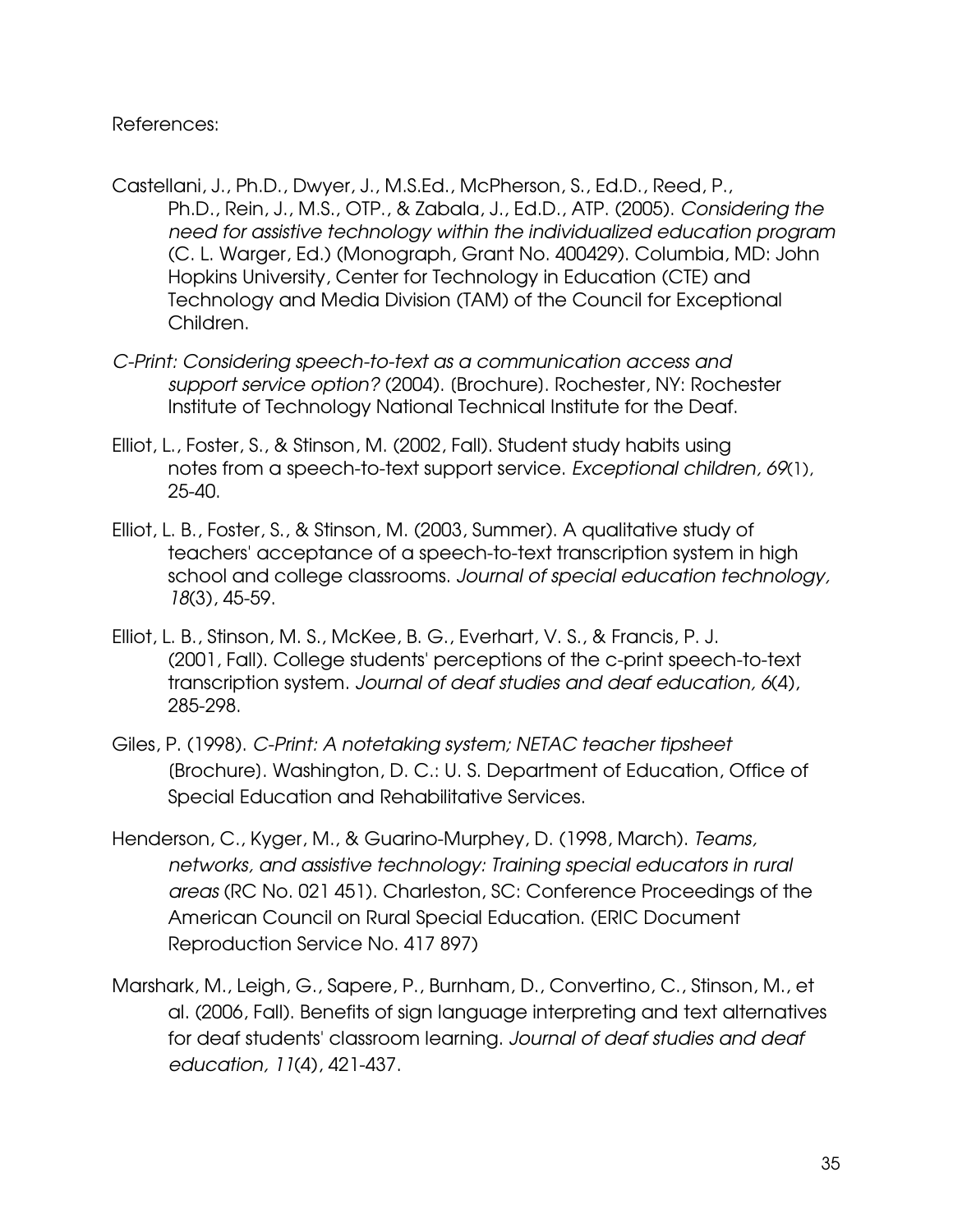- Reed, P. (2004) The WATI assessment package. Oshkosh, WI: Wisconsin Assistive Technology Initiative
- Stinson, M. S., Elliot, L. B., Kelly, R. R., & Lui, Y. (in press). Deaf and hard-of-hearing students' memory of Lectures with Speech-to-text and interpreting/note taking services. Journal of special education.
- Williams, J. M., Martin, S. M., & Hess, R. K. (2002, Fall). Personnel preparation and service delivery issues in rural areas: The state of the art. Rural Special Education Quarterly, 1-10. Retrieved January 27, 2008, from Powered by BNET.com Web site: http://finarticles.com/p/articles/mi\_qa4052/is\_200210/ai\_n9135906/pg\_1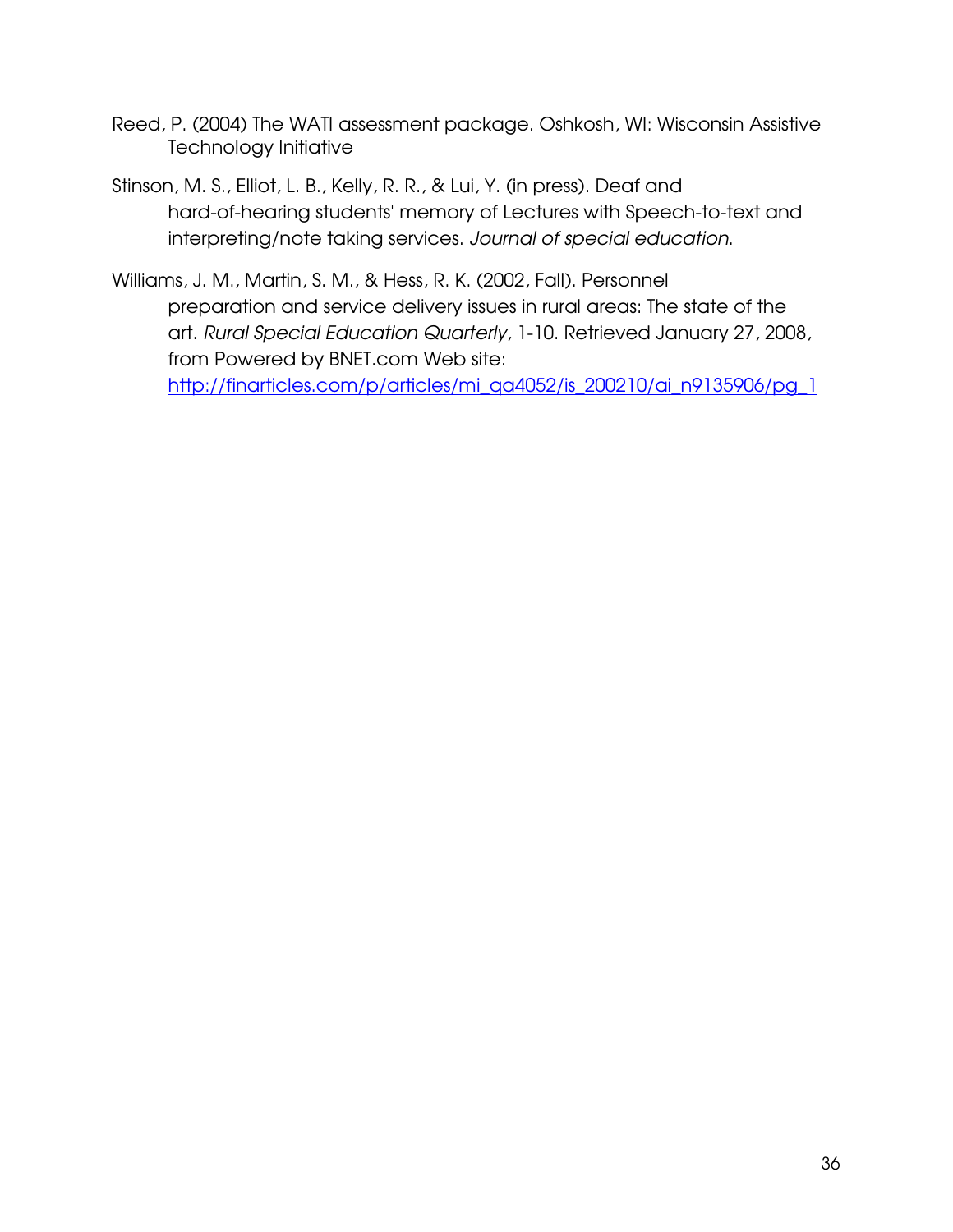Appendix A

Dear \_\_\_\_\_\_\_\_\_\_\_\_\_\_\_\_\_\_\_\_\_\_\_\_\_\_; February 13, 2008

 My name is Andrea Hollier and I work for Oswego County BOCES as a Teacher Assistant/Interpreter. I am also a graduate student at Rochester Institute of Technology/National Technical Institute for the Deaf (RIT/NTID) in the Masters of Science in Secondary Education program (MSSE program). As part of this program, I am conducting a research project on the use of "C-Print" as a tool for students with hearing loss. "C-Print" is a real time speech-to-text program with benefits for students who are Deaf/HH within the mainstreamed environment at both the secondary and post-secondary educational levels. With that being said, I am inviting mainstreamed Deaf/HH students, who are at the secondary educational level  $(5<sup>th</sup>-12<sup>th</sup>)$  grades) within the Oswego County BOCES Deaf/HH educational program, to participate in this research project. Parents are also encouraged to participate. This project will consist of a fieldtrip to NTID in Rochester to see the "C Print" in action along with completing relevant before and after questionnaires and a follow-up interview. All participants who take part in my research will remain anonymous. No names or personal information will be provided within my research project.

The field trip date to RIT/NTID is scheduled for Friday, March 14, 2008 (snow date of Wednesday, March 19, 2008). Your child's Teacher of the Deaf and/or Interpreter will also be attending this field trip. An Itinerary of the day will be handed out later along with bussing schedules. This will be an extended day for the students participating.

 On the following page is a permission form. Please fill it out and have your child return it back to their Teach of the Deaf, by February 29, 2008. Thank you in advance for taking the time to read this letter and fill out the permission form.

If you have any questions regarding the project you may contact me through email: *ahollier@oswegoboces.org* or my cell number after 3:00 pm 315-224-5000. I am looking forward to having you all help me in my endeavor to complete this project.

Sincerely,

Andrea L. Hollier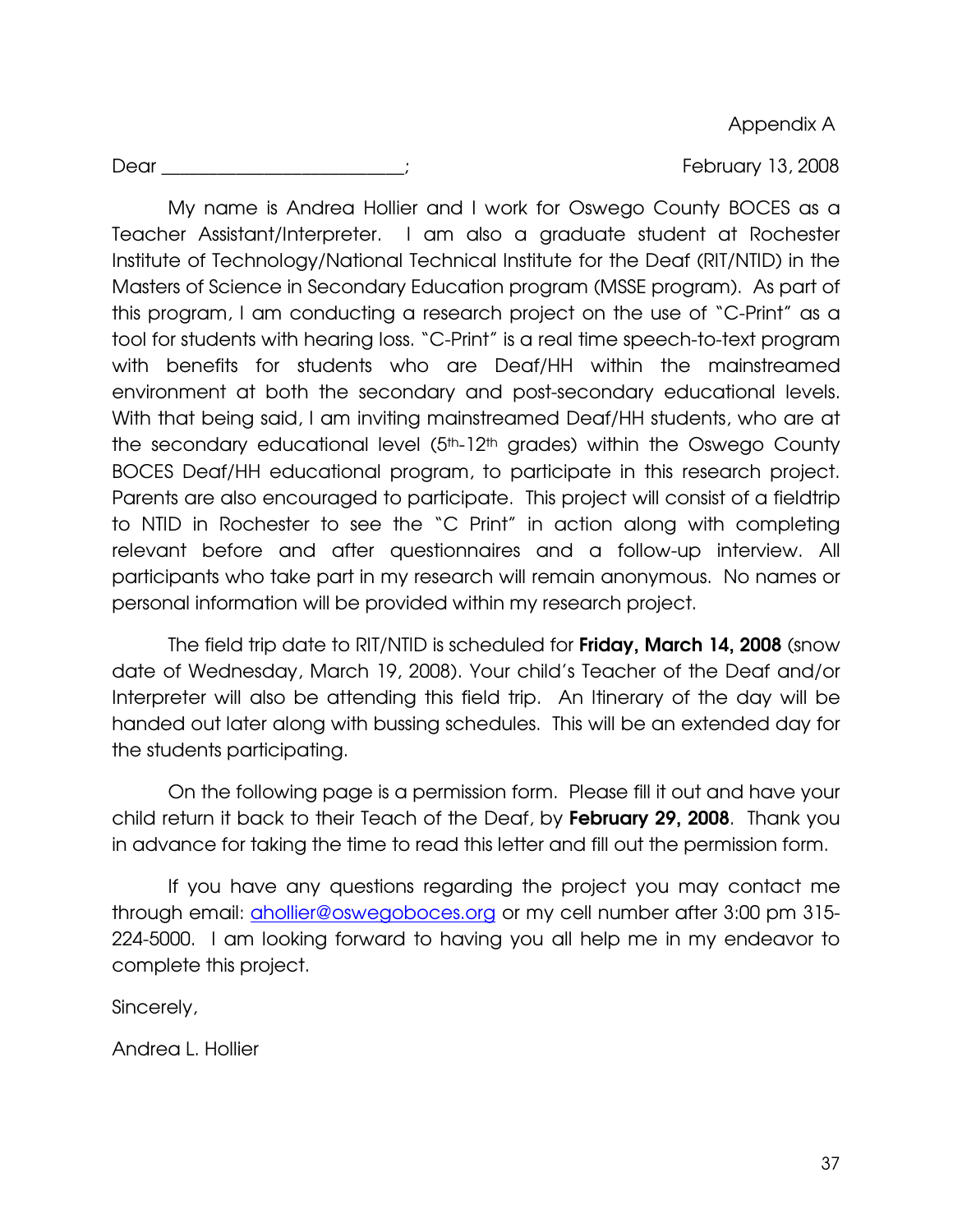### **Permission Form Appendix B** Appendix B

Please check appropriate statement, both child and parent sign your name and date at the bottom of the form.

My child and I will attend the field trip and participate in the research project and complete all aspects of the research. Child (two questionnaires and one-on-one interview) Parent (two questionnaires only).

My child has my permission to attend the field trip and participate in the research project and complete all aspects of the research (two questionnaires and one-onone interview).

\_\_\_\_\_My child has my permission to attend the field trip and participate in the research project, but can only complete the two questionnaires and not the one-on-one interview.

My child does not have my permission to attend the field trip or participate in the research project.

| <b>Print Parents Name</b> |      | <b>Print Students Name</b> |      |
|---------------------------|------|----------------------------|------|
| Parents Signature         | Date | <b>Childs Signature</b>    | Date |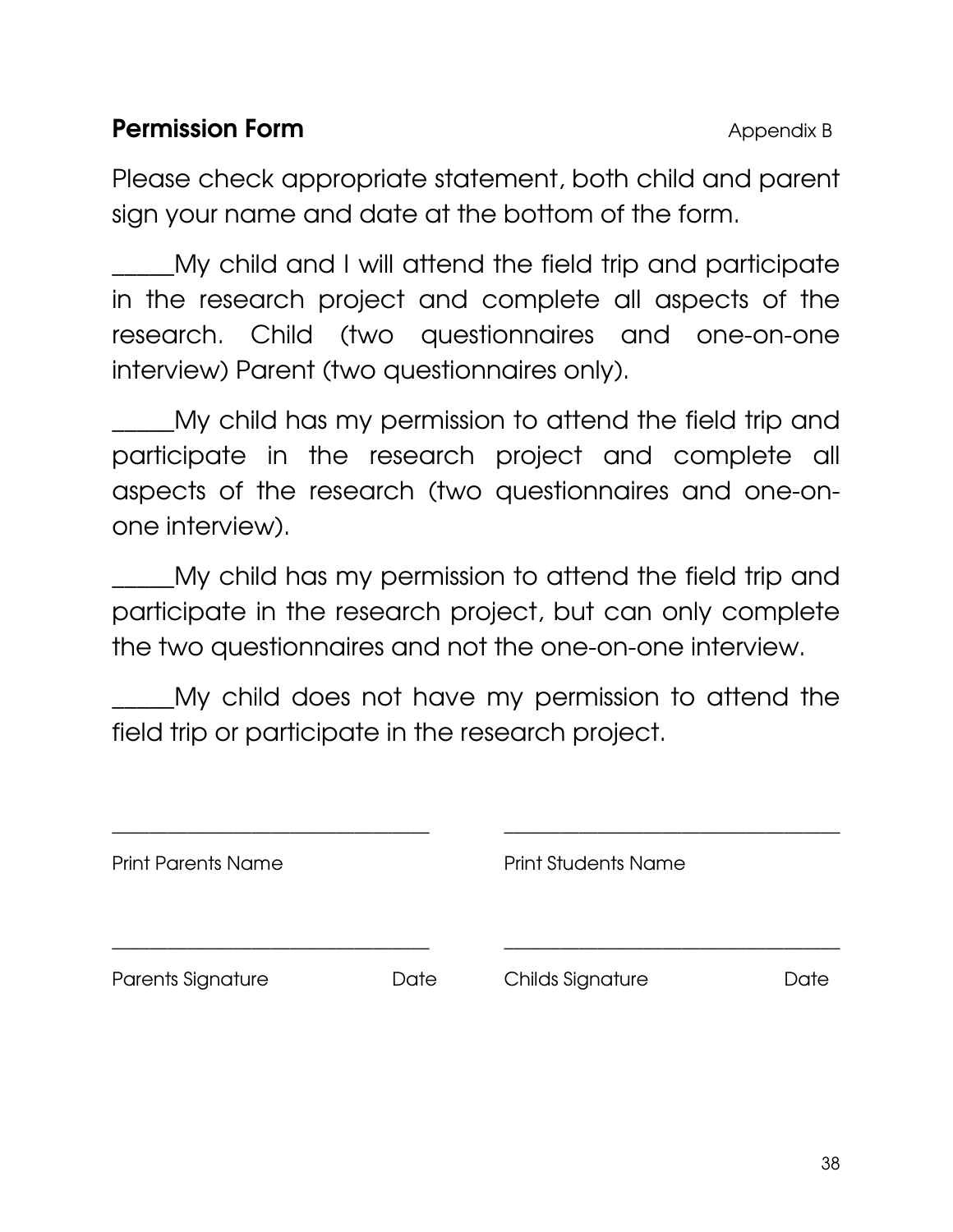### **Preliminary Questionnaire Appendix C Appendix C**

### Please read and complete all that apply.

Gender: Male\_\_\_\_\_ Female\_\_\_\_

### Please check appropriate line:

Student: \_\_\_\_\_ Grade: \_\_\_\_

Parent: \_\_\_\_

Teacher of the Deaf: \_\_\_\_\_

Interpreter: \_\_\_\_

Administrator: \_\_\_\_\_

CSE Chairperson: \_\_\_\_\_

Other:  $\Box$ 

Read each statement below related to Assistive Technology and indicate your level of awareness for each of the following statements by circling a number from 5 for Very Knowledgeable (VK) to 1 for Very Unknowledgeable (VU).

1. Word processing program (E.g. Microsoft word, works, etc.)

 VK 5 4 3 2 1 VU 2. Computers VK 5 4 3 2 1 VU 3. TTY relay system VK 5 4 3 2 1 VU 4. Closed Captioning on television VK 5 4 3 2 1 VU 5. Real Time Captioning in your classroom or another place

VK 5 4 3 2 1 VU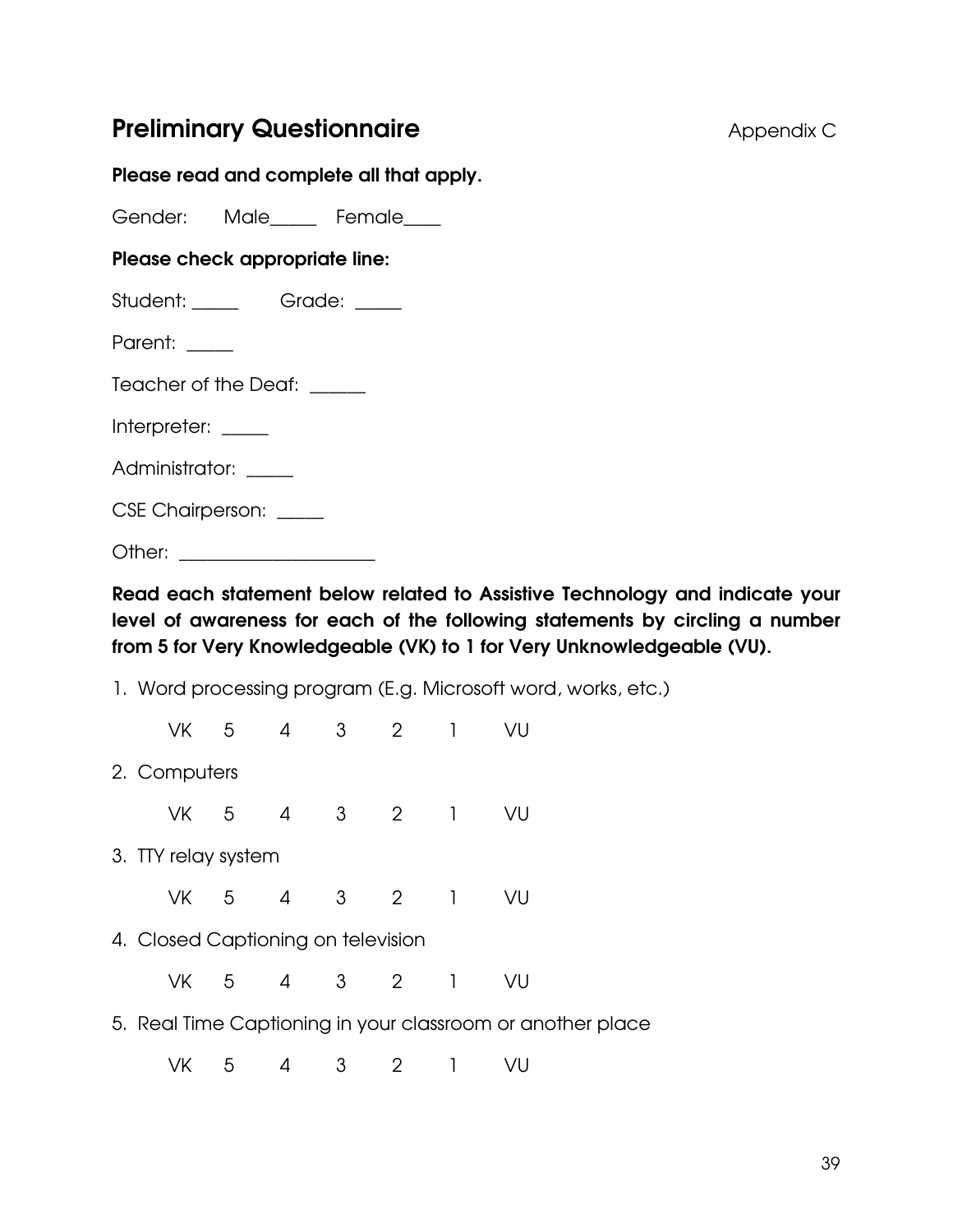6. Signaling device (e.g. flashing light or vibrating pager)

VK 5 4 3 2 1 VU

7. Personal amplification system/hearing aid/Cochlear Implant

VK 5 4 3 2 1 VU

8. FM System

VK 5 4 3 2 1 VU

- 9. Personal Data Assistant (E.g. Palm pilot)
- VK 5 4 3 2 1 VU

10. Electronic dictionary/thesaurus/spell checker

VK 5 4 3 2 1 VU

Students please indicate below which Assistive Technology devices you presently use or have used in the past. You can include the devices listed above and any others you can think of that you have used that are not listed above.

\_\_\_\_\_\_\_\_\_\_\_\_\_\_\_\_\_\_\_\_\_\_\_\_\_\_\_\_\_\_\_\_\_\_\_\_\_\_\_\_\_\_\_\_\_\_\_\_\_\_\_\_\_\_\_\_\_\_\_\_\_\_\_\_\_\_\_\_\_\_\_\_\_\_\_\_\_\_ \_\_\_\_\_\_\_\_\_\_\_\_\_\_\_\_\_\_\_\_\_\_\_\_\_\_\_\_\_\_\_\_\_\_\_\_\_\_\_\_\_\_\_\_\_\_\_\_\_\_\_\_\_\_\_\_\_\_\_\_\_\_\_\_\_\_\_\_\_\_\_\_\_\_\_\_\_\_ \_\_\_\_\_\_\_\_\_\_\_\_\_\_\_\_\_\_\_\_\_\_\_\_\_\_\_\_\_\_\_\_\_\_\_\_\_\_\_\_\_\_\_\_\_\_\_\_\_\_\_\_\_\_\_\_\_\_\_\_\_\_\_\_\_\_\_\_\_\_\_\_\_\_\_\_\_\_ \_\_\_\_\_\_\_\_\_\_\_\_\_\_\_\_\_\_\_\_\_\_\_\_\_\_\_\_\_\_\_\_\_\_\_\_\_\_\_\_\_\_\_\_\_\_\_\_\_\_\_\_\_\_\_\_\_\_\_\_\_\_\_\_\_\_\_\_\_\_\_\_\_\_\_\_\_\_

Adults please indicate below any Assistive Technology devices related to deafness that you either use yourself or anyone you know that is presently using or has used in the past related to deafness.

\_\_\_\_\_\_\_\_\_\_\_\_\_\_\_\_\_\_\_\_\_\_\_\_\_\_\_\_\_\_\_\_\_\_\_\_\_\_\_\_\_\_\_\_\_\_\_\_\_\_\_\_\_\_\_\_\_\_\_\_\_\_\_\_\_\_\_\_\_\_\_\_\_\_\_\_\_\_ \_\_\_\_\_\_\_\_\_\_\_\_\_\_\_\_\_\_\_\_\_\_\_\_\_\_\_\_\_\_\_\_\_\_\_\_\_\_\_\_\_\_\_\_\_\_\_\_\_\_\_\_\_\_\_\_\_\_\_\_\_\_\_\_\_\_\_\_\_\_\_\_\_\_\_\_\_\_ \_\_\_\_\_\_\_\_\_\_\_\_\_\_\_\_\_\_\_\_\_\_\_\_\_\_\_\_\_\_\_\_\_\_\_\_\_\_\_\_\_\_\_\_\_\_\_\_\_\_\_\_\_\_\_\_\_\_\_\_\_\_\_\_\_\_\_\_\_\_\_\_\_\_\_\_\_\_ \_\_\_\_\_\_\_\_\_\_\_\_\_\_\_\_\_\_\_\_\_\_\_\_\_\_\_\_\_\_\_\_\_\_\_\_\_\_\_\_\_\_\_\_\_\_\_\_\_\_\_\_\_\_\_\_\_\_\_\_\_\_\_\_\_\_\_\_\_\_\_\_\_\_\_\_\_\_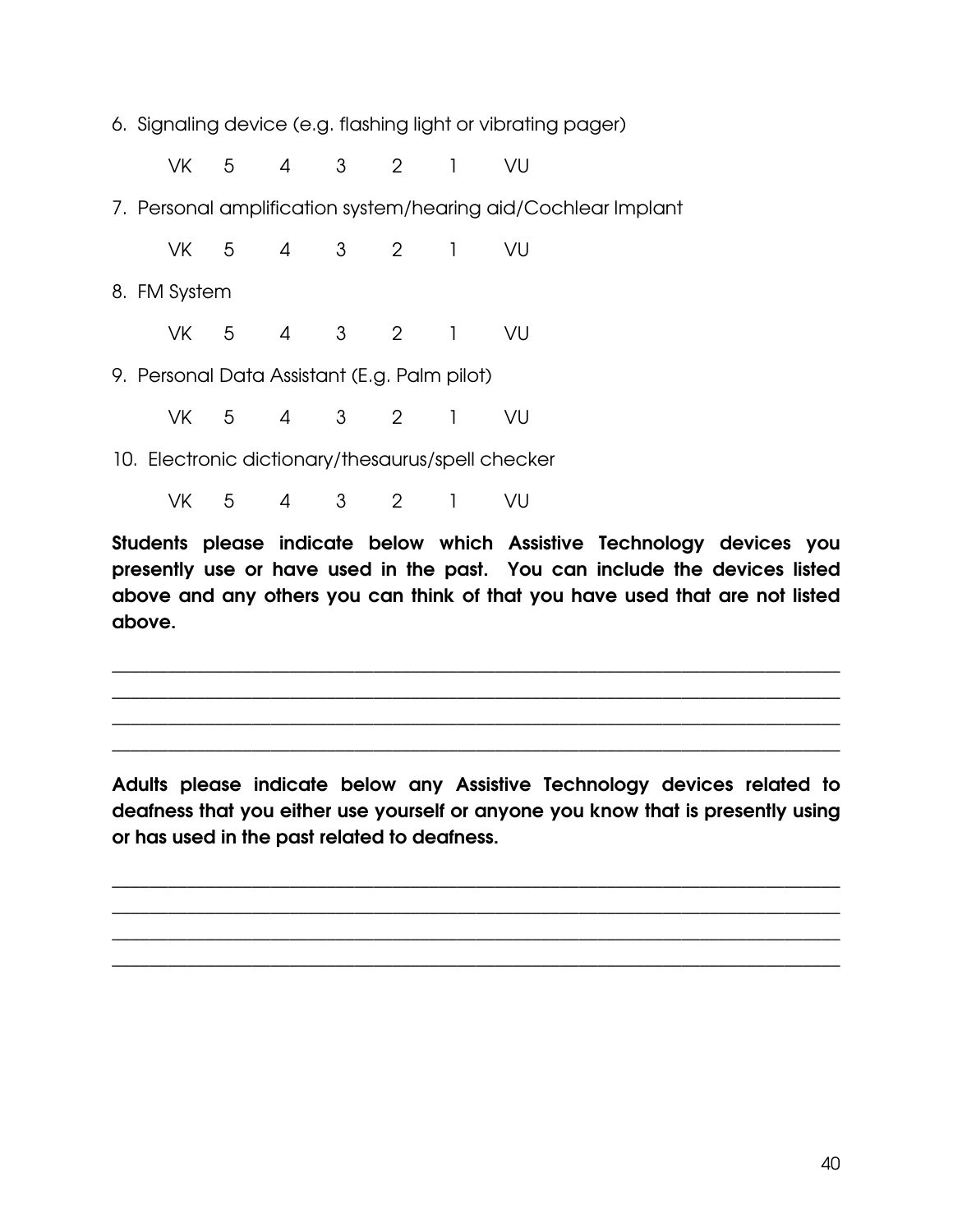### **Post Questionnaire (Adults)** Appendix D

### Please read and complete all that apply.

Gender: Male Female

### Please check appropriate line:

Parent: \_\_\_\_\_

Teacher of the Deaf: \_\_\_\_\_\_

Interpreter: \_\_\_\_\_

Administrator: \_\_\_\_\_

CSE Chairperson: \_\_\_\_\_

Other: \_\_\_\_\_\_\_\_\_\_\_\_\_\_\_\_\_\_\_\_\_

Please read each question carefully and answer as honestly as possible from what you learned from today's presentation/demonstration. Circle your response from 5 being Strongly Agree (SA) to 1 Strongly Disagree (SD).

1. Today's presentation/demonstration gave me a basic understanding of C-Print.

SA 5 4 3 2 1 SD

2. Do you think C-Print would be beneficial to use in a mainstreamed classroom setting?

SA 5 4 3 2 1 SD

3. Do you think C-Print should be examined in more depth as a Support Service for mainstreamed Deaf/Hard of Hearing students?

SA 5 4 3 2 1 SD

4. Do you think it would be beneficial to complete a trial run using C-Print with an interested student before implementing it as a support service?

SA 5 4 3 2 1 SD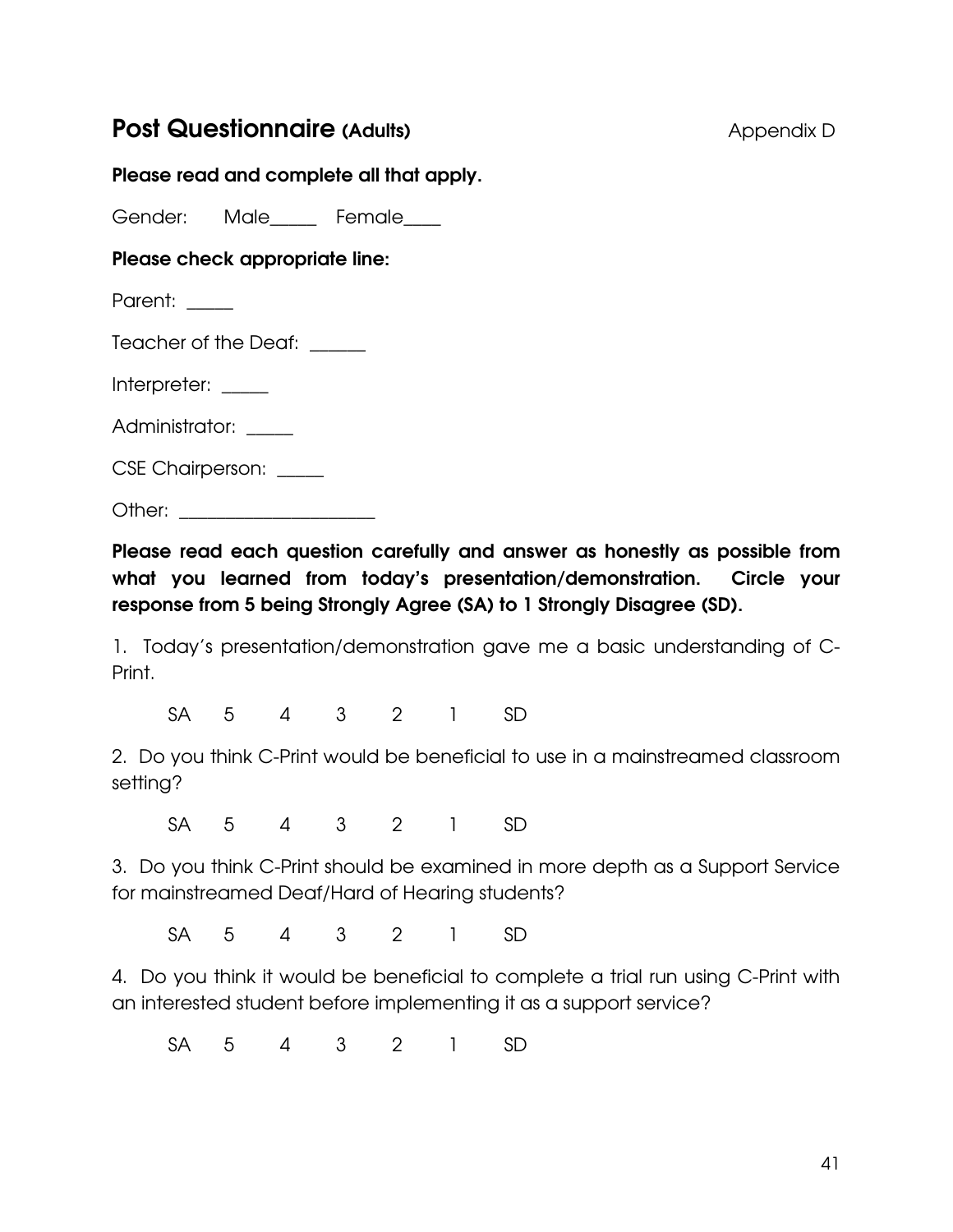5. What were some of the advantages you noticed regarding C-Print?

6. What were some of the disadvantages you observed or thought about regarding C-Print?

\_\_\_\_\_\_\_\_\_\_\_\_\_\_\_\_\_\_\_\_\_\_\_\_\_\_\_\_\_\_\_\_\_\_\_\_\_\_\_\_\_\_\_\_\_\_\_\_\_\_\_\_\_\_\_\_\_\_\_\_\_\_\_\_\_\_\_\_\_\_\_\_\_\_\_\_\_\_ \_\_\_\_\_\_\_\_\_\_\_\_\_\_\_\_\_\_\_\_\_\_\_\_\_\_\_\_\_\_\_\_\_\_\_\_\_\_\_\_\_\_\_\_\_\_\_\_\_\_\_\_\_\_\_\_\_\_\_\_\_\_\_\_\_\_\_\_\_\_\_\_\_\_\_\_\_\_ \_\_\_\_\_\_\_\_\_\_\_\_\_\_\_\_\_\_\_\_\_\_\_\_\_\_\_\_\_\_\_\_\_\_\_\_\_\_\_\_\_\_\_\_\_\_\_\_\_\_\_\_\_\_\_\_\_\_\_\_\_\_\_\_\_\_\_\_\_\_\_\_\_\_\_\_\_\_ \_\_\_\_\_\_\_\_\_\_\_\_\_\_\_\_\_\_\_\_\_\_\_\_\_\_\_\_\_\_\_\_\_\_\_\_\_\_\_\_\_\_\_\_\_\_\_\_\_\_\_\_\_\_\_\_\_\_\_\_\_\_\_\_\_\_\_\_\_\_\_\_\_\_\_\_\_\_

\_\_\_\_\_\_\_\_\_\_\_\_\_\_\_\_\_\_\_\_\_\_\_\_\_\_\_\_\_\_\_\_\_\_\_\_\_\_\_\_\_\_\_\_\_\_\_\_\_\_\_\_\_\_\_\_\_\_\_\_\_\_\_\_\_\_\_\_\_\_\_\_\_\_\_\_\_\_ \_\_\_\_\_\_\_\_\_\_\_\_\_\_\_\_\_\_\_\_\_\_\_\_\_\_\_\_\_\_\_\_\_\_\_\_\_\_\_\_\_\_\_\_\_\_\_\_\_\_\_\_\_\_\_\_\_\_\_\_\_\_\_\_\_\_\_\_\_\_\_\_\_\_\_\_\_\_ \_\_\_\_\_\_\_\_\_\_\_\_\_\_\_\_\_\_\_\_\_\_\_\_\_\_\_\_\_\_\_\_\_\_\_\_\_\_\_\_\_\_\_\_\_\_\_\_\_\_\_\_\_\_\_\_\_\_\_\_\_\_\_\_\_\_\_\_\_\_\_\_\_\_\_\_\_\_ \_\_\_\_\_\_\_\_\_\_\_\_\_\_\_\_\_\_\_\_\_\_\_\_\_\_\_\_\_\_\_\_\_\_\_\_\_\_\_\_\_\_\_\_\_\_\_\_\_\_\_\_\_\_\_\_\_\_\_\_\_\_\_\_\_\_\_\_\_\_\_\_\_\_\_\_\_\_

7. Do you think the notes produced with C-Print would be beneficial to the students?

SA 5 4 3 2 1 SD

8. How would the notes most benefit the students? (Check all that apply)

\_\_\_To complete homework assignments

\_\_\_To use for a report or paper they have to write

\_\_\_Use notes with teacher or Teacher of the Deaf

\_\_\_To study for quiz or test

 $\bigcirc$  ther:

9. Was the information you learned today regarding C-Print useful to make future decisions regarding C-Print as a potential support service for mainstreamed Deaf/Hard of Hearing students?

SA 5 4 3 2 1 SD

10. What is your overall evaluation regarding C-Print from what you learned today?

\_\_\_\_\_\_\_\_\_\_\_\_\_\_\_\_\_\_\_\_\_\_\_\_\_\_\_\_\_\_\_\_\_\_\_\_\_\_\_\_\_\_\_\_\_\_\_\_\_\_\_\_\_\_\_\_\_\_\_\_\_\_\_\_\_\_\_\_\_\_\_\_\_\_\_\_\_\_ \_\_\_\_\_\_\_\_\_\_\_\_\_\_\_\_\_\_\_\_\_\_\_\_\_\_\_\_\_\_\_\_\_\_\_\_\_\_\_\_\_\_\_\_\_\_\_\_\_\_\_\_\_\_\_\_\_\_\_\_\_\_\_\_\_\_\_\_\_\_\_\_\_\_\_\_\_\_ \_\_\_\_\_\_\_\_\_\_\_\_\_\_\_\_\_\_\_\_\_\_\_\_\_\_\_\_\_\_\_\_\_\_\_\_\_\_\_\_\_\_\_\_\_\_\_\_\_\_\_\_\_\_\_\_\_\_\_\_\_\_\_\_\_\_\_\_\_\_\_\_\_\_\_\_\_\_ \_\_\_\_\_\_\_\_\_\_\_\_\_\_\_\_\_\_\_\_\_\_\_\_\_\_\_\_\_\_\_\_\_\_\_\_\_\_\_\_\_\_\_\_\_\_\_\_\_\_\_\_\_\_\_\_\_\_\_\_\_\_\_\_\_\_\_\_\_\_\_\_\_\_\_\_\_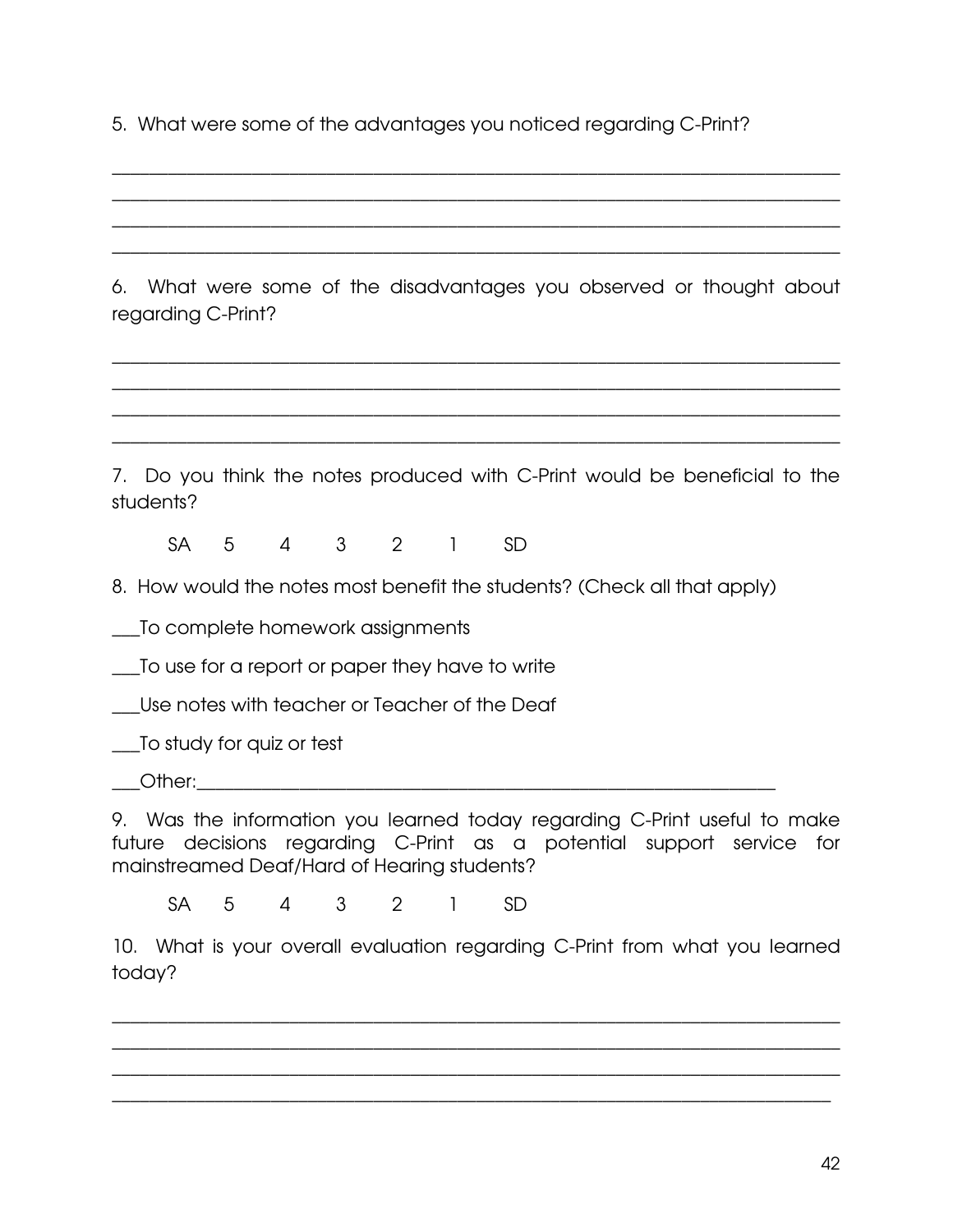### **Post Questionnaire (Students)** Appendix E

Please read and complete all that apply.

Gender: Male Female Grade:

Please read each question carefully and answer as honestly as possible from what you learned from today's presentation/demonstration. Circle your response from 5 being Strongly Agree (SA) to 1 Strongly Disagree (SD).

1. Today's presentation/demonstration gave me a basic understanding of C-Print.

SA 5 4 3 2 1 SD

2. Do you think C-Print would be helpful as a support service?

SA 5 4 3 2 1 SD

3. Do you think C-Print would be beneficial for you in the classroom setting?

SA 5 4 3 2 1 SD

4. Which part of C-Print would be most helpful? (Check only one)

\_\_\_\_The captioning of what the teacher is saying during class

\_\_\_\_The notes for later use

5. Do you think it is important to have good reading skills in order to use C-Print?

SA 5 4 3 2 1 SD

6. From the list below put in numerical order of how you would rate the importance of the notes and how you would use them (number one being most important to 6 being least important).

\_\_\_\_\_To complete homework assignments

\_\_\_\_\_To study for quizzes and tests

To write a report or term paper assignment

\_\_\_\_\_To work with a teacher or Teacher of the Deaf

\_\_\_\_\_To highlight information

\_\_\_\_\_To use in class during discussion or small group projects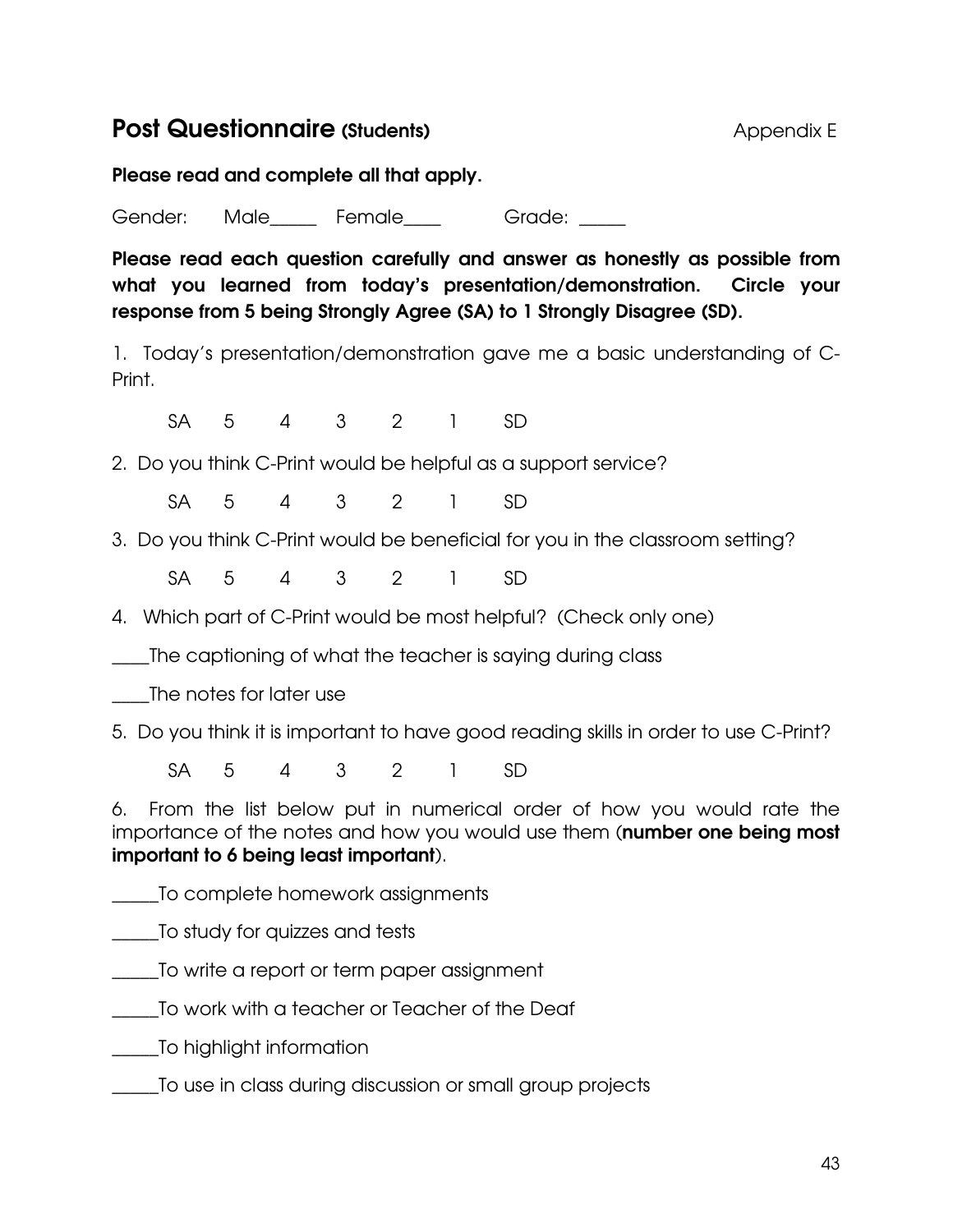### **Interview Questions (Students)** Appendix F

1. Did you enjoy the field trip to RIT/NTID?

2. What was your highlight of the day?

3. What did you learn most during the C-Print presentation/demonstration?

4. What do you think is the biggest advantage C-Print would give a student in the classroom? Why?

5. How good of a reader do you think a student should be to use C-Print? Why?

6. Do you think you would be able to read fast enough to follow the class lecture and answer questions? Why or why not?

7. Did you notice any disadvantages of C-Print? If so or if not explain?

8. How often do you participate in class (asking questions, answering questions, class discussions, etc.) Do you think you would participate more in class if you were using C-Print? Why or why not?

9. How much would the C-Print notes that are provided after class help you? Please explain.

10. How do you think you would use the notes?

11. In which class do you think C-Print would be most beneficial to you? Why?

12. Do you think the C-Print program on the computer would be easy or difficult for you to use?

13. What did you like about C-Print program? Why?

14. What did you not like about C-Print program? Why?

15. Do you have any other comments you would like to add regarding what you learned about C-Print?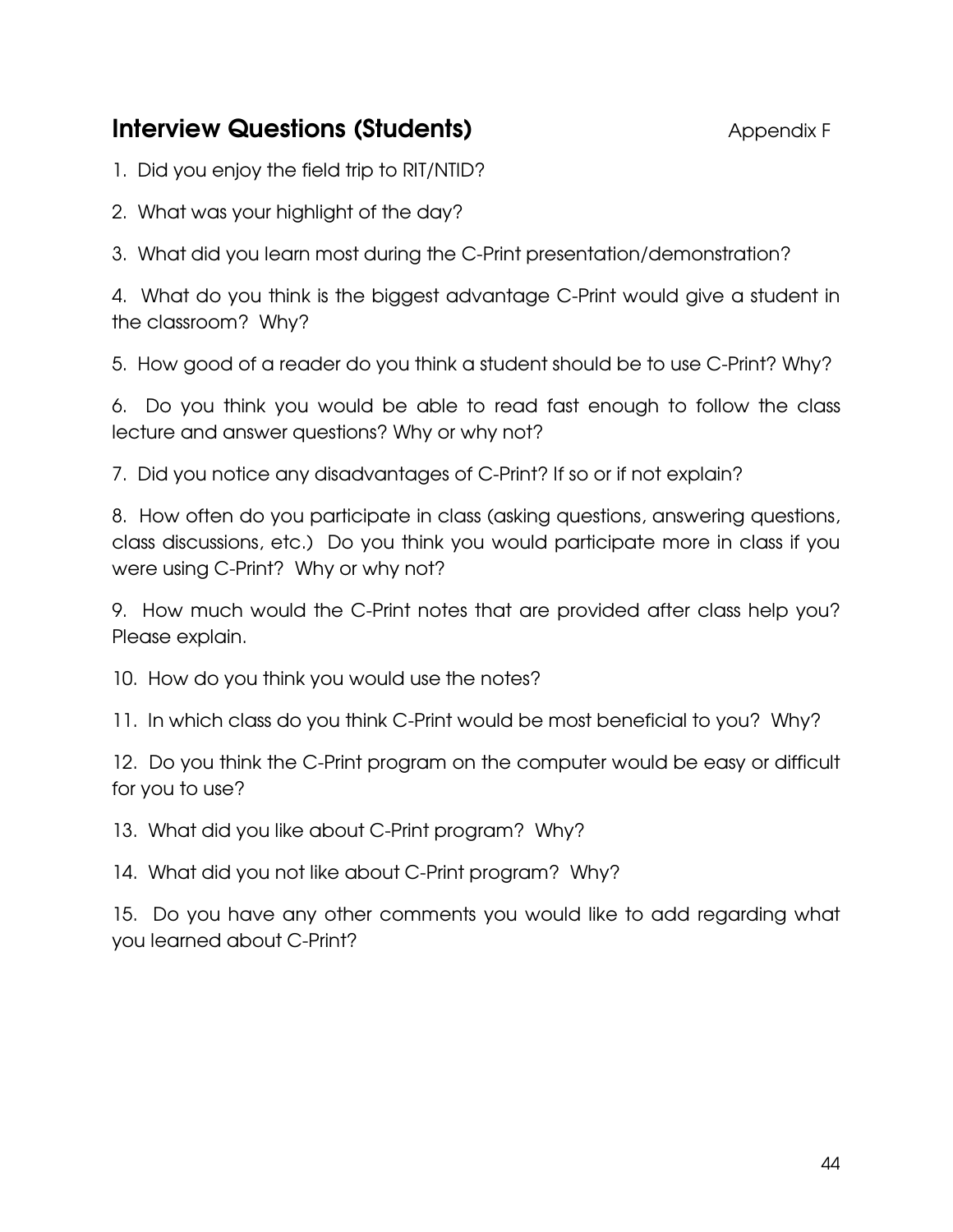### **Child Assent Form Appendix G Child Assent Form** Appendix G

Child's Name:  $\Box$ 

Teacher: \_\_\_\_\_\_\_\_\_\_\_\_\_\_\_\_\_\_\_\_\_\_\_\_\_\_\_\_\_\_\_\_\_\_\_\_

Investigator: \_\_\_\_\_\_\_\_\_\_\_\_\_\_\_\_\_\_\_\_\_\_\_\_\_\_\_\_\_\_\_\_\_

 I am completing a research study about your point of view and interest in C-Print as a support service for Deaf/HH mainstreamed students. A research study is a way to learn and find out more about people.

 If you decide that you want to be part of this study, you will be asked to complete two questionnaires and a one-on-one interview. The two questionnaires will be completed today and the interview will be completed within the next two weeks. The interview should take about ½ hour and will be videotaped. My mentor Dr. Michael Stinson and I will be the only people who will read your answers and/or view the videotape.

 There are some things about this study you should know. Sometimes when people answer questions they may become nervous and/or confused. If you feel nervous and/or confused during or after answering these questions you should talk to me or your teacher.

 The information I learn could help teachers and benefit you and/or other students. A benefit means that something good happens to you or someone else.

When I am finished with this study I will be writing a report about what was learned. The information in the report will not include your name or that you were in the study.

 If you would like to help me and answer the two questionnaires and interview questions, please sign your name below. Remember, this is your choice, nobody will be mad if you decide you don't want to participate in this study. If you say "yes" now, you can change your mind at a later time.

\_\_\_\_\_\_\_\_\_\_\_\_\_\_\_\_\_\_\_\_\_\_\_\_\_\_\_\_\_\_\_\_\_\_\_ \_\_\_\_\_\_\_\_\_\_\_\_\_\_\_\_\_\_\_\_

(Sign your name here) (Date)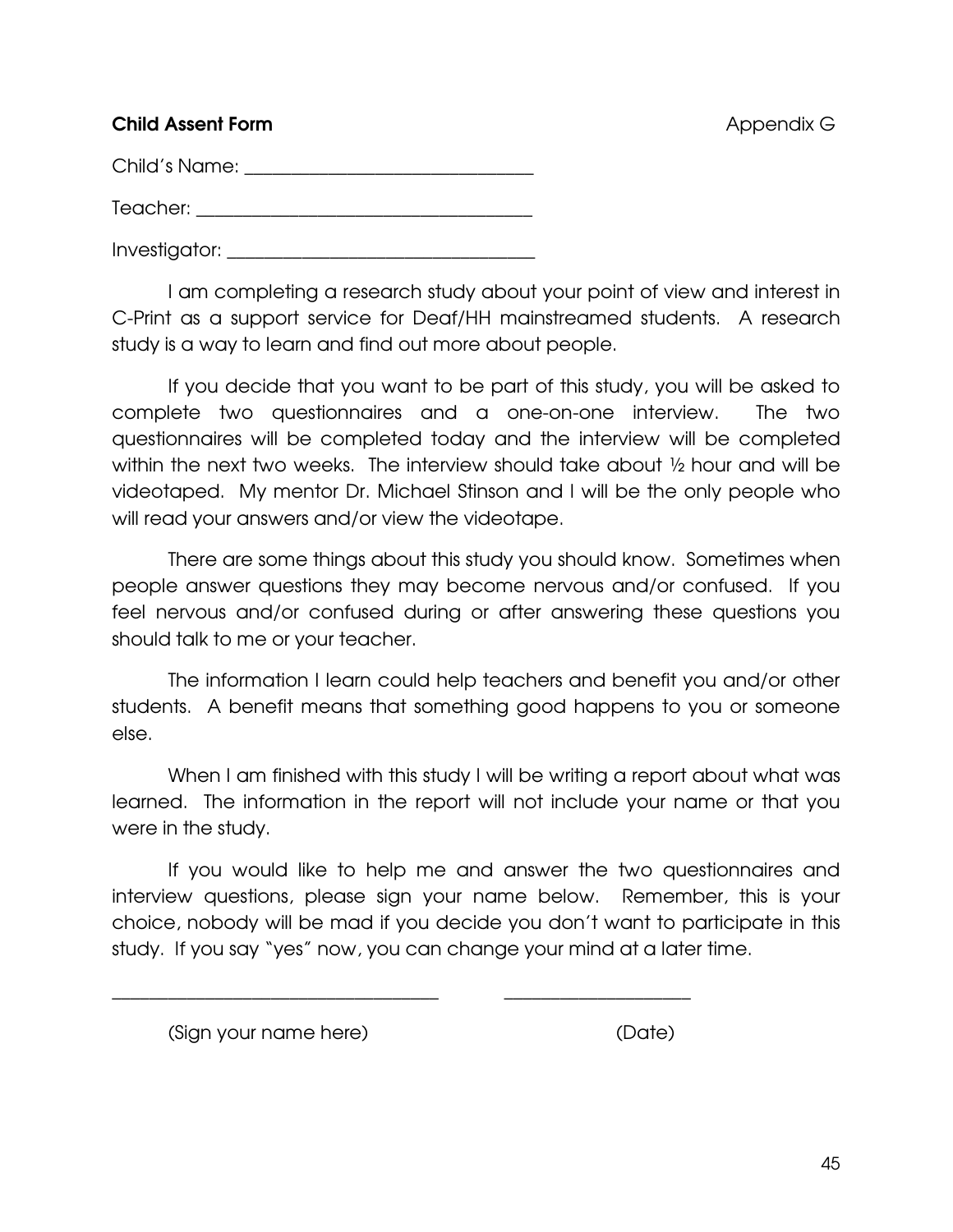### Adult Consent Form **Adult Consent Form** Appendix H

Name:  $\blacksquare$ 

Investigator: \_\_\_\_\_\_\_\_\_\_\_\_\_\_\_\_\_\_\_\_\_\_\_\_\_\_\_\_\_\_\_\_\_

 I am completing a research study about your point of view and interest in C-Print as a support service for Deaf/HH mainstreamed students. If you decide that you want to be part of this study, you will be asked to complete two questionnaires. The two questionnaires will be completed today. This study should take about 2 hours of your time. My mentor Dr. Michael Stinson and I will be the only people who will read your answers.

 The information I learn from this research could facilitate parents and teachers understanding of C-Print and benefit students.

When I am finished with this study I will be writing a report about what was learned. The information in the report will not include your name or that you were in the study.

 If you would like to assist me by participating and answering the two questionnaires please sign your name below.

\_\_\_\_\_\_\_\_\_\_\_\_\_\_\_\_\_\_\_\_\_\_\_\_\_\_\_\_\_\_\_\_\_\_\_ \_\_\_\_\_\_\_\_\_\_\_\_\_\_\_\_\_\_\_\_

(Sign your name here) (Date)